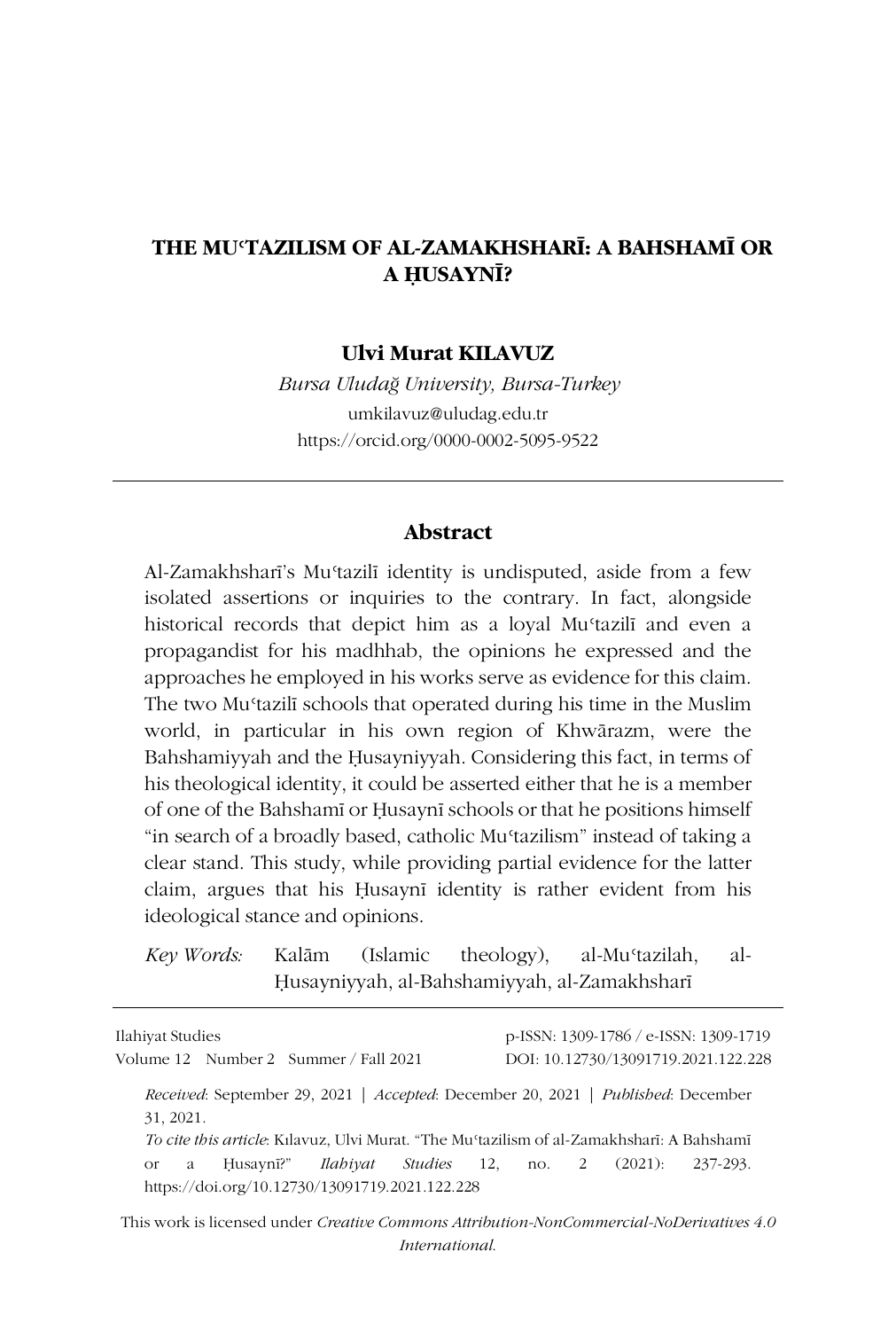#### **Introduction: Muʿtazilism in Khwārazm and al-Zamakhsharī**

Abū l-Qāsim Maḥmūd ibn ʿUmar al-Zamakhsharī (d. 538/1144) was a Muʿtazilī scholar mostly known for his competence in Arabic language and literature and especially his Qurʾānic commentary *al-Kashshāf*, whose influence transcends sectarian boundaries. He hailed from Khwārazm, where Muʿtazilah was still alive and had been, in a sense, reborn at a time when it had largely been destroyed in the rest of the Islamic world. It is highly probable that Khwārazm, where the presence of Mu'tazilah was observed until the end of the  $8<sup>th</sup>/14<sup>th</sup>$  or the beginning of the  $9<sup>th</sup>/15<sup>th</sup>$  century, was systematically introduced to Muʿtazilī thought and therefore, that a serious effort to spread the Muʿtazilī perspective was made in the region for the first time by Abū Muḍar Maḥmūd ibn Jarīr al-Ḍabbī al-Iṣfahānī (d. 507/1114), who was also al-Zamakhsharī's teacher.<sup>1</sup> In fact, Yāqūt al-Ḥamawī (d. 626/1229) reports that he introduced Muʿtazilī ideas to Khwārazm and spread them there and that many people, including al-Zamakhsharī, gathered around him and became members of his sect under the influence of

<sup>-</sup><sup>1</sup> Although figures bearing the *nisbah* "al-Khwārazmī" such as Abū Muḥammad al-Khwārazmī were also recorded during an earlier period in the history of Mu'tazilah, i.e., in the 12<sup>th</sup> generation (*tabaqah*), which consisted of the students of al-Qāḍī ʿAbd al-Jabbār (d. 415/1025), there is no evidence that these people taught or spread the Muʿtazilī perspective in Khwārazm; see al-Mahdī li-Dīn Allāh Aḥmad ibn Yaḥyá Ibn al-Murtaḍá, *Kitāb Ṭabaqāt al-Muʿtazilah*, ed. Susanna Diwald-Wilzer (Beirut: Manshūrāt Dār Maktabat al-Ḥayāh, 1961), 118; Abū Saʿd al-Muḥassin ibn Muḥammad ibn Karrāmah al-Ḥākim al-Jushamī, *al-Ṭabaqatān alḥādiyah ʿasharah wa-l-thāniyah ʿasharah min Sharḥ ʿUyūn al-masāʾil*, ed. Fuʾād Sayyid and Ayman Fuʾād Sayyid (in *Faḍl al-iʿtizāl wa-ṭabaqāt al-Muʿtazilah*; Beirut: Orient-Institut Beirut, 2017), 401. Therefore, although it can be said – by reference to the example of al-Zamakhsharī – that the introduction of Mu'tazilī thought to the Khwārazm region began in the  $5<sup>th</sup>/11<sup>th</sup>$  century, this fact does not provide sufficient evidence that Muʿtazilī thought was spread in any systematic way at that time; see Orhan Ş. Koloğlu, *Mutezile'nin Felsefe Eleştirisi: Harezmli Mutezilî İbnü'l-Melâhimî'nin Felsefeye Reddiyesi*(Bursa: Emin Yayınları, 2010), 42- 43. Additionally, Madelung states that there are indications that Muʿtazilī thought became entrenched in Khwārazm before al-Ḍabbī but does not provide any concrete evidence for this claim; see Wilferd Madelung, "The Theology of al-Zamakhsharī," in *Actas del XII Congreso de la U.E.A.I. (Malaga, 1984)* (Madrid: Union Européenne d'Arabisants et d'Islamisants, 1986), 486.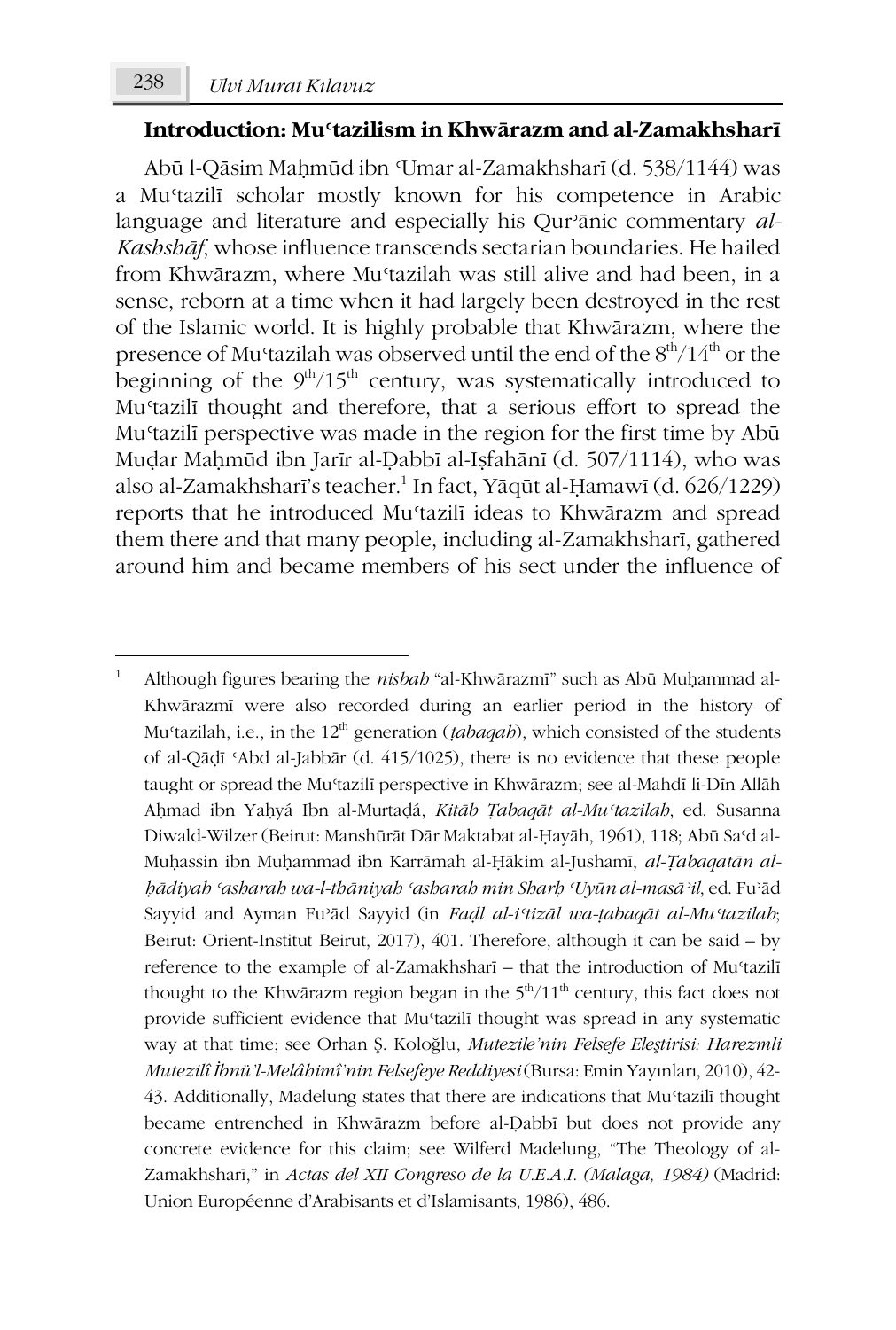his scholarly and moral competence.<sup>2</sup>

**.** 

Within this historical and sociological context, it cannot be denied that the first Muʿtazilī scholar who achieved great and widespread fame in Khwārazm was al-Zamakhsharī. During the three centuries after al-Zamakhsharī, aside from Ibn al-Malāḥimī (d. 536/1141), who was his contemporary and with whom he exchanged religious knowledge, the Muʿtazilah, of which figures such as Abū l-Faḍl Muḥammad ibn Abī l-Qāsim ibn Bāyjūq al-Baqqālī al-Khwārazmī (d. 576/1180), Abū l-Ḥasan ʿAlī ibn Muḥammad al-ʿImrānī al-Khwārazmī (d. 560/1165), and Abū l-Fatḥ Nāṣir ibn ʿAbd al-Sayyid ibn ʿAlī al-Muṭarrizī (d. 610/1213), who were his disciples, and Abū Yaʿqūb Sirāj al-Dīn Yūsuf ibn Abī Bakr al-Khwārazmī al-Sakkākī (d. 626/1229), who was known as a groundbreaking scholar in Arabic rhetoric, and his disciple in theology, Abū l-Rajāʾ Najm al-Dīn Mukhtār ibn Maḥmūd ibn Muḥammad al-Zāhidī al-Ghazmīnī (d. 658/1260) could be counted as important representatives in the region, established absolute dominance in Khwārazm. According to information and narratives drawn from classical sources, the facts that the people had adopted the idea of *i*<sup>*t*</sup>*tizāl* during the period in which al-Zamakhsharī lived.<sup>3</sup> all the people of Khwārazm were Hanafīs and Mu $\alpha$ tazilīs,<sup>4</sup> and that in the following centuries, all the people of al-Jurjāniyyah (which was one of the administrative and economic centers of Khwārazm) had accepted Muʿtazilism and engaged in *kalām* (theology) to the point of having theological discussions in the bazaars and streets<sup>5</sup> significantly confirm this point. The claim of Ibn Baṭṭūṭah (d. 770/1368-1369) that "the

<sup>2</sup> Abū ʿAbd Allāh Shihāb al-Dīn Yāqūt ibn ʿAbd Allāh al-Ḥamawī, *Muʿjam al-udabāʾ* (*Irshād al-arīb ilá maʿrifat al-adīb*), ed. Iḥsān ʿAbbās (Beirut: Dār al-Gharb al-Islāmī, 1993), VI, 2685-2686. Madelung, in line with the opinion mentioned above, says that this determination of Yāqūt al-Ḥamawī cannot be certain and should be viewed with suspicion; see Martin McDermott and Wilferd Madelung, Introduction to *Kitāb al-Muʿtamad fī uṣūl al-dīn* by Rukn al-Dīn Maḥmūd ibn Muḥammad Ibn al-Malāḥimī al-Khwārazmī, ed. Martin McDermott and Wilferd Madelung (London: Al-Hoda, 1991), h-v.

<sup>3</sup> ʿAbd al-Salām ibn Muḥammad al-Andarasbānī, *Fī sīrat al-Zamakhsharī Jār Allāh*, ed. ʿAbd al-Karīm al-Yāfī, in *Majallat Majmaʿ al-Lughah al-ʿArabiyyah bi-Dimashq* 57/3 (August 1982), 369.

<sup>4</sup> Sayyid Murtaḍá Ḥasanī Ibn Dāʿī, *Tabṣirat al-ʿawām fī maʿrifat maqālāt al-anām*, ed. ʿAbbās Iqbāl Āshtiyānī (Tehran: Sharikat-i Intishārāt-i Asāṭīr, 1364 HS), 91.

<sup>5</sup> Abū Yaḥyá Jamāl al-Dīn Zakariyyā ibn Muḥammad ibn Maḥmūd al-Qazwīnī, *Āthār al-bilād wa-akhbār al-ʿibād* (Beirut: Dār Ṣādir, n.d.), 520.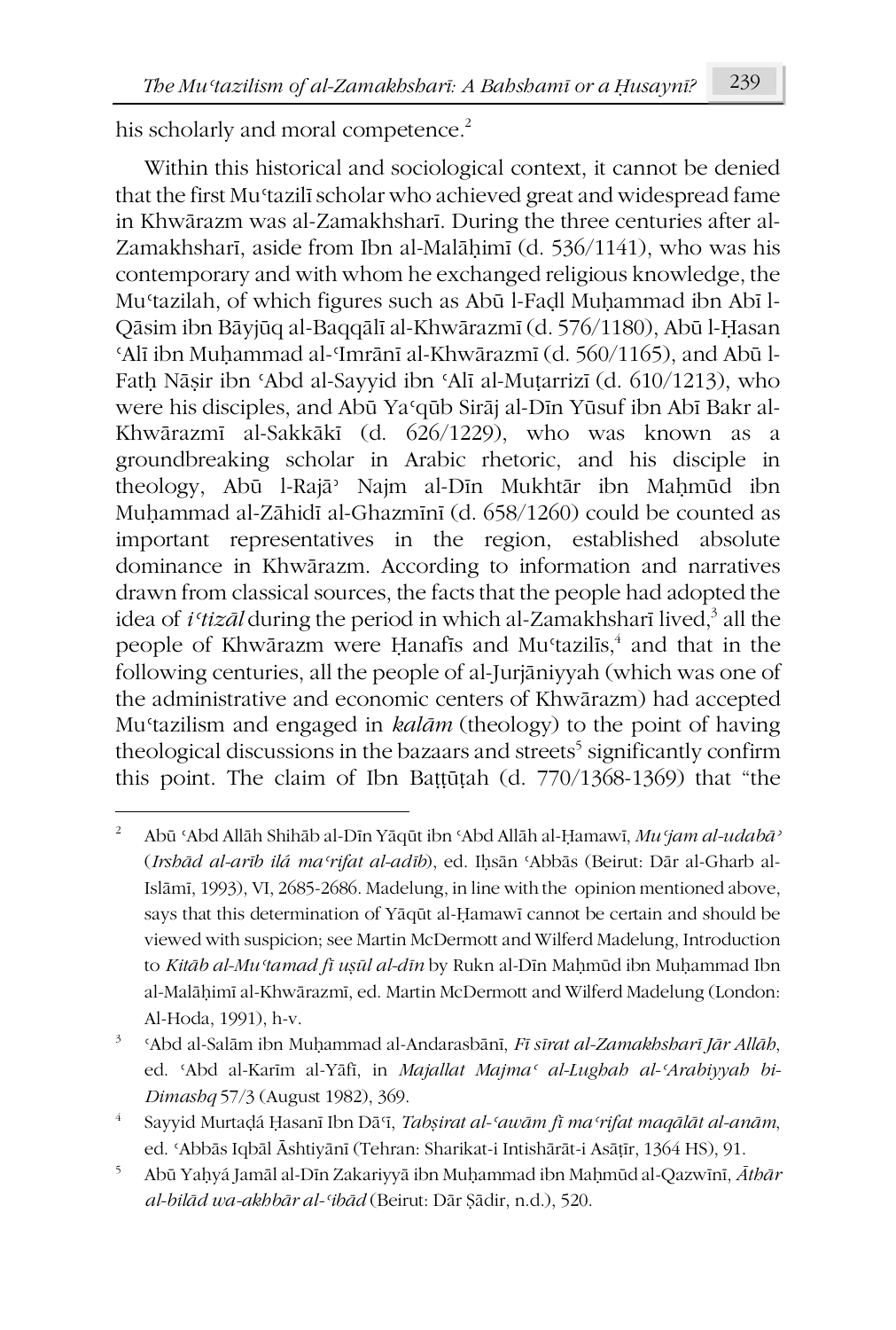intellectual part of the people of Khwārazm had the Mu'tazilī belief, but they refrained from revealing this because the sultan was a member of the Ahl al-sunnah"6 indicate that this dominance continued until the end of the  $8<sup>th</sup>/14<sup>th</sup>$  century. Given all this evidence, the following determinations have been made: In the  $12<sup>th</sup>$ -13<sup>th</sup> centuries, Khwārazm was the sheltered home of Mu'tazilah,<sup>7</sup> it was rare to encounter a non-Muʿtazilī person in Khwārazm, and it was well known that everyone was accepted as Muʿtazilī without questioning; if an individual was not a Muʿtazilī, the only way to let people know about this sectarian identity was to deny being a Mu<sup>c</sup>tazilī.<sup>8</sup> It has also been noted that in locations other than Khwārazm, the nisbah "al-Khwārazmī" became identical to "al-Mustazilī<sup>"9</sup>

However, the Muʿtazilī scholars of the region excelled in philology/linguistics rather than theology, which is noteworthy. These scholars, of whom al-Baqqālī, also referred to as "al-Naḥwī," as well as al-Sakkākī are exemplary, were also interested in fiqh as well as language, but kalām was either overlooked or not their area of interest.10 In light of his own interest and the impact he had on the next generation, it is important to mention al-Zamakhsharī's role in the construction of this scholarly identity.

Aside from the exceptional claims made by certain Shī<sup>q</sup> authors that al-Zamakhsharī had a tendency toward Shiism (al-tashayyu<sup>2</sup>),<sup>11</sup> the following claims have typically been argued: that al-Zamakhsharī's seminal masterpiece, *al-Kashshāf*, cannot be an indicator of Mu'tazilī identity or at least cannot be considered to be a sectarian

<sup>6</sup> Abū ʿAbd Allāh Shams al-Dīn Muḥammad ibn ʿAbd Allāh ibn Muḥammad Ibn Baṭṭūṭah al-Ṭanjī, *Riḥlat Ibn Baṭṭūṭah: Tuḥfat al-nuẓẓār fī gharāʾib al-amṣār wa-ʿajāʾib al-asfār*, ed. Muḥammad ʿAbd al-Munʿim al-ʿAryān and Muṣṭafá al-Qaṣṣāṣ (Beirut: Dār Iḥyāʾ al-ʿUlūm, 1987), I, 367.

<sup>7</sup> Ignaz Goldziher, "Aus der Theologie des Fachr al-dīn al-Rāzī," *Der Islam* 3 (1912), 222.

<sup>8</sup> Lutpi Ibrahim, "az-Zamakhsharī: His Life and Works," *Islamic Studies* 19/2 (Summer 1980), 101.

<sup>9</sup> Daniel Gimaret, "Muʿtazila," in *The Encyclopaedia of Islam New Edition*, VII, 785.

<sup>10</sup> Koloğlu, *Mutezile'nin Felsefe Eleştirisi*, 49.

<sup>11</sup> Muḥammad Bāqir ibn Zayn al-ʿābidīn ibn Jaʿfar al-Mūsawī al-Khwānsārī, *Rawḍāt al-jannāt fī aḥwāl al-ʿulamāʾ wa-l-sādāt*, ed. Asad Allāh Ismāʿīliyyān (Qom: Maktabat Ismāʿīliyyān, 1390-1392 H), VIII, 120-123.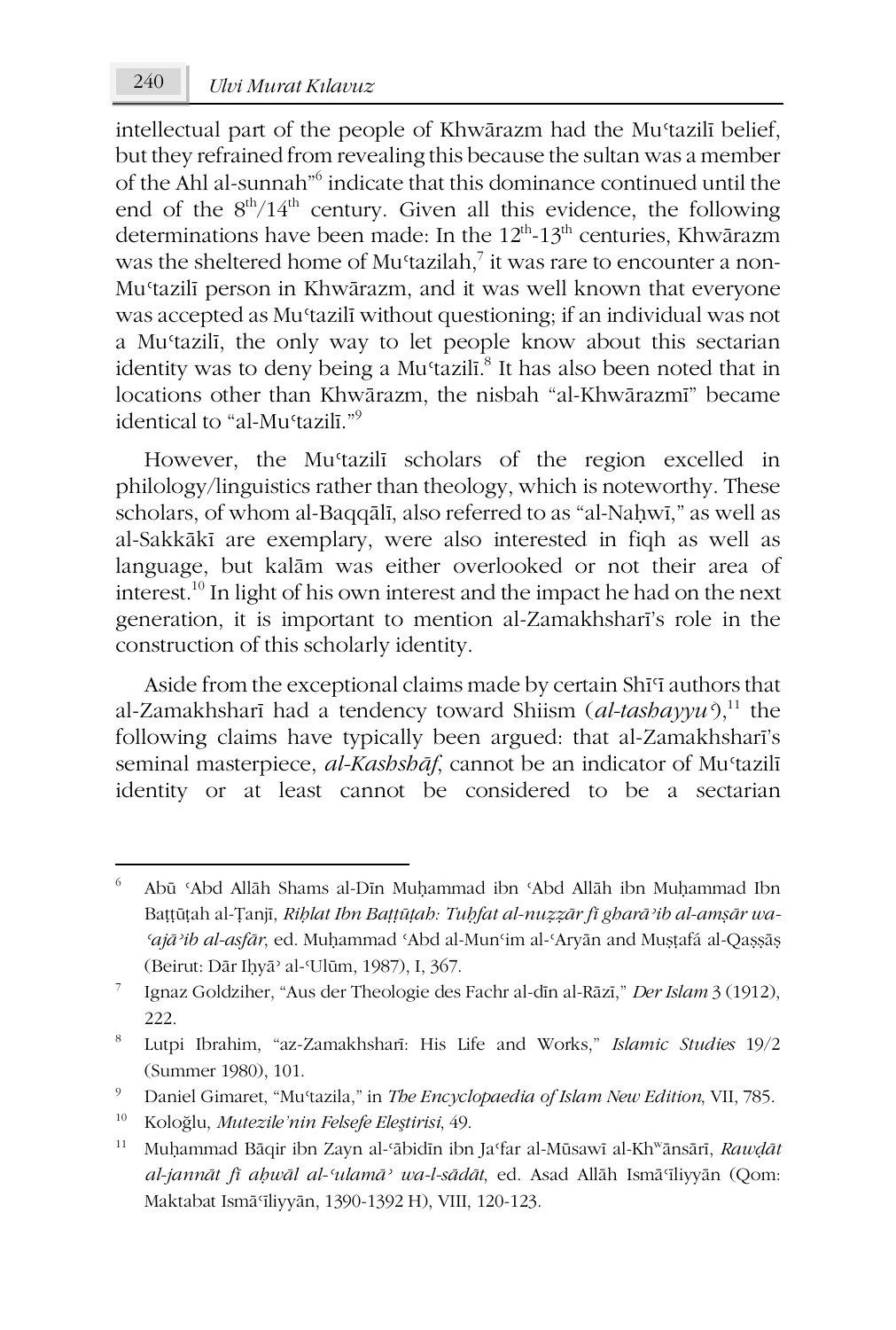commentary,<sup>12</sup> that the commentaries of the Shī<sup>q</sup> authors Abū Ja<sup>q</sup>far al-Ṭūsī (d. 460/1067) and al-Ṭabarsī (d. 548/1154) are much closer to being Muʿtazilī works than is *al-Kashshāf*, <sup>13</sup> that this commentary is largely based on the Sunnī tafsīr tradition, and that Mu'tazilī beliefs were hardly mentioned in the commentary, as if they were ignored, or that such beliefs are even indistinguishable from a typical Sunnī approach.14 Despite these claims, which are mostly found in the recent literature, based on *al-Kashshāf*'s apparent account and mode of expression, in the tradition, there is the perception that al-Zamakhsharī secretly included innovative (*bidʿī*) Muʿtazilī ideas in his work in a way that would constitute a basis for the work to be appreciated by Sunnī circles who were not aware of them.15 Essentially, "the fact that he made interpretations that are out of context in *al-Kashshāf* in order to base innovative Muʿtazilī ideas on the Qurʾān (…) and considered the verses in accordance with the basic principles of Muʿtazilah as 'clear (*muḥkam*)' and the others as 'ambiguous (*mutashābih*)' (…) and the fact that he implicitly made heavy accusations to Ahl al-sunnah by affording adjectives such as Mujbirah (Predestinarians) and Hashwiyyah to the Ash'arīs in particular,"<sup>16</sup> are sufficient to invalidate the claims of an "ambiguous Muʿtazilism." Beyond this evidence, the facts that – in the introduction to *al-Kashshāf* – he mentioned certain features of the Qurʾān (its being divided into sūrahs and verses, which are separated from each other by intervals and ultimate boundaries [*bi-*

**.** 

<sup>12</sup> J. J. G. Jansen, *The Interpretation of the Koran in Modern Egypt* (Leiden: E. J. Brill, 1980), 63.

<sup>13</sup> Gimaret, "Muʿtazila," 786.

<sup>14</sup> Walid A. Saleh, *The Formation of the Classical Tafsīr Tradition: The Qurʾān Commentary of al-Thaʿlabī (d. 427/1035)* (Leiden: Brill, 2004), 22, fn. 40; cf. W. Montgomery Watt, *Islamic Philosophy and Theology: An Extended Survey* (Edinburgh: Edinburgh University Press, 1985), 108.

<sup>15</sup> Abū l-ʿAbbās Taqī al-Dīn Aḥmad ibn ʿAbd al-Ḥalīm Ibn Taymiyyah al-Ḥarrānī, *Majmūʿ fatāwá*, ed. ʿAbd al-Raḥmān ibn Muḥammad ibn Qāsim (Medina: Mujammaʿ al-Malik Fahd li-Ṭibāʿat al-Muṣḥaf al-Sharīf, 2004), XIII, 357, 358-359; id., *Muqaddimah fī uṣūl al-tafsīr*, ed. ʿAdnān Zarzūr (Kuwait: Dār al-Qurʾān al-Karīm & Beirut: Muʾassasat al-Risālah, 1972), 82, 86; Abū l-Faḍl Shihāb al-Dīn Aḥmad ibn ʿAlī ibn Muḥammad Ibn Ḥajar al-ʿAsqalānī, *Lisān al-Mīzān*, ed. ʿAbd al-Fattāḥ Abū Ghuddah and Salmān ʿAbd al-Fattāḥ Abū Ghuddah (Beirut: Maktab al-Maṭbūʿāt al-Islāmiyyah, 2002), VIII, 8.

<sup>16</sup> Mustafa Öztürk and Mehmet Suat Mertoğlu, "Zemahşerî," *Türkiye Diyanet Vakfı İslâm Ansiklopedisi* (*DİA*), XLIV, 236.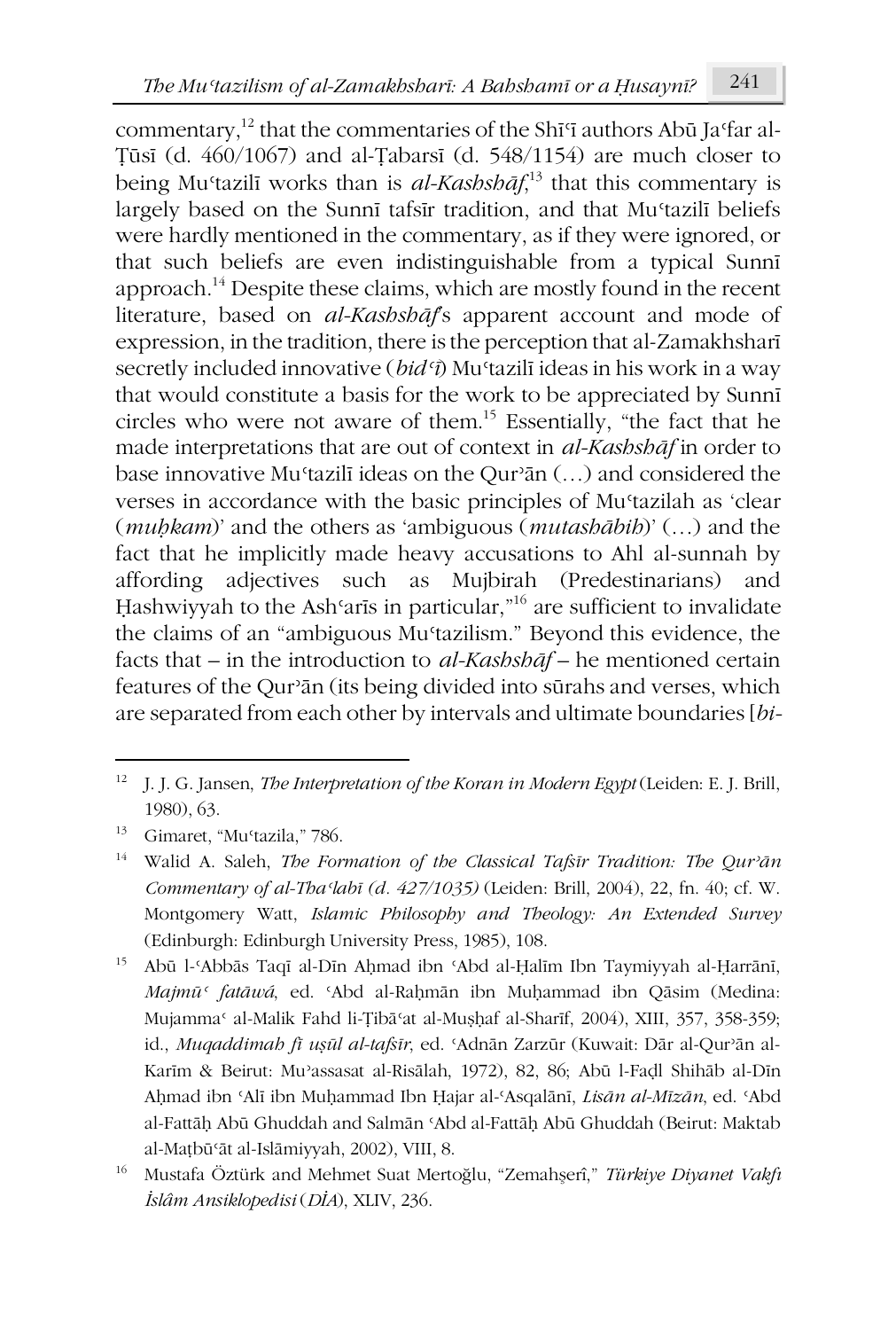242 *Ulvi Murat Kılavuz*

-

*fuṣūl wa-ghāyāt*], etc.) and that he said that these features are qualities only applicable to something that is created (*mubtadaʾ*, *mubtadaʿ*, *munshaʾ*, *mukhtaraʿ*; it is obvious that the use of these many concepts expressing createdness together highlights the strength of this emphasis) as well as the fact that he exempted Allah, who reserved the attribute of being eternal only for himself and mandated the attribute of being created out of nothing for everything else, specifically emphasizing the createdness of the Qur'an with this expression, $^{17}$  are clear proofs that al-Zamakhsharī had a Mu'tazilī identity.<sup>18</sup>

Although largely considered to be spurious (actually, this was not the case) based on a great deal of data and presumptions in the manuscripts and commentaries,<sup>19</sup> the anecdote expressed by Ibn

<sup>&</sup>lt;sup>17</sup> Abū l-Qāsim Maḥmūd ibn 'Umar ibn Muḥammad al-Khwārazmī al-Zamakhsharī, al-Kashshāf 'an baqā'iq ghawāmid al-tanzīl wa-'uyūn al-aqāwīl fī wucūh al*taʾwīl*, ed. ʿĀdil Aḥmad ʿAbd al-Mawjūd and ʿAlī Muḥammad Muʿawwaḍ (Riyadh: Maktabat al-ʿUbaykān, 1998), I, 95.

<sup>&</sup>lt;sup>18</sup> For examples of interpretations of these expressions as an indication of Mu<sup>c</sup>tazilī beliefs, see Abū Muḥammad Sharaf al-Dīn Ḥusayn ibn ʿAbd Allāh ibn Muḥammad al-Ṭībī, *Futūḥ al-ghayb fī l-kashf ʿan qināʿ al-rayb wa-huwa Ḥāshiyat al-Ṭībī ʿalá l-Kashshāf*, ed. Muḥammad ʿAbd al-Raḥīm et al. (Dubai: Jāʾizat Dubay al-Dawliyyah li-l-Qurʾān al-Karīm, 2013), I, 617, 628; Sirāj al-Dīn ʿUmar ibn ʿAbd al-Raḥmān ibn ʿUmar al-Qazwīnī al-Bahbahānī al-Fārisī, *al-Kashf ʿan mushkilāt al-Kashshsāf*, ed. ʿAmmār Yūnus ʿAbd al-Raḥmān al-Ṭāʾī (in "Ḥāshiyat al-Kashf ʿan mushkilāt al-Kashshāf li-l-Imām ʿUmar ibn ʿAbd al-Raḥmān al-Qazwīnī almutawaffá 745 H min awwalihī ilá nihāyat al-āyah 23 min sūrat al-Baqarah -Dirāsah wa-taḥqīq-" [PhD diss.], Baghdad: Dīwān al-Waqf al-Sunnī Kulliyyat al-Imām al-Aʿẓam, 2010), 86; Saʿd al-Dīn Masʿūd ibn ʿUmar ibn ʿAbd Allāh al-Taftāzānī, *Ḥāshiyah ʿalá l-Kashshāf*, ed. ʿAbd al-Fattāḥ ʿĪsá al-Barbarī (in "Taḥqīq al-juzʾ alawwal min Ḥāshiyat al-ʿAllāmah Saʿd al-Taftāzānī ʿalá l-Kashshāf li-l-Zamakhsharī" [PhD diss.]; Cairo: Jāmiʿat al-Azhar, 1978), 11, 12; Abū l-Ṭāhir Majd al-Dīn Muḥammad ibn Yaʿqūb ibn Muḥammad al-Fīrūzābādī, *Nughbat al-rashshāf min khuṭbat al-Kashshāf*, ed. ʿUmar ʿUlwī ibn Shihāb (Shāriqah: Dār al-Thaqāfah al-ʿArabiyyah li-l-Nashr, 2001), 112. For the opinions and detailed evaluations of *al-Kashshāf* commentators and *ḥāshiyah* writers concerning the introduction to the work, see Mesut Kaya, "*el-Keşşāf'*ta Gizli *İʿtizāl*: ez-Zemaḫşerī'nin Tefsir Mukaddimesi Üzerinden *Ḫalḳu'l-Ḳurʾān* Tartışmaları," *Ankara Üniversitesi İlahiyat Fakültesi Dergisi* 56/1 (June 2015), 107-135.

<sup>&</sup>lt;sup>19</sup> Andrew J. Lane, "You Can't Tell a Book by Its Author: A Study of Mu<sup>s</sup>tazilite Theology in al-Zamakhsharī's (d. 548/1144) *Kashshāf*," *Bulletin of the School of Oriental and African Studies* 75/1 (2012), 75-82.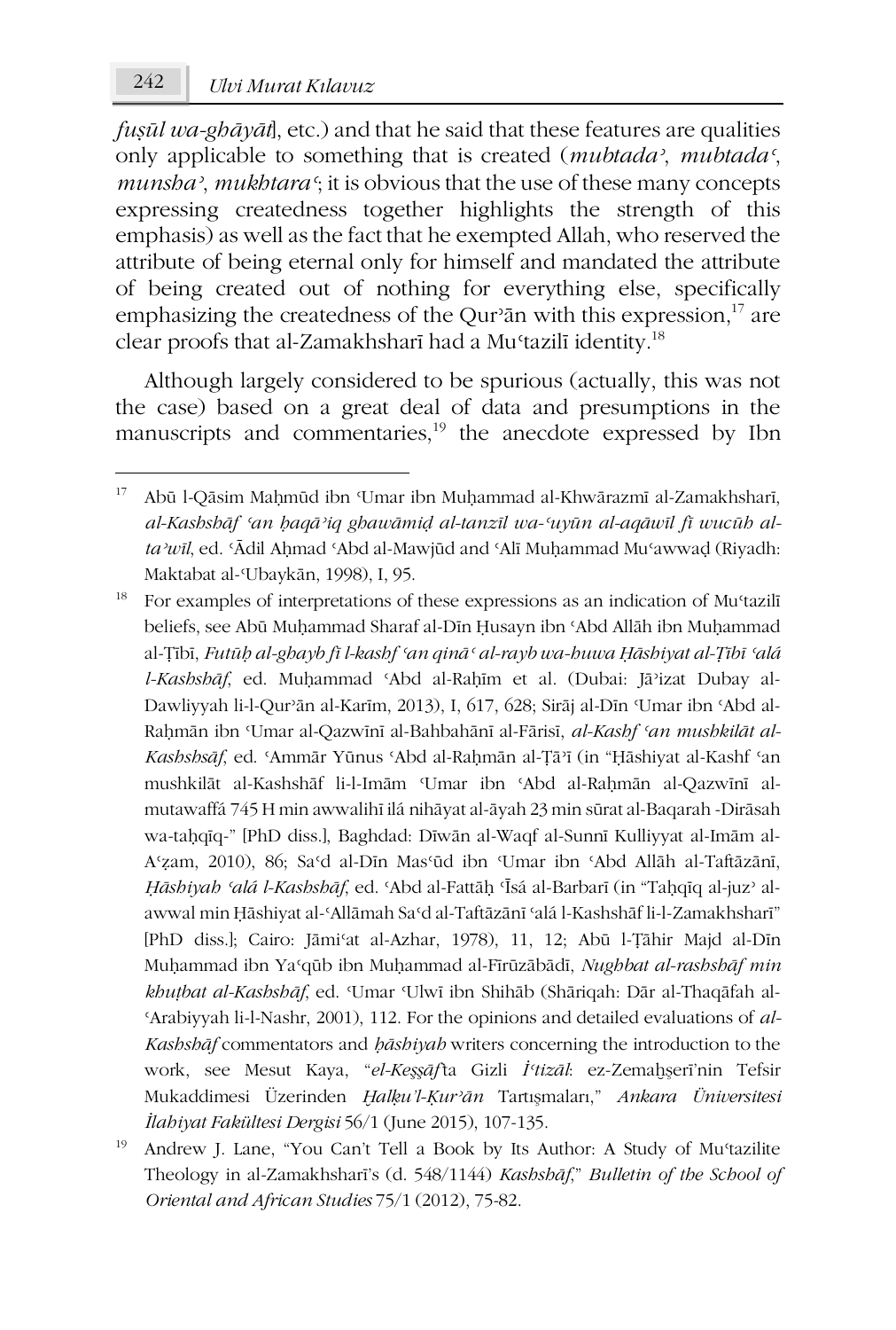Khallikān and cited by many later ṭabaqāt authors by reference to him, which claims that "When al-Zamakhsharī wrote *al-Kashshāf* for the first time, he started with the phrase 'Praise be to Allah, the Creator of the Qurʾān (*khalaqa l-Qurʾān*),' but later on, he was worried that this beginning would not be accepted by the people, and he transformed this expression into 'Allah, who made the Qurʾān (*jaʿala l-Qurʾān*) a ... word,"<sup>20</sup> shows that al-Zamakhsharī's devotion to the Mu'tazilī belief is indisputable and unquestionable, at least in the collective imagination of scholarly circles.<sup>21</sup> The widespread circulation of these

 $21$  In the tradition, some individuals did not accept this narrative, which claimed that al-Zamakhsharī changed the phrase. For example, according to al-Ṭībī (d. 743/1343), it was unnecessary and meaningless for al-Zamakhsharī to write "khalaqa" at the beginning, since he made it clear in his continuing statements that the Qurʾān was created; al-Ṭībī, *Futūḥ al-ghayb*, I, 617. Al-Fīrūzābādī (d. 817/1415) also agrees with this view, claiming that al-Zamakhsharī did not have any concerns about concealing his Muʿtazilī identity and even boasted of it, and so this author does not consider it possible that al-Zamakhsharī deliberately changed this phrase; al-Fīrūzābādī, *Nughbat al-rashshāf*, 104. On the other hand, al-Jurjānī (d. 816/1413) is of the opinion that if the narration of the change reflects the truth, there are certain reasons that this change is correct and wise. However, according to this author, this change cannot be interpreted as an effort to completely conceal Muʿtazilī ideas, given the fact that, since al-Zamakhsharī later states a definite opinion that the Qurʾān is created (*ḥādith*), he only avoids repetition by doing so; Abū l-Ḥasan al-Sayyid al-Sharīf ʿAlī ibn Muḥammad ibn ʿAlī al-Jurjānī, *al-Ḥāshiyah* 

<sup>-</sup> $20$  Ibn Khallikān says here that, in terms of Mu'tazilī thought, the verbs "create" (*khalaqa*)" and "make (*jaʿala*)" actually express the same meaning, namely, the createdness of the Qurʾān, and he adds that the phrase "... who sent down the Qurʾān (*anzala l-Qurʾān*)" [which is also included in contemporary printed copies] is a correction (*iṣlāḥ*) included by other people, not the author; see Abū l-ʿAbbās Shams al-Dīn Aḥmad ibn Muḥammad ibn Ibrāhīm ibn Abī Bakr Ibn Khallikān, *Wafayāt al-aʿyān wa-anbāʾ abnāʾ al-zamān*, ed. Iḥsān ʿAbbās (Beirut: Dār Ṣādir, 1977), V, 170. cf. Abū ʿAbd Allāh Shams al-Dīn Muḥammad ibn Aḥmad ibn ʿUthmān al-Dhahabī, *Tārīkh al-Islām wa-wafayāt al-mashāhīr wa-l-aʿlām*, ed. ʿUmar ʿAbd al-Salām Tadmurī (Beirut: Dār al-Kitāb al-ʿArabī, 1995), XXXVI, 489; Abū l-Ṭayyib Taqī al-Dīn Muḥammad ibn Aḥmad ibn ʿAlī al-Ḥasanī al-Fāsī, *al-ʿIqd al-thamīn fī tārīkh al-balad al-amīn*, ed. Fuʾād Sayyid (Beirut: Muʾassasat al-Risālah, 1986), VII, 141; Abū l-Falāḥ ʿAbd al-Ḥayy ibn Aḥmad ibn Muḥammad Ibn al-ʿImād al-Ṣāliḥī al-Ḥanbalī, *Shadharāt al-dhahab fī akhbār man dhahab*, ed. Maḥmūd al-Arnāʾūṭ and ʿAbd al-Qādir al-Arnāʾūṭ (Damascus & Beirut: Dār Ibn Kathīr, 1989), VI, 196-197.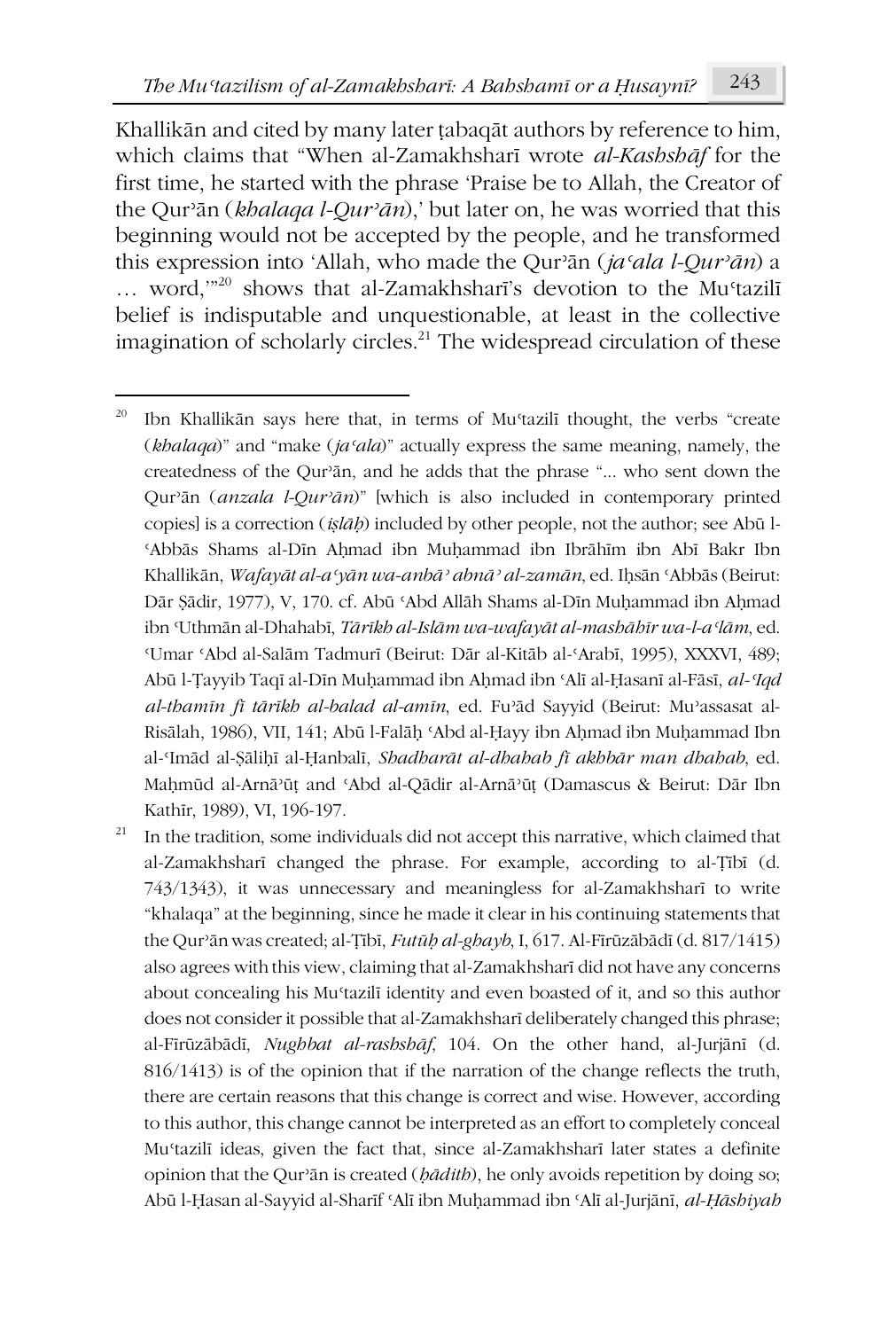narrations should be understood as "an effort to combat Mu'tazilism, which is thought to be revived."<sup>22</sup> In fact, Sunnī biographical works generally describe al-Zamakhsharī as an Arabic linguist or the author of *al-Kashshāf* (*ṣāḥib al-Kashshāf*) but do not discuss him as a scholar of kalām (or  $u\overline{su}$ *l*; i.e., the fundamentals of religion).<sup>23</sup> A possible reason for this omission is that al-Zamakhsharī's theological views are seen as innovative (*bidʿah*) by the authors in question. Consequently, although they praise al-Zamakhsharī by saying that he was virtuous with respect to many matters and knowledgeable in various religious fields, they also note that he was a Muʿtazilī and that he clearly expressed this fact without hiding it (*yataẓāhar bi-l-iʿtizāl*, *yatajāhar*   $bi$ -*dhālik*),<sup>24</sup> that he was uncompromisingly devoted to his sect ([ $kāna$ ] *Mu*<sup>*taziliyy*<sup>*m*</sup></sup> *qawiyy*<sup>*m*</sup> *fī*</sub> *madhhabih*<sup> $2^{5}$ </sup> that he was entrenched in Muʿtazilī opinions ([*kāna*] *mutaḥaqqiqan bi-l-iʿtizāl*),26 and furthermore, that he assumed the duties of a spokesman/propagandist in order to spread Muʿtazilī and bidʿah views (*kāna dāʿiyan ilá l-iʿtizāl* 

-

- <sup>24</sup> Abū l-Faraj Jamāl al-Dīn ʿAbd al-Raḥmān ibn ʿAlī ibn Muḥammad Ibn al-Jawzī, *al-Muntaẓam fī tārīkh al-umam wa-l-mulūk*, ed. Muḥammad ʿAbd al-Qādir ʿAṭā and Muṣṭafá ʿAbd al-Qādir ʿAṭā (Beirut: Dār al-Kutub al-ʿIlmiyyah, 1992), XVIII, 38; Yāqūt al-Ḥamawī, *Muʿjam al-udabāʾ*, VI, 2688. The narratives suggesting that when al-Zamakhsharī visited someone and appeared before him, he preferred to be presented as "Abū l-Qāsim al-Muʿtazilī is at the door," are also a clear indication that he adopted Mu'tazilism as a defining identity and believed that this identity was even a reason for pride; see Ibn Khallikān, *Wafayāt al-aʿyān*, V, 170; Taqī al-Dīn al-Fāsī, *al-ʿIqd al-thamīn*, VII, 141; Ibn al-ʿImād, *Shadharāt al-dhahab*, VI, 196.
- <sup>25</sup> Abū l-Faḍl Jalāl al-Dīn ʿAbd al-Raḥmān ibn Abī Bakr ibn Muḥammad al-Suyūṭī, *Bughyat al-wuʿāh fī ṭabaqāt al-lughawiyyīn wa-l-nuḥāh*, ed. Muḥammad Abū l-Faḍl Ibrāhīm (Beirut: Dār al-Fikr, 1979), II, 279.
- <sup>26</sup> Abū l-Ḥasan Jamāl al-Dīn ʿAlī ibn Yūsuf ibn Ibrāhīm ibn ʿAbd al-Wāḥid Ibn al-Qifṭī al-Shaybānī, *Inbāh al-ruwāh ʿalá anbāh al-nuḥāh*, ed. Muḥammad Abū l-Faḍl Ibrāhīm (Cairo: Dār al-Fikr al-ʿArabī & Beirut: Muʾassasat al-Kutub al-Thaqāfiyyah, 1986), III, 270.

*ʿalá Kitāb al-Kashshāf* (Cairo: Sharikat Maktabat wa-Maṭbaʿat Muṣṭafá al-Bābī al-Ḥalabī wa-Awlādihī, 1966), 3.

<sup>22</sup> Lane, "You Can't Tell a Book by Its Author," 83.

<sup>23</sup> Lane, *A Traditional Muʿtazilite Qurʾān Commentary: The* Kashshāf *of Jār Allāh al-Zamakhsharī (d. 538/1144)* (Leiden & Boston: Brill, 2006), xvi.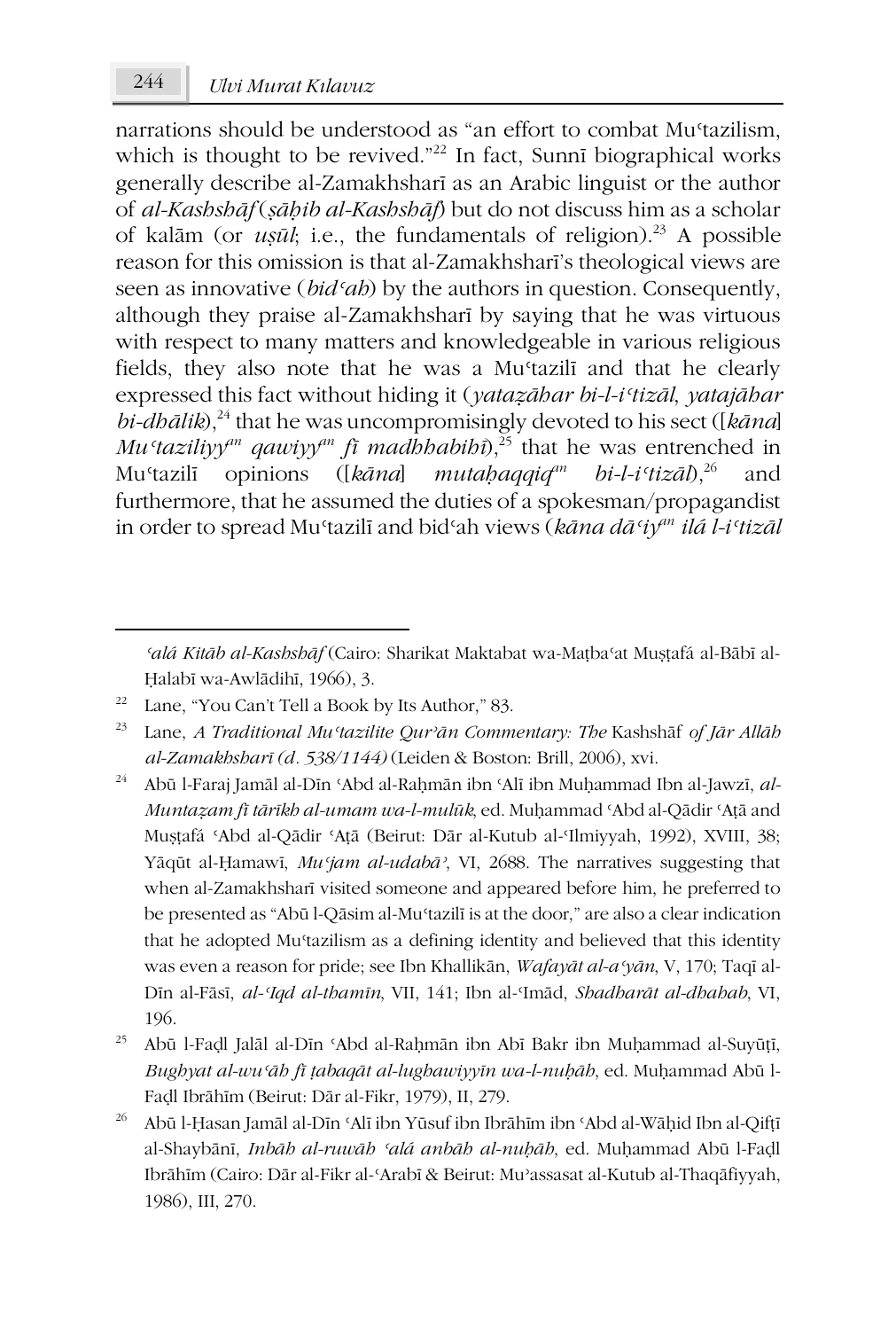$wa-l-bid<sup>27</sup>$  therefore, they wish that Allah would forgive him<sup>28</sup> and keep them away from his views and beliefs.<sup>29</sup> The statement by al-Qādī ʿIyāḍ, (d. 544/1149), who was a Mālikī qāḍī (judge), ḥadīth, fiqh, and language scholar, "Praise be to Allah, who prevented a bidʿah follower or *fāsiq* (venial sinner) from choosing me as his heir by giving me his hand, and who thus kept me away from spiritual debt to him,<sup>"30</sup> is an important example of this tendency, even if it is an expression of personal resentment.

In light of the aforementioned data, although it can be clearly seen that there is no doubt regarding al-Zamakhsharī's affiliation with the Muʿtazilah, the main point that remains unclear concerning his theological identity is which sect he followed within the scope of the Muʿtazilī belief.

## **1. Intra-Muʿtazilī Separation/Factionalism before al-Zamakhsharī**

In addition to the ongoing separation into the Basrah and Baghdad schools, after Abū ʿAlī al-Jubbāʾī (d. 303/916), a conflict arose within the Basran Muʿtazilah, most likely arising from intrasectarian leadership conflicts between Abū ʿAlī's disciple Abū ʿAbd Allāh Muḥammad ibn ʿUmar al-Ṣaymarī (d. 315/927) and Abū Hāshim (d. 321/933).<sup>31</sup> As Abū Hāshim began to gain a dominant position in the

<sup>27</sup> Al-Dhahabī, *Tārīkh al-Islām*, XXXVI, 490; id., *al-ʿIbar fī khabar man ghabar*, ed. Abū Hājar Muḥammad Saʿīd ibn Basyūnī Zaghlūl (Beirut: Dār al-Kutub al-ʿIlmiyyah, 1985), II, 455; al-Suyūṭī, *Ṭabaqāt al-mufassirīn*, ed. ʿAlī Muḥammad ʿUmar (Cairo: Maktabat Wahbah, 1976), 121; Shams al-Dīn Muḥammad ibn ʿAlī ibn Aḥmad al-Miṣrī al-Dāwūdī, *Ṭabaqāt al-mufassirīn* (Beirut: Dār al-Kutub al-ʿIlmiyyah, 1983), 315.

<sup>28</sup> Al-Dhahabī, *Siyar aʿlām al-nubalāʾ*, ed. Shuʿayb al-Arnaʾūṭ et al. (Beirut: Muʾassasat al-Risālah, 1981-1988), XX, 156 (*Allāh yusāmiḥuhū*).

<sup>29</sup> Al-Dhahabī, *Mīzān al-iʿtidāl fī naqd al-rijāl*, ed. ʿAlī Muḥammad al-Bijāwī (Beirut: Dār al-Maʿrifah, 1963), IV, 78 (possibly referring to al-Zamakhsharī's pseudonym "Jār Allāh:" *ajāranā'llāh*).

<sup>30</sup> Abū l-ʿAbbās Shihāb al-Dīn Aḥmad ibn Muḥammad ibn Aḥmad al-Qurashī al-Maqqarī, *Azhār al-riyāḍ fī akhbār ʿIyāḍ*, ed. Muṣṭafá al-Saqqā et al. (Cairo: Maṭbaʿat Lajnat al-Taʾlīf wa-l-Tarjamah wa-l-Nashr, 1942), III, 383.

 $31$  Later Mu<sup>t</sup>tazilī sources emphasized that the differences of opinion between Abū ʿAlī and his son Abū Hāshim did not pertain to the essence of the issue, that similar differences existed among different sectarian authorities and their disciples in the past, and that these differences should not necessarily be interpreted as malicious;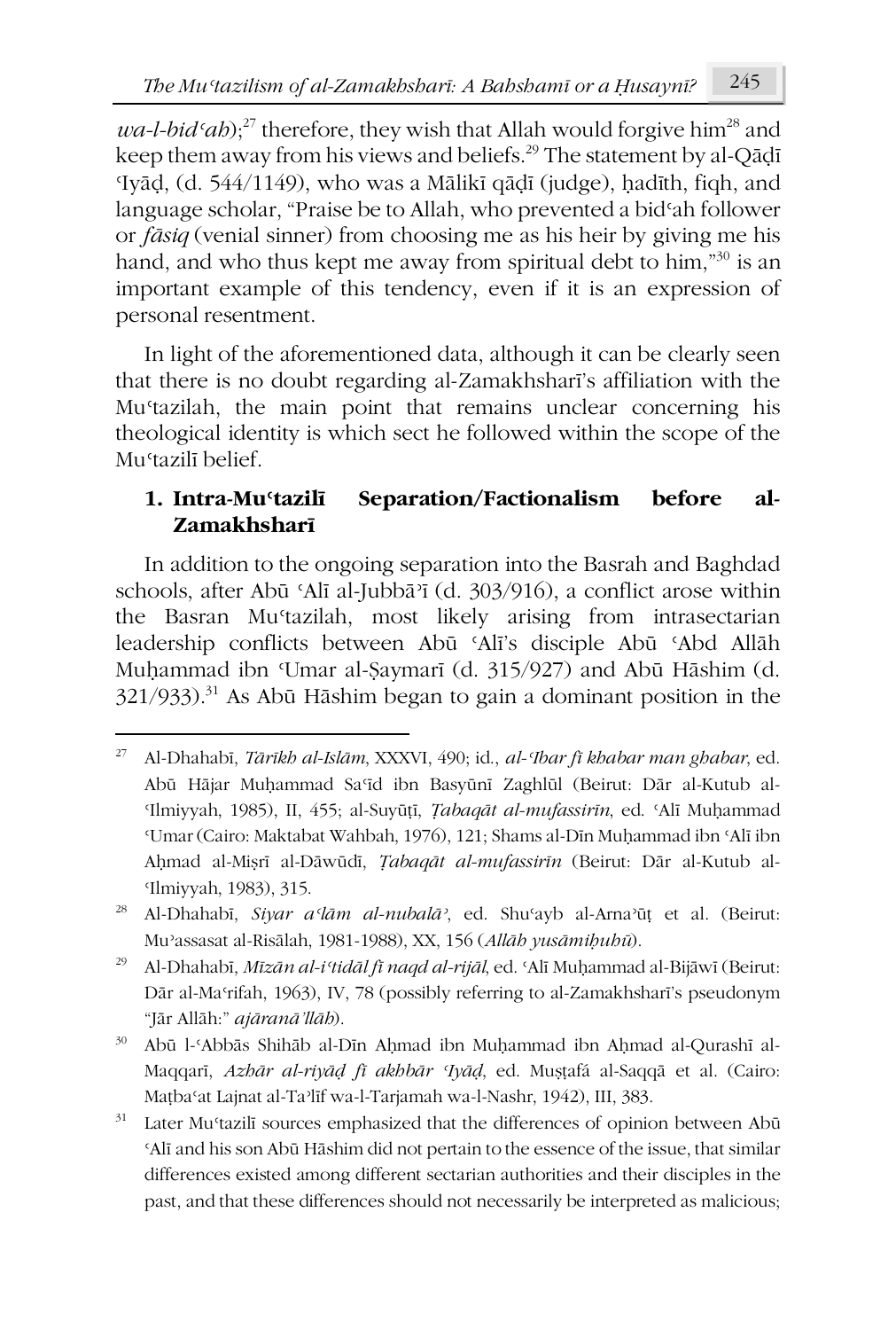1

sect, al-Ṣaymarī's disciple Abū Bakr Ibn al-Ikhshīd (d. 326/938) emerged as a new rival. This new faction, which developed under his leadership and gained visibility due to the opposition of Abū Hāshim to a degree that would result in excommunication (*takfīr*), was accepted as a new school under the name al-Ikhshīdiyyah.<sup>32</sup> The fact that Ibn Ḥazm (d. 456/1064) mentions Ibn al-Ikhshīd as one of the three great Muʿtazilī imāms of the period alongside Abū l-Qāsim al-Balkhī (d. 319/931) and Abū Hāshim is essentially an indication of a triple school situation that can be divided into the Baghdad school, Bahshamiyyah, and Ikhshīdiyyah.<sup>33</sup> However, at the end of a centurylong process, the influence of Ikhshīdiyyah was broken, and only Bahshamiyyah remained on the stage as the sole representative of the Basrah school. $34$ 

The last important divergence within the Mustazilah was arose due to Abū l-Ḥusayn al-Baṣrī (d. 436/1044), a student of al-Qāḍī ʿAbd al-Jabbār (d. 415/1025), one of the most important scholars of Bahshamiyyah. Although al-Shahrastānī (d. 548/1153) portrays Abū l-Ḥusayn as a representative of Bahshamiyyah who held different views,<sup>35</sup> his followers formed a separate school under the name of Ḥusayniyyah due to methodological divergences arising from his

for this reason, on the one hand, sources attempt to make the current situation of Abū Hāshim more moderate, while on the other hand, they implicitly point out that the separation was due to a leadership struggle rather than a serious doctrinal conflict; Abū l-Ḥasan Qāḍī l-quḍāt ʿAbd al-Jabbār ibn Aḥmad ibn ʿAbd al-Jabbār al-Hamadānī, *Faḍl al-iʿtizāl wa-ṭabaqāt al-Muʿtazilah wa-mubāyanatuhum li-sāʾir al-mukhālifīn*, ed. Fuʾād Sayyid and Ayman Fuʾād Sayyid (in *Faḍl al-iʿtizāl waṭabaqāt al-Muʿtazilah*; Beirut: Orient-Institut Beirut, 2017), 303; Ibn al-Murtaḍá, *Kitāb Ṭabaqāt al-Muʿtazilah*, 95.

<sup>32</sup> Abū ʿAbd Allāh Fakhr al-Dīn Muḥammad ibn ʿUmar ibn Ḥusayn al-Rāzī, *Iʿtiqādāt firaq al-Muslimīn wa-l-mushrikīn*, ed. Muḥammad al-Muʿtaṣim bi-llāh al-Baghdādī (Beirut: Dār al-Kitāb al-ʿArabī, 1986), 46.

<sup>33</sup> Abū Muḥammad ʿAlī ibn Aḥmad ibn Saʿīd Ibn Ḥazm al-Andalusī al-Ẓāhirī, *al-Faṣl fī l-milal wa-l-ahwāʾ wa-l-niḥal*, ed. Muḥammad Ibrāhīm Naṣr and ʿAbd al-Raḥmān ʿUmayrah (Beirut: Dār al-Jīl, 1996), V, 70-71.

<sup>&</sup>lt;sup>34</sup> For the events of the Bahshamiyyah-Ikhshīdiyyah conflict, see Koloğlu, *Cübbâîler'in Kelâm Sistemi* (Istanbul: İSAM Yayınları, 2017), 108-118; id., "Behşemiyye-İhşîdiyye Çekişmesi: Kısa Bir Tarihsel İnceleme," *Uludağ Üniversitesi İlâhiyat Fakültesi Dergisi* 18/2 (June 2009), 286-296.

<sup>35</sup> Abū l-Fatḥ Tāj al-Dīn Muḥammad ibn ʿAbd al-Karīm al-Shahrastānī, *al-Milal wa-lniḥal*, ed. Muḥammad Sayyid Kīlānī (Beirut: Dār al-Maʿrifah, 1975), I, 85.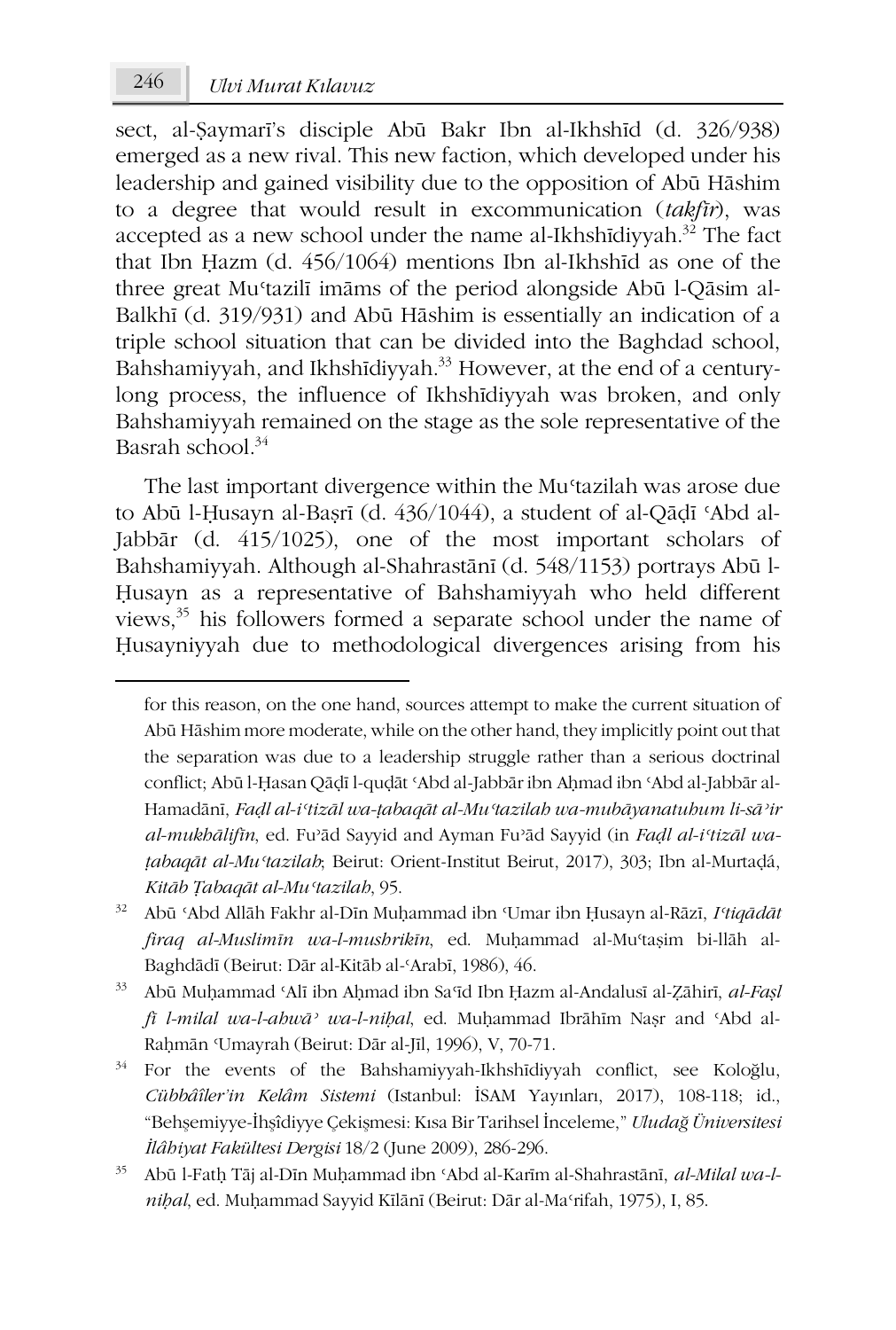intense use of philosophy and doctrinal differences with respect to the fact that he expressed views that were incompatible with those of his predecessors. One of the most important representatives of Ḥusayniyyah, who transmitted Abū l-Ḥusayn's views, is Ibn al-Malāḥimī, a contemporary of al-Zamakhsharī.

Bahshamiyyah and Ḥusayniyyah disagreed concerning different issues both with respect to the methods of proof used in judgments (even if they agreed on the judgments reached) and concerning determinations and judgments directly related to the issues. Al-Shahrastānī mentions that Abū l-Ḥusayn's opposition to Bahshamiyyah were as follows: denial of states (*aḥwāl*) and certain related points, denial of colors' being "accidents" and the reality of the nonexistent (*shayʾiyyat al-maʿdūm*), and the reduction of all attributes of God to being all-knowing (*ʿālim*), capable (*qādir*), and perceiving (*mudrik*).36 On the other hand, Taqī al-Dīn al-Najrānī (d. the first half of the  $7<sup>th</sup>/13<sup>th</sup>$ century), one of the important representatives of Ḥusayniyyah, lists sixteen issues,<sup>37</sup> while Fakhr al-Dīn al-Rāzī (d. 606/1210) increases this number to fifty by reference to subtopics.<sup>38</sup>

## **2. Al-Zamakhsharī in the Context of the Bahshamiyyah - Ḥusayniyyah Distinction**

From the perspective of the Basrah and Baghdad schools, which were the main divisions among the Mu'tazilah, it would be appropriate to argue that the Baghdad school was not operative in Khwārazm at the time of al-Zamakhsharī, since no representative or diffused view could be identified. However, according to Fakhr al-Dīn al-Rāzī, who is known to have engaged in debate with the Muʿtazilī-Ḥanafī disciples of al-Zamakhsharī, "the two Muʿtazilī schools still in existence at that time in the region are the followers of Abū Hāshim [al-Jubbāʾī] and Abū l-Ḥusayn al-Baṣrī."39 Therefore, the question that must be asked regarding al-Zamakhsharī becomes clear: Should he be considered a

<sup>36</sup> *Ibid.*

<sup>37</sup> Taqī al-Dīn Mukhtār ibn Maḥmūd al-ʿUjālī al-Najrānī, *al-Kāmil fī l-istiqṣāʾ fī-mā balaghanā min kalām al-qudamāʾ*, ed. al-Sayyid Muḥammad al-Shāhid (Cairo: Wizārat al-Awqāf al-Majlis al-Aʿlá li-l-Shuʾūn al-Islāmiyyah, 1999), 60.

<sup>38</sup> Al-Rāzī, *al-Riyāḍ al-mūniqah fī ārāʾ ahl al-ʿilm*, ed. Asʿad Jumʿah (Kairouan: Kulliyyat al-Ādāb wa-l-'Ulūm al-Insāniyyah bi-l-Qayrawān & Markaz al-Nashr al-Jāmi<sup>c</sup>ī, 2004), 287-295.

<sup>39</sup> Al-Rāzī, *Iʿtiqādāt*, 48.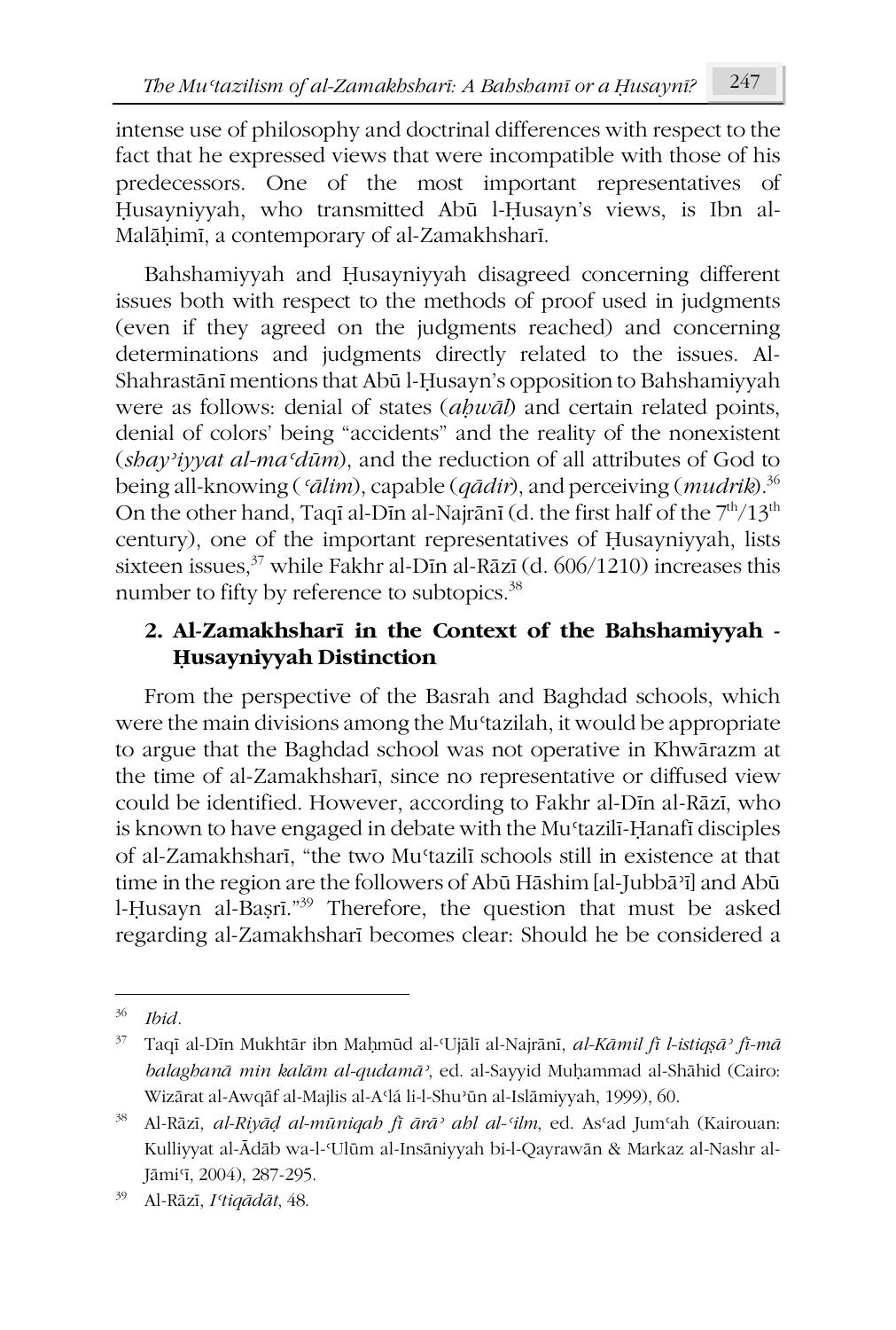1

member of Bahshamiyyah or of Ḥusayniyyah?

Late Zaydī sources consider al-Zamakhsharī to be included among the students of al-Ḥākim al-Jushamī (d.  $494/1101$ ),<sup>40</sup> who was a staunch defender of Bahshamiyyah.<sup>41</sup> Although it cannot be definitively proven that he was a direct student of al-Ḥākim al-Jushamī, it can be said that he visited Jusham after al-Jushamī's death and studied there with al-Jushamī's disciple Aḥmad ibn Muḥammad ibn Isḥāq al-Khwārazmī (d. after 525/1130-31). In any case, there is no doubt concerning the fact that he was knowledgeable of al-Jushamī's works and views.<sup>42</sup>

On the other hand, his close teacher al-Ḍabbī was a Ḥusaynī, and Ibn al-Malāḥimī, to whom he taught tafsīr and from whom he learned kalām (as mentioned above), $43$  was the last important representative of the Ḥusayniyyah and even of the pure Muʿtazilah, which is incompatible with Shiism.<sup>44</sup> It is obvious that another of al-Zamakhsharī's kalām teachers, Shaykh al-Islām Abū Manṣūr Naṣr al-Ḥārithī, <sup>45</sup> was a Muʿtazilī, but aside from that point, no information can be found to indicate his school affiliation. It should be noted, however, that al-Zamakhsharī did not consider himself to be a "professional

<sup>40</sup> Al-Jushamī states that Abū l-Ḥusayn al-Baṣrī was not welcomed by his [al-Jushamī] sectarians [Bahshamīs] because he "contaminated his soul by getting involved in philosophy and opposed some of the evidences of previous scholars in his works;" see al-Jushamī, *al-Ṭabaqatān al-ḥādiyah ʿasharah wa-l-thāniyah ʿasharah*, 402. Ibn al-Murtaḍá (d. 840/1437) also expresses al-Jushamī's opinions in exactly the same way and states that Bahshamīs did not like Abū l-Ḥusayn al-Baṣrī for these two reasons; however, he adds that this approach is a kind of bigotry, because Allah made Abū l-Ḥusayn's knowledge useful for people; see Ibn al-Murtaḍá, *Kitāb Ṭabaqāt al-Muʿtazilah*, 119.

<sup>41</sup> Ibrāhīm ibn al-Qāsim ibn al-Imām al-Muʾayyad bi-llāh, *Ṭabaqāt al-Zaydiyyah alkubrá* (*Bulūgh al-murād ilá maʿrifat al-isnād*), ed. ʿAbd al-Salām ibn ʿAbbās al-Wajīh (Amman: Muʾassasat al-Imām Zayd ibn ʿAlī al-Thaqāfiyyah, 2001), II, 892; cf. ʿAdnān Zarzūr, *al-Ḥākim al-Jushamī wa-manhajuhū fī tafsīr al-Qurʾān* (Beirut: Muʾassasat al-Risālah, 1971), 80.

<sup>42</sup> Madelung, "The Theology of al-Zamakhsharī," 487.

<sup>43</sup> Al-Andarasbānī, *Fī sīrat al-Zamakhsharī Jār Allāh*, 368.

<sup>&</sup>lt;sup>44</sup> According to Koloğlu's determination, Ibn al-Malāḥimī became acquainted with Abū l-Ḥusayn al-Baṣrī's theology through Abū Muḍar al-Ḍabbī. Koloğlu, "İbnü'l-Melâhimî," in *Türkiye Diyanet Vakfı İslâm Ansiklopedisi* (*DİA*), EK I, 616.

<sup>45</sup> Al-Andarasbānī, *Fī sīrat al-Zamakhsharī Jār Allāh*, 368, 379.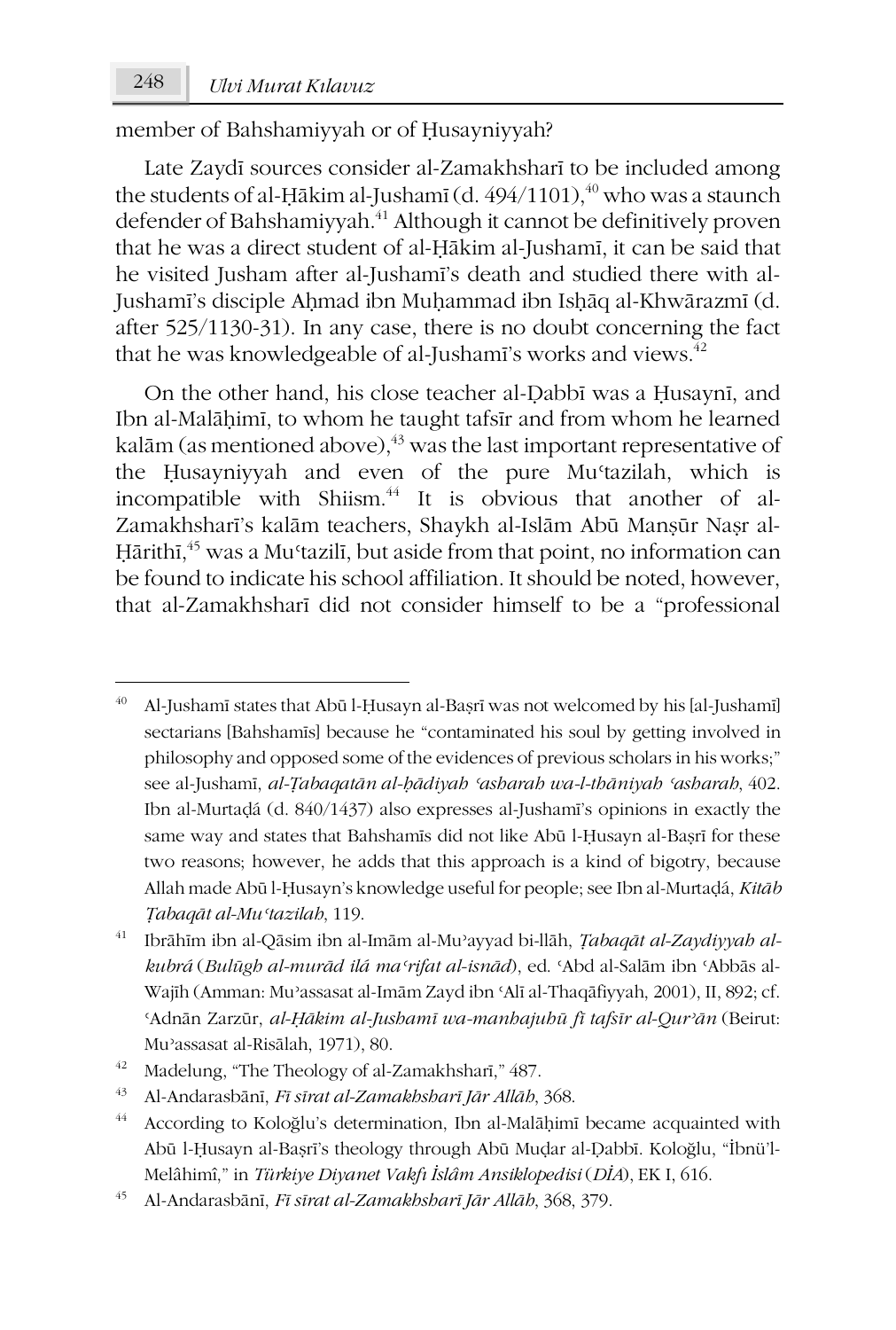theologian" even after his spiritual partnership with Ibn al-Malāḥimī.<sup>46</sup> Another interesting point is that although he uses the expression "the two masters (*al-shaykhān*)" in *al-Minhāj*, which is his only known work on kalām, as in the usual practice of the Basra school, and that although he referred many times to Abū ʿAlī and Abū Hāshim al-Jubbāʾī, the founder of Bahshamiyyah, and even once to al-Qāḍī ʿAbd al-Jabbār, who was the most important name in Bahshamiyyah after its founder, none of the names of Abū l-Ḥusayn al-Baṣrī or his followers were mentioned  $47$ 

Even though al-Zamakhsharī's work *al-Minhāj* is Muʿtazilī, it seems difficult at first glance to answer the question of which school lies at its heart, since it is a fact that this text is not a complete work of kalām in which any sectarian line is defended in this context and that it refrains from discussing deep theological issues and intra-Muʿtazilah polemics. Furthermore, it is also a factor that the text is content to convey controversial views from time to time without expressing al-Zamakhsharī's own opinion concerning issues that are the subject of dispute between Bahshamiyyah and Ḥusayniyyah. However, the facts that no section of *al-Minhāj* contains an attitude supporting the Bahshamī views criticized by Abū l-Ḥusayn and that there is no mention of the theory of modes (*aḥwāl*) and the thingness of nonexistent (*shayʾiyyat al-maʿdūm*), which are the distinguishing features of Abū Hāshim and Bahshamiyyah, can be interpreted as an indication that al-Zamakhsharī was mostly under the influence of Ḥusayniyyah. Madelung also analyzes his sectarian position, especially in light of his approaches to proving the existence of God and divine attributes, and concludes that he is close to the Ḥusayniyyah side (in particular, as might be expected, as established by Ibn al-Malāḥimī).<sup>48</sup>

<sup>46</sup> Madelung, "The Theology of al-Zamakhsharī," 488.

<sup>47</sup> Madelung, "The Theology of al-Zamakhsharī," 489; Koloğlu, *Mutezile'nin Felsefe Eleştiris*i, 49.

<sup>48</sup> Madelung, "The Theology of al-Zamakhsharī," 489-492. By reference to Madelung, Schmidtke emphasizes the influence of Ḥusayniyyah and Ibn al-Malāḥimī on al-Zamakhsharī. However, it is understood that she had a more definite opinion than did Madelung on this matter; see Sabine Schmidtke, Introduction to *A Muʿtazilite Creed of az-Zamaḫšarî (d. 538/1144) (al-Minhâğ fî uṣûl ad-dîn)* by Abū l-Qāsim Maḥmūd ibn ʿUmar ibn Muḥammad al-Khwārazmī al-Zamakhsharī, ed. and trans. Sabine Schmidtke (Stuttgart: F. Steiner, 1997), 9.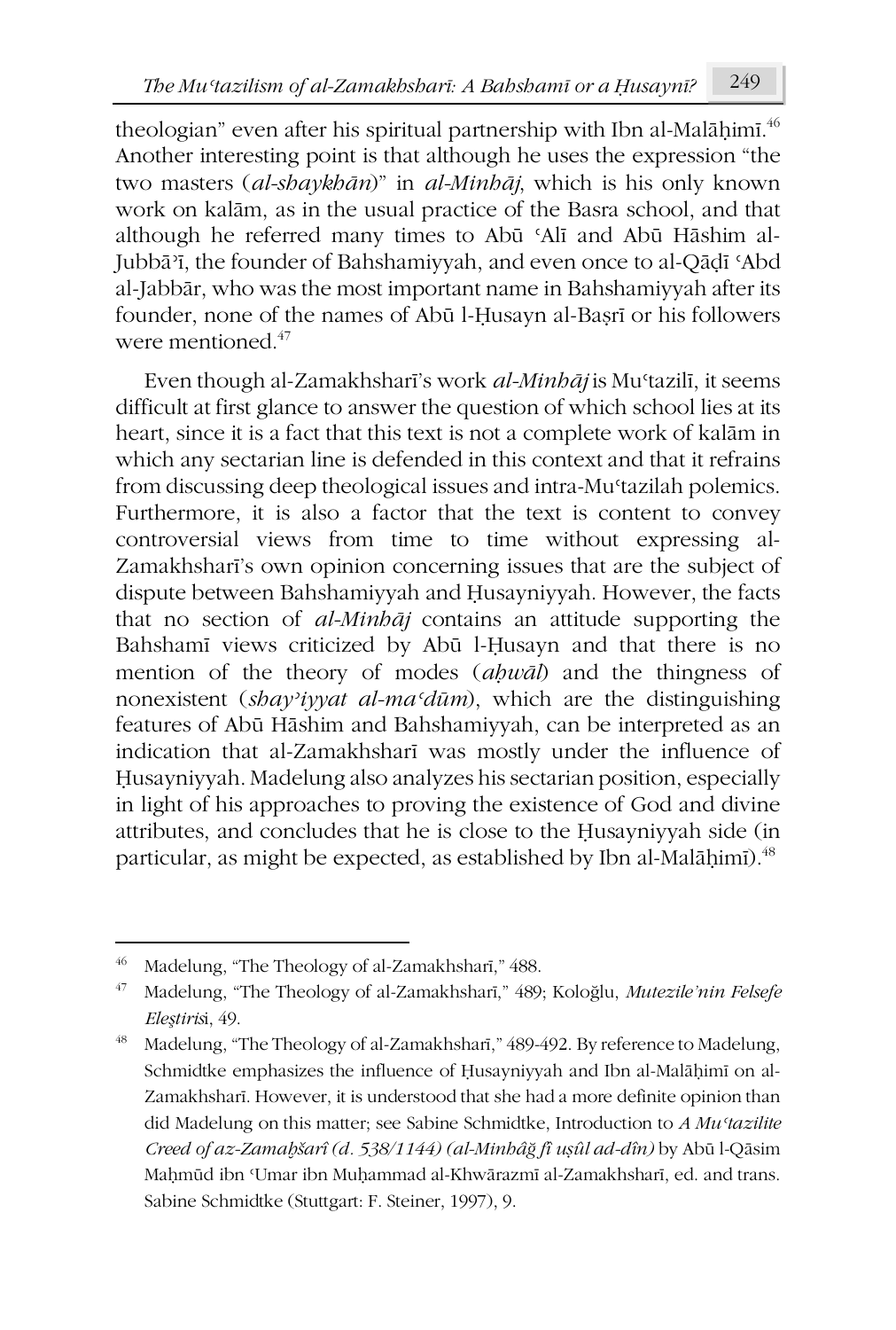On the other hand, it has been suggested that al-Zamakhsharī is not Ḥusaynī but Bahshamī based on certain statements in *al-Kashshāf* in addition to those in *al-Minhāj*. This argument has been grounded on the basis of issues such as the acceptance of the thingness of the nonexistent<sup>49</sup> and the rejection of saintly miracles ( $kar\bar{a}m\bar{a}t$ ),<sup>50</sup> which are characteristics of the Bahshamī school.<sup>51</sup>

Due to the aforementioned features of al-Zamakhsharī's works, it does not seem possible to determine his views concerning all the points of disagreement between Bahshamiyyah and Ḥusayniyyah. Although more specific information can be known regarding some of these issues, it is essential to fill in the gaps and to engage in a form of mind reading (interpretation) based on the indicators regarding others. Therefore, at this stage, it is possible to propose approaches to certain issues and to make determinations based on the data that can be accessed.

#### **2.1. The Thingness of the Nonexistent**

It can be said that the issue of whether the nonexistent (*maʿdūm*) can be evaluated as a "thing (*shayʾ*)" or an "entity (*dhāt*)" arises in the context of the encompassing aspect of God's knowledge. In fact, it is reported that figures such as Jahm ibn Ṣafwān (d. 128/745-746) and Hishām ibn al-Ḥakam (d. 179/795) say that God's knowledge deals with what has originated (*ḥādith*) and that he could not know something before it came into existence.<sup>52</sup> Bahshamīs first pointed out

**.** 

<sup>49</sup> Hilmi Kemal Altun, "Behşemiyye ve Hüseyniyye Arasında Zemahşerî'nin Yerinin Değerlendirilmesi," *Kilis 7 Aralık Üniversitesi İlahiyat Fakültesi Dergisi* 6/11 (December 2019), 721.

<sup>50</sup> Altun, "Behşemiyye ve Hüseyniyye Arasında Zemahşerî," 723.

<sup>51</sup> For the claim that al-Zamakhsharī is closer to the Bahshamī sect, see also Fethi Ahmet Polat, *İslâm Tefsir Geleneğinde Akılcı Söyleme Yöneltilen Eleştiriler: Mu'tezilî Zemahşerî'ye Eş'arî İbnü'l-Müneyyir'in Eleştirileri* (Istanbul: İz Yayıncılık, 2007), 84-85.

<sup>52</sup> Abū l-Ḥasan ʿAlī ibn Ismāʿīl Ibn Abī Bishr al-Ashʿarī, *Maqālāt al-Islāmiyyīn waikhtilāf al-muṣallīn*, ed. Hellmut Ritter (Wiesbaden: Franz Steiner Verlag, 1980), 36, 280; Abū l-Qāsim ʿAbd Allāh ibn Aḥmad ibn Maḥmūd al-Balkhī al-Kaʿbī, *Kitāb al-Maqālāt wa-maʿahū ʿUyūn al-masāʾil wa-l-jawābāt*, ed. Hüseyin Hansu et al. (Istanbul: İstanbul 29 Mayıs Üniversitesi Kur'an Araştırmaları Merkezi [KURAMER] & Amman: Dār al-Fatḥ, 2018), 251, 254; Abū Manṣūr ʿAbd al-Qāhir ibn Ṭāhir al-Baghdādī, *al-Farq bayna l-firaq*, ed. Muḥammad Muḥyī al-Dīn ʿAbd al-Ḥamīd (Beirut: al-Maktabah al-ʿAṣriyyah, 1995), 67, 211.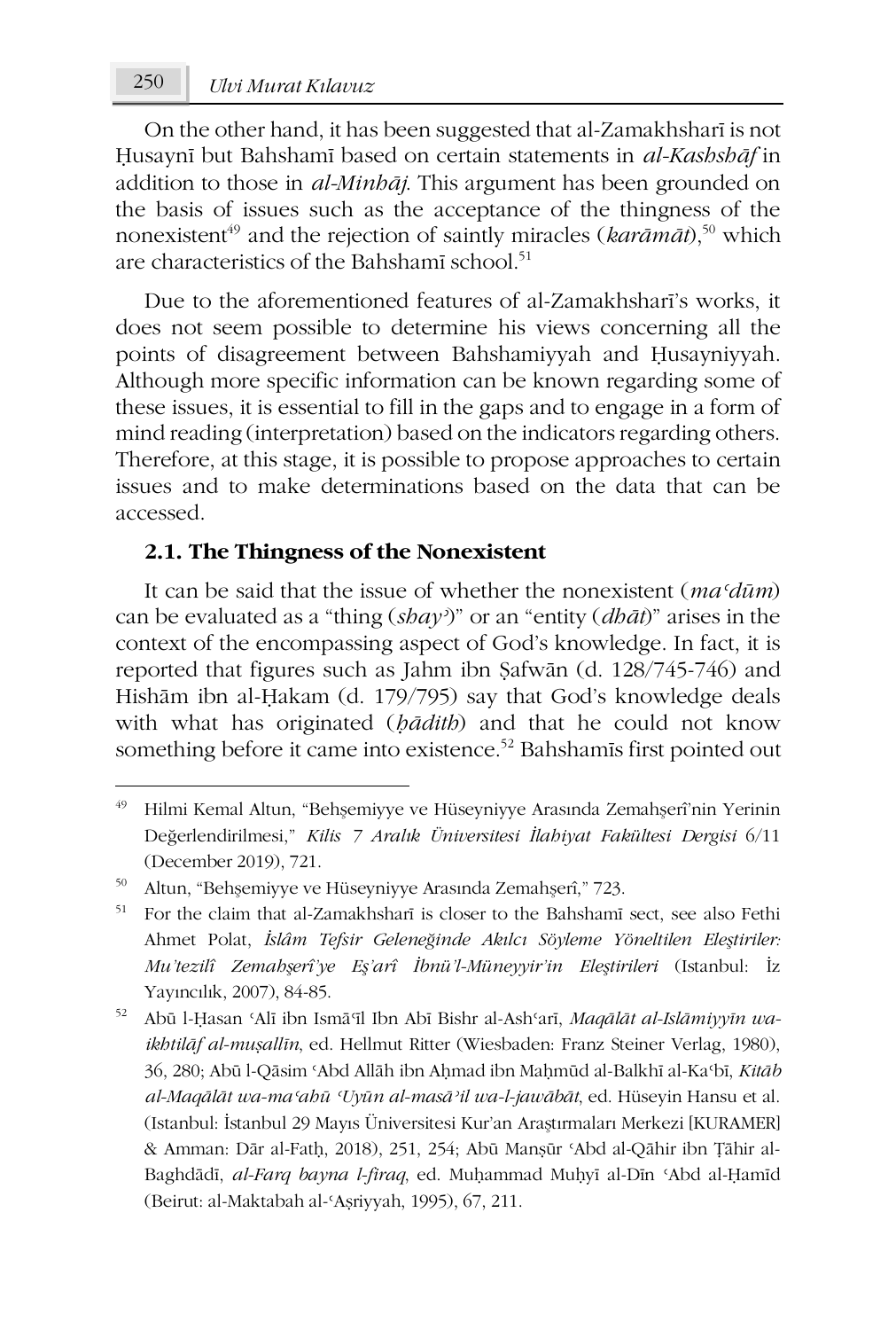the distinction between "essence (*dhāt*)" and "existence (*wujūd*)" in order to justify the claim that beings are subject to God's knowledge before they come into being, and they claimed that a thing had reality before its existence, and from this point of view, they argued that the nonexistent is a "thing." According to them, both the "existent (*mawjūd*)" and the "nonexistent ( $ma^c\overline{d}$ *ūm*)" are essence ( $db\overline{a}$ *t*).<sup>53</sup> Their definition of the nonexistent as "that is known which is nonexistent (*al-maʿlūm alladhī laysa bi-mawjūd*)"54 is an expression of the aforementioned concern. Later, the issue was also discussed in the context of God's omnipotence by al-Qāḍī 'Abd al-Jabbār.<sup>55</sup> On the other hand, beginning with Abū l-Ḥusayn, the Ḥusaynīs defended the identity of essence and existence,<sup>56</sup> thus rejecting the idea that a thing can have reality before its existence and therefore that the nonexistent is a "thing."57

-

<sup>53</sup> Abū l-Ḥusayn Qiwām al-Dīn Aḥmad ibn Abī Hāshim Muḥammad Mānakdīm Shashdīw al-Ḥusaynī, *Taʿlīq ʿalá Sharḥ al-Uṣūl al-khamsah*, ed. ʿAbd al-Karīm ʿUthmān (with the name *Sharḥ al-Uṣūl al-khamsah*, wrongly attributed to al-Qāḍī ʿAbd al-Jabbār; Cairo: Maktabat Wahbah, 1965), 51.

<sup>54</sup> Mānakdīm Shashdīw, *Taʿlīq*, 176; Rukn al-Dīn Maḥmūd ibn Muḥammad Ibn al-Malāḥimī al-Khwārazmī, *Kitāb al-Muʿtamad fī uṣūl al-dīn*, ed. Martin McDermott and Wilferd Madelung (London: Al-Hoda, 1991), 543.

<sup>55</sup> Ibn al-Malāḥimī expresses the Bahshamīs' concern as follows: "It is known that God is omnipotent and He is related to what is subject to efficient causality, and there could not be a relation to absolute non-existence," that is, when "thingness" is not attributed to the *maʿdūm*, the omnipotence of God may become dysfunctional; Ibn al-Malāḥimī, *Kitāb al-Fāʾiq fī uṣūl al-dīn*, ed. Wilferd Madelung and Martin McDermott (Tehran: Iranian Institute of Philosophy & Institute of Islamic Studies Free University of Berlin, 2007), 47. For Bahshamiyyah's approaches to the nature of the *maʿdūm*, see Richard M. Frank, "al-Maʿdūm walmawjūd: The Non-existent, the Existent and the Possible, in the Teaching of Abū Hāshim and His Followers," *Mélanges de l'Institut dominicain d'études orientales du Caire* 14 (1980), 185-210.

<sup>56</sup> Ibn al-Malāḥimī states that Abū l-Ḥusayn himself defended the view that "the existence of one thing is its essence" in *Taṣaffuḥ* and put forward evidences in this regard; Ibn al-Malāḥimī, *Kitāb al-Muʿtamad*, 254.

<sup>57</sup> Ibn al-Malāḥimī, *Kitāb al-Fāʾiq*, 46-47, 91. For a description and analysis of the Bahshamī-Ḥusaynī dispute with respect to the issue of the thingness of *maʿdūm*, see Mehmet Fatih Özerol, "Hüseyniyye ve Behşemiyye'ye Göre Maʿdûm'un Şeyiyyeti," *Uludağ Üniversitesi İlâhiyat Fakültesi Dergisi* 29/1 (June 2020), 167-187.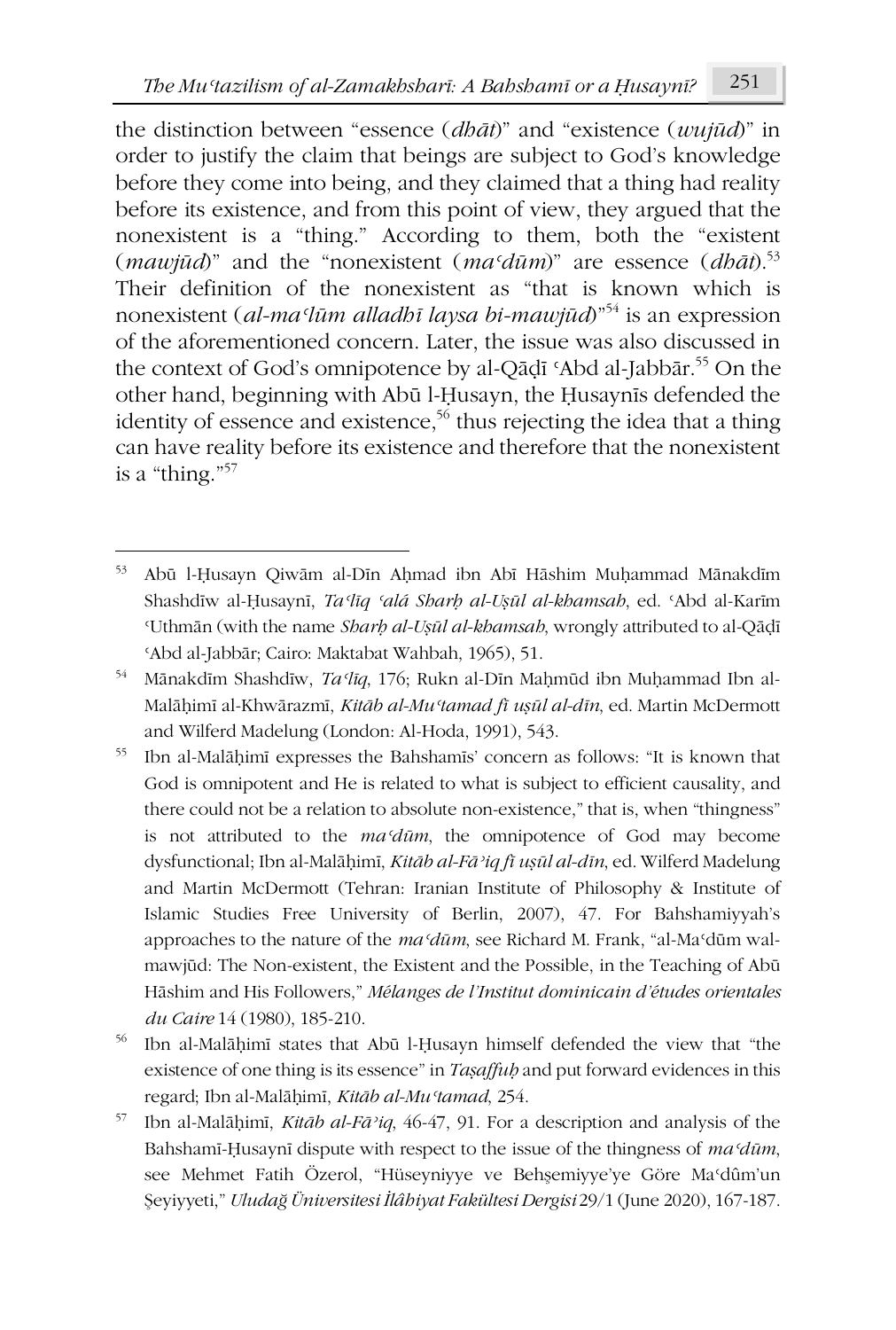Al-Zamakhsharī says that the term "thing" can also be used for the "impossible (*muḥāl*)" and the "nonexistent (*maʿdūm*);"58 however, he defines "thing" as "that which can be known and informed about (*mā sabha an yu*<sup>*'lam wa-yukhbar 'anhu*)."<sup>59</sup> In light of this information,</sup> there are some findings that indicate that "al-Zamakhsharī follows the Bahshamī tradition by naming *maʿdūm* as "thing," that is, with a form of being, and that he thinks differently from Abū l-Ḥusayn al-Baṣrī in this regard."60 However, at this point, it should be noted that the definition in question is used jointly by Husaynis and Bahshamis,  $61$ regardless of the discussion concerning whether the *maʿdūm* has an entity/reality when does not exist.<sup>62</sup>

In addition, although al-Zamakhsharī seems to have accepted the Bahshamī approach when he says that the term "thing" can be used for *maʿdūm*, he differs from them by also describing *muḥāl* as a "thing."  $(In$  fact, it is obvious that no meanings such existence/entity/thingness can be attributed to *muḥāl*; therefore, from the point of view of the Bahshamī tradition, at least in the context that is the subject of this discussion, it is not possible to call *muḥāl* a "thing.") $^{63}$  However, Ibn al-Malāḥimī states that unless "thing" is used to describe an entity (*dhāt*) as do the Bahshamīs, it means "something that is the subject of knowledge but whose existence (thingness in the

-

<sup>58</sup> Al-Zamakhsharī, *al-Kashshāf*, I, 311-312.

<sup>59</sup> *Ibid.*, I, 208.

<sup>60</sup> Altun, "Behşemiyye ve Hüseyniyye Arasında Zemahşerî," 721.

<sup>61</sup> e.g., see al-Qāḍī ʿAbd al-Jabbār, *al-Mughnī fī abwāb al-tawḥīd wa-l-ʿadl*, ed. Maḥmūd Muḥammad al-Khuḍayrī (Cairo: al-Dār al-Miṣriyyah li-l-Taʾlīf wa-l-Tarjamah, n.d.), V (*al-Firaq ghayr al-Islāmiyyah*), 249; Mānakdīm Shashdīw, *Taʿlīq*, 221.

<sup>62</sup> e.g., see Ibn al-Malāḥimī, *Kitāb al-Fāʾiq*, 92.

<sup>63</sup> As a matter of fact, in his supercommentary (*ḥāshiyah*) on *al-Kashshāf*, Ibn al-Munayyir states that al-Zamakhsharī differs from both Ahl al-sunnah and ahl albidʿah in terms of how he explains the concept of "thing." While explaining this difference, considering the fact that he said that "in the eyes of Muʿtazilah, the name 'thing' is used for both 'existent (*mawjūd*)' and 'non-existent (*maʿdūm*) whose existence is possible,' it is understood that al-Zamakhsharī was actually opposing the Bahshamī view that Ibn al-Munayyir ascribed to the all Muʿtazilah without customization; Abū l-ʿAbbās Nāṣir al-Dīn Aḥmad ibn Muḥammad Ibn al-Munayyir al-Judhāmī al-Jarawī, *al-Intiṣāf fī-mā taḍammanahū l-Kashshāf min aliʿtizāl*, ed. ʿĀdil Aḥmad ʿAbd al-Mawjūd and ʿAlī Muḥammad Muʿawwaḍ (along with *al-Kashshāf*; Riyadh: Maktabat al-ʿUbaykān, 1998), I, 312.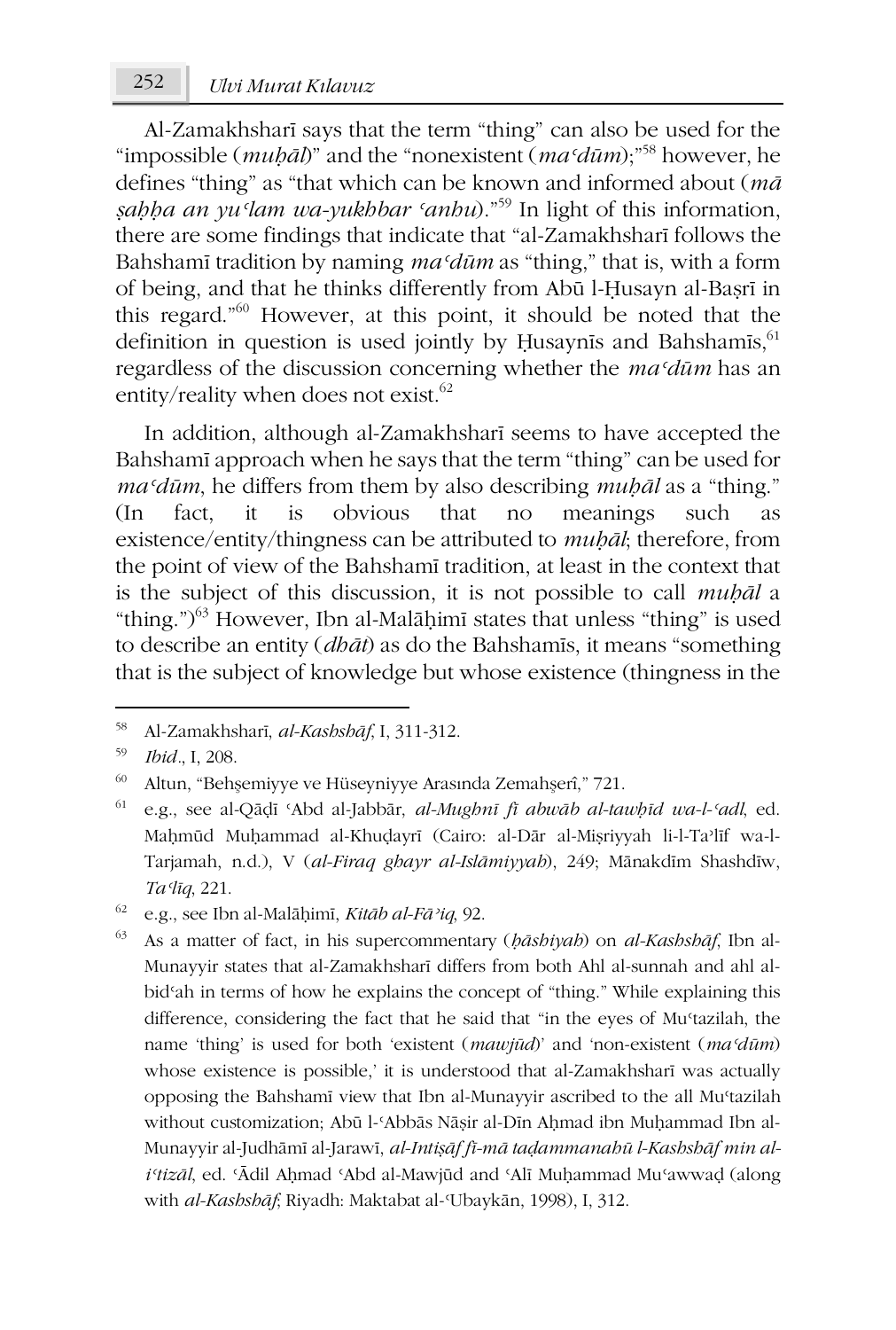sense of entity) cannot be mentioned," and he points to the "existence of a second eternal deity" as an example of these things "which can only be conceived in the mind," that is, a  $mu\bar{p}\bar{a}/\text{impossible matter}^{64}$ . Consequently, in addition to the fact that Ibn al-Malāḥimī expresses the same definition used by al-Zamakhsharī, it is possible to say that their approaches to the scope of the concept of "thing" overlap exactly, and it is necessary to approach the characterization of al-Zamakhsharī as a Bahshamī with skepticism due to his approach to the issue of the thingness of *maʿdūm*. His subsequent interpretation of the word "thing" in Q 19:9, "*I did indeed create thee before, when thou hadst been nothing!*" should not be overlooked: "After all, *maʿdūm* is not a 'thing' or some 'thing' to be regarded/accredited (*laysa shay<sup><i>x*m</sup> yu 'tadd *bihī*)."65 Ibn al-Munayyir (d. 683/1284) states that al-Zamakhsharī first interpreted the phrase correctly as "*maʿdūm* is not a thing," contrary to the Muʿtazilī view, but he later put forward a second opinion compatible with the Mu'tazilī approach.<sup>66</sup>

Moreover, al-Fāḍil al-Yamanī (d. 750/1349), who wrote a supercommentary on *al-Kashshāf*, also makes the following claim when interpreting the phrase "Allah, who attributes the feature of being created out of nothing to everything other than himself" in the introduction to al-Zamakhsharī's *al-Kashshāf*: "He does not accept that *maʿdūm* is 'thing,' just like Abū l-Ḥusayn [al-Baṣrī] and Maḥmūd al-Khwārazmī [Ibn al-Malāḥimī]; and the fact that he uses the term 'thing' for '*maʿdūm*' and even '*mustaḥīl* (impossible)' in some places in *al-Kashshāf* means that it is possible to know and inform about them."67

# **2.2. Proving the Existence of God (***Ithbāt al-Wājib***)**

The standard argument of kalām scholars for proving God's existence is an argument from creation, and it is basically formulated as the claim that the elements that make up the universe have been created and that something that is created also needs a creator to bring it into existence. Instead of employing concepts from the standard atomist discourse such as "atom/the indivisible part (*jawhar*/*al-juzʾ alladhī lā yatajazzaʾ*)" for the proof of the existence of God, al-

**.** 

<sup>64</sup> Ibn al-Malāḥimī, *Kitāb al-Fāʾiq*, 92.

<sup>65</sup> Al-Zamakhsharī, *al-Kashshāf*, IV, 8.

<sup>66</sup> Ibn al-Munayyir, *al-Intiṣāf*, IV, 9.

<sup>67</sup> ʿImād al-Dīn Yaḥyá ibn al-Qāsim al-Fāḍil al-Yamanī al-ʿAlawī, *Tuḥfat al-ashrāf fī kashf ghawāmiḍ al-Kashshāf* (registered under the name of *Durar al-aṣdāf ʿan ḥall ʿuqad al-Kashshāf*, MS Istanbul: Koca Ragıp Paşa Library, 175), 2b.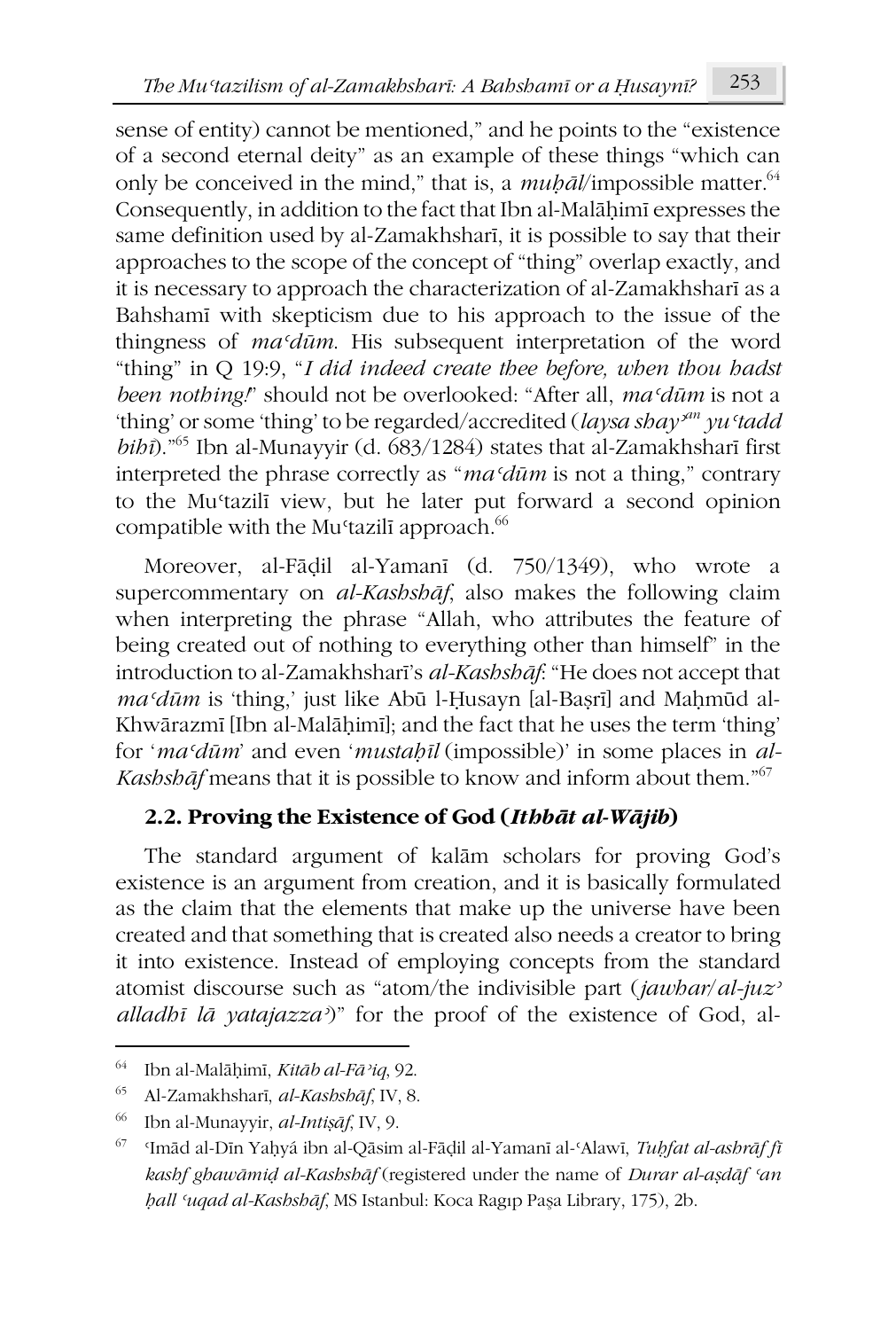Zamakhsharī primarily discusses bodies (*ajsām*).68 The claim that this tendency is an indication that he followed Abū l-Husayn, $69$  who refrained from confirming or rejecting atomism and remained uninterpreted with respect to this issue,<sup>70</sup> is open to question, at least in terms of the certainty of the alleged indicators. This claim does not exclude atoms, which are constitutive elements of bodies. However, regarding this issue, it would be appropriate to say that he followed the approach of Ibn al-Malāḥimī, who essentially said that the existence of God cannot be proven by examining the creation of accidents since after all, certain accidents can be created by other actors (*qādir*s), but since creating bodies belongs only to God, proving their creation means implicitly proving the creation of accidents as well.<sup>71</sup> On the other hand, he also points to accidents and their creation, which are one of the basic elements of the classical argument from createdness and which are referenced by the Bahshamīs in the continuation of this account. At first glance, this view can be considered a deviation from Abū l-Ḥusayn's understanding and a stance close to that of Bahshamiyyah. Abū l-Ḥusayn probably did not find "the argument from createdness" based on the concept of accidents to be sufficiently strong and criticized it, maintaining that the philosophers' criticism of the notion of accidents and the method based on it has led to certain impasses.<sup>72</sup> However, in further

-

<sup>68</sup> Al-Zamakhsharī, *Muʿtezile Akāidi: Kitâbü'l-Minhâc fî usûli'd-dîn*, ed. and trans. with an introduction by Ulvi Murat Kılavuz and Abdulkerim İskender Sarıca (Istanbul: Klasik Yayınları, 2021), 39.

<sup>69</sup> Madelung, "The Theology of al-Zamakhsharī," 489.

<sup>70</sup> Ibn al-Malāḥimī, *Kitāb al-Muʿtamad*, 140.

<sup>71</sup> *Ibid.*, 84.

<sup>72</sup> Ibn al-Malāḥimī, *Kitāb al-Muʿtamad*, 84. Another reason for this attitude of Abū l-Ḥusayn is that he thinks differently from Bahshamīs regarding the nature of accidents. While they regard an "accident" as a kind of real being (= *maʿná*) (e.g., see Mānakdīm Shashdīw, *Taʿlīq*, 96, 98; Abū Muḥammad al-Ḥasan ibn Aḥmad Ibn Mattawayh al-Najrānī, *Kitāb al-Majmūʿ fī l-Muḥīṭ bi-l-taklīf*, ed. J. J. Houben [attributed to al-Qāḍī ʿAbd al-Jabbār; Beirut: al-Maṭbaʿah al-Kāthūlīkiyyah, 1965], I, 33), the Ḥusaynīs assumed accidents to be attributes determining the changing characteristics (*aḥkām*) and states (*aḥwāl*) of the body; Ibn al-Malāḥimī, *Kitāb al-Muʿtamad*, 125-126; al-Najrānī, *al-Kāmil*, 115. Based on this claim, the method for constructing the argument from createdness employed by the Bahshamīs is called the "method of *maʿanī*," and that used by the Ḥusaynīs is called the "method of *aḥwāl*;" al-Rāzī, *al-Riyāḍ al-mūniqah*, 288. For a brief explanation of these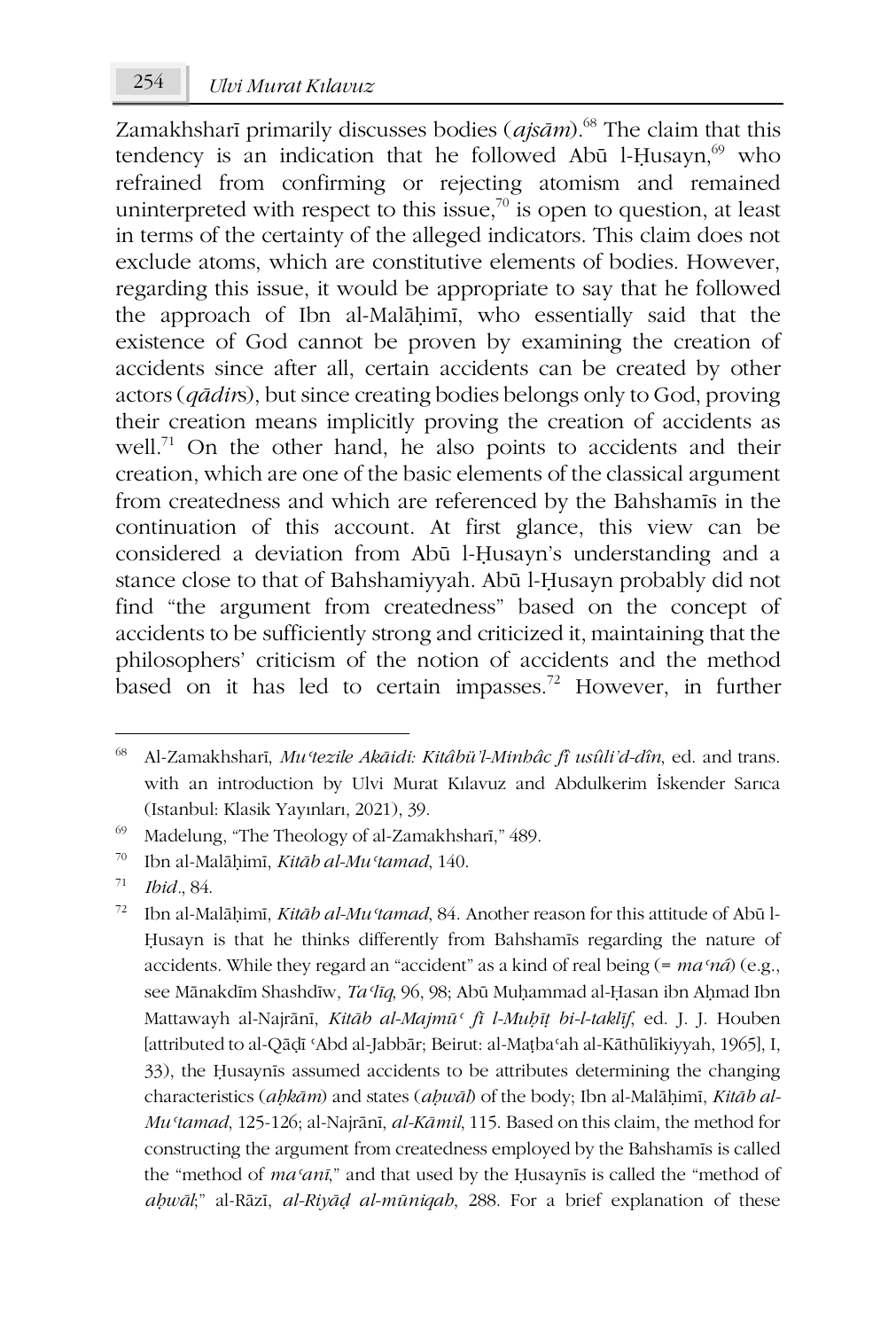-

discussion of the subject, al-Zamakhsharī turned to developing a discourse in line with Abū l-Ḥusayn and uses his preferred "argument of particularization (*takhṣīṣ*)."73

<sup>73</sup> Al-Zamakhsharī, *Muʿtezile Akāidi*, 40. The essence of the argument rests on the notion of the necessity of a particularizing agent (*mukhaṣṣiṣ*), who selects and chooses one of these possible alternatives for something whose existence or nonexistence is possible or whose existence is possible with this or that property. It seems that when Abū l-Ḥusayn saw that the classical formulization of the argument from createdness was insufficient, he turned to a new construct based on the necessary-contingent (*wājib*-*mumkin*) distinction made by Ibn Sīnā (d. 428/1037). However, instead of Ibn Sīnā's concepts of necessary being (*wājib alwujūd*) and contingent being (*mumkin al-wujūd*), he used classical theological concepts such as *qadīm* (eternal/beginningless), *muḥdath* (created later) and *ḥādith* (temporally created) as did al-Zamakhsharī (see Madelung, "Abū l-Ḥusayn al-Baṣrī's Proof for the Existence of God," in *Arabic Theology, Arabic Philosophy: From the Many to the One, Essays in Celebration of Richard M. Frank*, ed. James E. Montgomery [Leuven, Paris & Dudley (Mass.): Uitgeverij Peeters en Department Oosterse Studies, 2006], 275) and in this sense, he did not compromise on the principle of creation. Therefore, this argument, which combines the temporality (*ḥudūth*) and contingency (*imkān*) methods for proving the existence of God and which is claimed to have been put forward for the first time by al-Juwaynī (d. 478/1085), generally under the name of the method of *jawāz* (contingency), was also used by Abū l-Ḥusayn al-Baṣrī before him. However, the thesis that Abū l-Ḥusayn was the first to reveal this method (Madelung, "Abū l-Ḥusayn al-Baṣrī's Proof," 274) is controversial. Namely, aside from the fact that the concept of a particularizing agent (*mukhaṣṣiṣ*) had been in circulation since the first theologians (see Shlomo Pines, *Madhhab al-dharrah ʿinda l-Muslimīn wa-ʿalāqatuhū bimadhāhib al-Yūnān wa-l-Hunūd*, translated into Arabic by Muḥammad ʿAbd al-Hādī Abū Rīdah [Cairo: Maktabat al-Nahḍah al-Miṣriyyah, 1946], 39, fn. 7), it is also claimed that the first person to employ the notion of *takhṣīṣ* was al-Bāqillānī (d. 403/1013) (see Majid Fakhry, "The Classical Islamic Arguments for the Existence of God," *The Muslim World* 47/2 [April 1957], 139, fn. 29). In addition, al-Baghdādī (d. 429/1037-1038), who was a contemporary of al-Bāqillānī, uses the idea of *takhṣīṣ* more clearly than does the latter while constructing his argument. In the words of al-Baghdādī, "The reason why a *ḥādith* emerges at a different time from other *ḥādith*s of the same kind is the existence of a specifier (*mukhaṣṣiṣ*) creator who determines its emergence at this time. If such a specification did not exist, it

differences with respect to the argument from createdness, see Özerol, *Mutezile'de Tevhid: Son Büyük Mutezilî İbnü'l-Melâhimî'nin Düşünce Sisteminde Tevhid* (Bursa: Emin Yayınları, 2019), 50-53.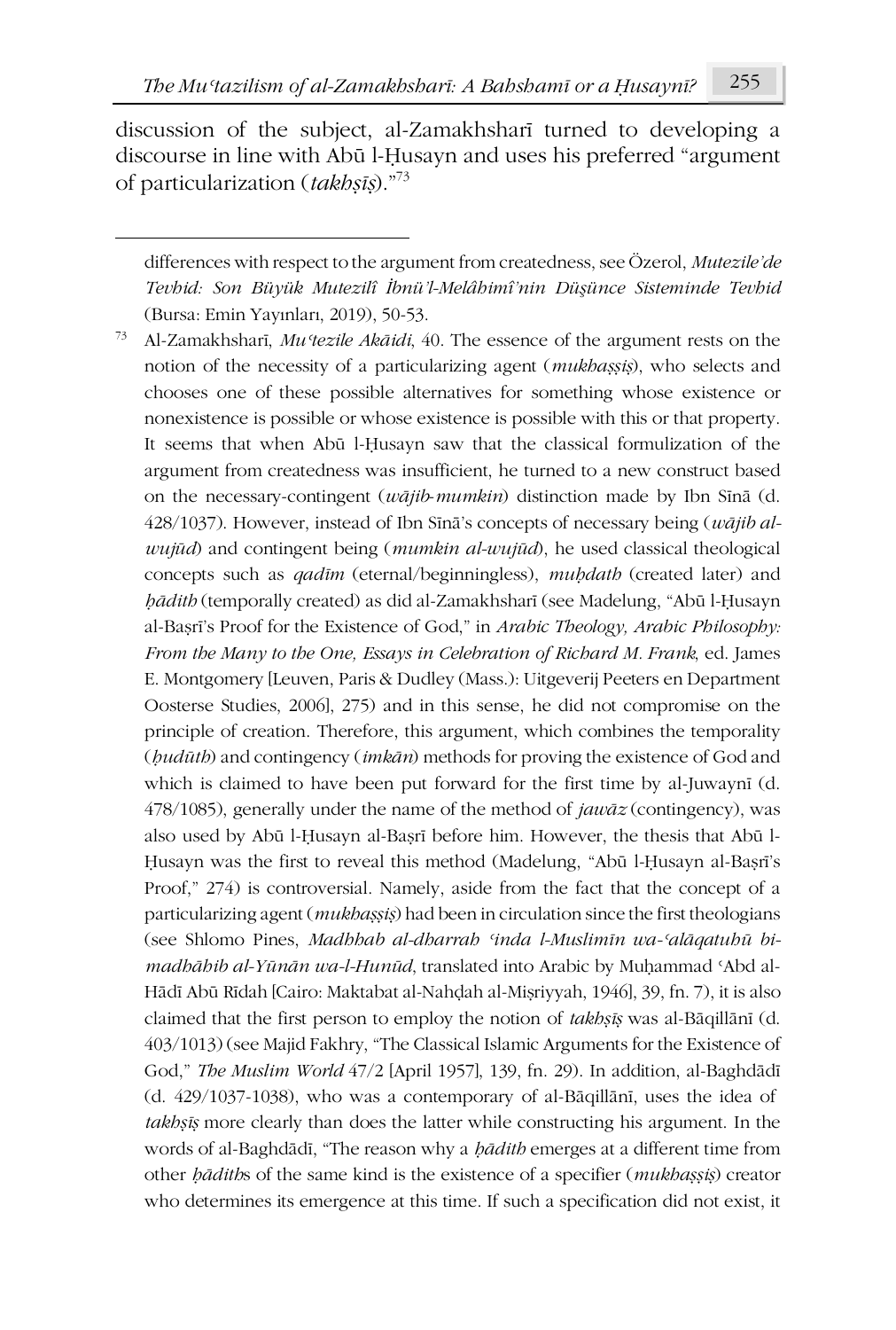-

Another factor that draws al-Zamakhsharī closer to the Bahshamī model of reasoning is that he justifies the fact that the world needs a creator through the fact that the subject of human actions needs such a creator to occur, and thus by comparing the unseen to the perceptible world.74 This method, which can be called the proof of *qiyās* (comparison), was criticized by Abū l-Ḥusayn al-Baṣrī. <sup>75</sup> According to him, a proof of the existence of God cannot be attained by comparing human actions because the knowledge that an entity that can exist or remain in nonexistence needs an effect is mandatory (*ḍarūrī*) knowledge and does not need to be put forward by *qiyās*. <sup>76</sup> Ibn al-Malāḥimī agrees with him concerning the necessity of this

would not be better for this *ḥādith* to appear at this time rather than before or later" (al-Baghdādī, *Kitāb Uṣūl al-dīn* [Beirut: Dār al-Kutub al-ʿIlmiyyah, 1981], 69). However, it is possible to say that Abū l-Ḥusayn was the first to construct this argument, as seen in al-Juwaynī, and even in a more philosophical form and at a more developed/mature level. For an account of the argument in al-Juwaynī, see Imām al-Ḥaramayn Abū l-Maʿālī Rukn al-Dīn ʿAbd al-Malik ibn ʿAbd Allāh al-Juwaynī, *al-ʿAqīdah al-Niẓāmiyyah fī l-arkān al-Islāmiyyah*, ed. Muḥammad Zāhid al-Kawtharī (Cairo: Maṭbaʿat al-Anwār, 1948), 11-12; id. *Lumaʿ al-adillah fī qawāʿid ʿaqāʾid Ahl al-sunnah wa-l-jamāʿah*, ed. Fawqiyyah Ḥusayn Maḥmūd (Cairo: al-Muʾassasah al-Miṣriyyah al-ʿĀmmah li-l-Taʾlīf wa-l-Anbāʾ wa-l-Nashr, 1965), 80-81; id., *Kitāb al-Irshād ilá qawāṭiʿ al-adillah fī uṣūl al-iʿtiqād*, ed. Asʿad Tamīm (Beirut: Muʾassasat al-Kutub al-Thaqāfiyyah, 1996), 49-50; id., *al-Shāmil fī uṣūl al-dīn*, ed. ʿAlī Sāmī al-Nashshār et al. (Alexandria: Munshaʾāt al-Maʿārif, 1969), 263.

- <sup>74</sup> Al-Zamakhsharī, *Muʿtezile Akāidi*, 40. With the statements of Abū Hāshim and Bahshamīs in this direction, cf. al-Qāḍī ʿAbd al-Jabbār, *al-Mughnī*, ed. Tawfīq al-Ṭawīl and Saʿīd Zāyid (Cairo: al-Muʾassasah al-Miṣriyyah al-ʿĀmmah li-l-Taʾlīf wal-Tarjamah wa-l-Ṭibāʿah wa-l-Nashr, n.d.), VIII (*al-Makhlūq*), 16; Ibn Mattawayh, *Kitāb al-Majmūʿ*, I, 69-70; al-Rāzī, *al-Maṭālib al-ʿāliyah min al-ʿilm al-ilāhī*, ed. Aḥmad Ḥijāzī al-Saqqā (Beirut: Dār al-Kitāb al-ʿArabī, 1987), I, 210.
- <sup>75</sup> Al-Najrānī, *al-Kāmil*, 155. Ibn al-Muṭahhar al-Ḥillī (d. 726/1325) also follows in Abū l-Ḥusayn's footsteps in this regard and says that this form of inference (*istidlāl*) based on comparison is "weak" even though it is often used; Jamāl al-Dīn al-Ḥasan ibn Yūsuf ibn ʿAlī Ibn al-Muṭahhar al-Ḥillī, *Manāhij al-yaqīn fī uṣūl al-dīn*, ed. Yaʿqūb al-Jaʿfarī al-Marāghī (Qom: Dār al-Uswah li-l-Ṭibāʿah wa-l-Nashr, 1415 AH), 258.
- <sup>76</sup> Al-Rāzī, *al-Riyāḍ al-mūniqah*, 288; al-Najrānī elaborates on these criticisms and responds to the objection that their methods are also *qiyās*; *al-Kāmil*, 156 f.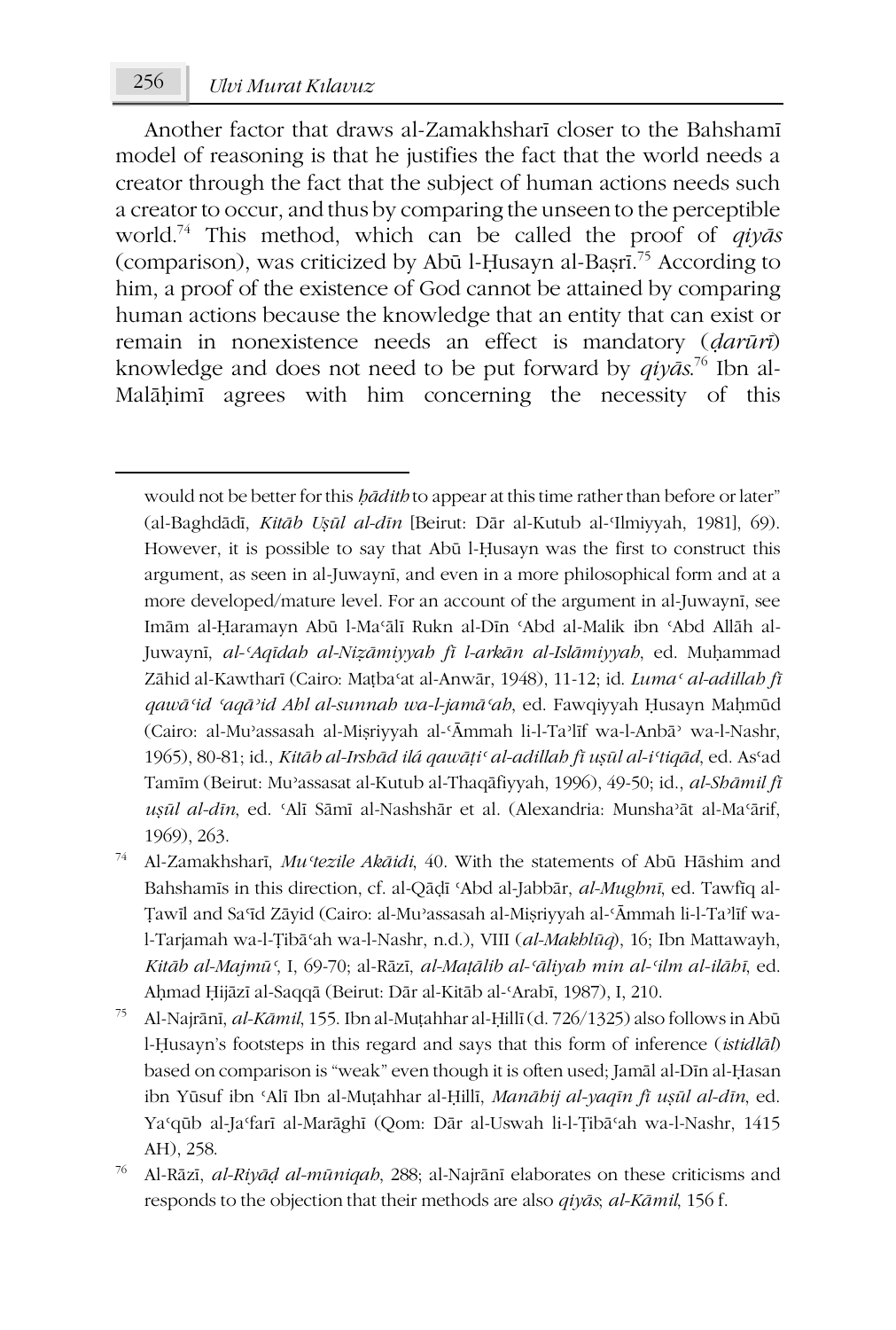knowledge.77 On the other hand, after expressing Abū l-Ḥusayn's conclusion, Ibn al-Malāḥimī also uses the other method (*qiyās*), which he calls the method of "our masters (*shuyūkhunā*)," and responds to objections to it.78

In the face of these data, al-Zamakhsharī seems to have combined and reconciled the styles of reasoning of the Bahshamīs and those of the Ḥusaynīs in his approach to the proof of the existence of God. Therefore, it seems unlikely that we can identify an absolute and definite sectarian orientation from this point of view.

### **2.3. Divine Attributes**

One of the main divergences concerning the subject of divine attributes pertains to the relationship between essence and attributes. At this point, two basic approaches emerged, one being the realist approach, which states that "attributes are entitative determinants (*maʿāni<sup>n</sup>* ) that have additional realities to the essence," and the other, the nominalist commenting that "the independent existence of attributes cannot be considered without the essence, and these are only names pointing to the qualities in the essence." In principle, the first of these stances can be described as the Sunnī approach and the other as the Muʿtazilī approach.79 When al-Zamakhsharī stated that as a general principle, "God has power over all those who can be empowered, not by way of the qualities (*li-maʿāni<sup>n</sup>* ) that make them necessary, but by His essence, He knows all known things by essence, He is alive by His essence, hears and sees by His essence and perceives by essence all that is comprehended,"<sup>80</sup> this claim shows that he was an open defender of the aforementioned Muʿtazilī approach.

An attitude contrary to the general acceptance of Mu'tazilah concerning the nature of attributes is the characterization of attributes as states of the essence in the context of Abū Hāshim's theory of modes (*aḥwāl*). The Ḥusaynīs, on the other hand, share the opinion that God has certain qualities through His essence and openly oppose Abū Hāshim's approach. In fact, Ibn al-Malāḥimī discusses the Sunnī view on the basis of discourse, stating that "attribute is an element added to

 $\overline{\phantom{a}}$ 

<sup>77</sup> Ibn al-Malāḥimī, *Kitāb al-Fāʾiq*, 131.

<sup>78</sup> Ibn al-Malāḥimī, *Kitāb al-Muʿtamad*, 172-175.

<sup>79</sup> Koloğlu, "Mu'tezile'nin Temel Öğretileri," *İslâmî İlimler Dergisi* 12/2 (December 2017), 47.

<sup>80</sup> Al-Zamakhsharī, *Muʿtezile Akāidi*, 42.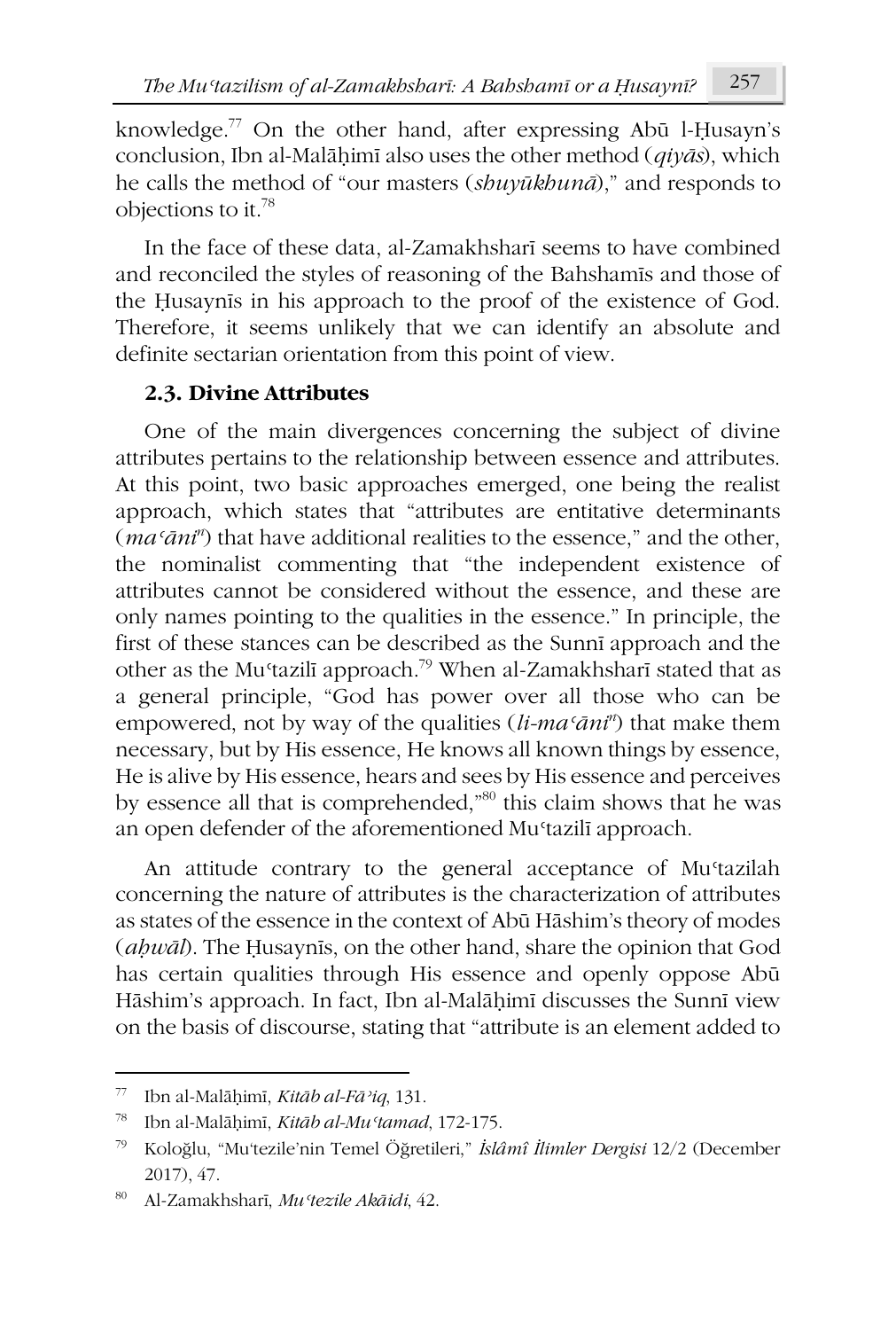the [divine] essence (*wa-naḥnu naʿnī bi-l-ṣifah hāhunā huwa kull amr zāʾid alá l-dhāt*)" at one stage in an attempt to oppose the attitude of philosophers who are excessively exclusionary and ignore attributes; however, in the final analysis, he reduces these attributes to God's essence and says that "the characterization of God with these qualities means ascribing these characteristics to His essence (*yufīd iḍāfat hādhihī l-aḥkām ilá dhātihī taʿālá*)."81 What is noteworthy here is the use of the term *ḥukm* for attributes. Although Ibn al-Malāḥimī says that the separation can be reduced to words, given that he most likely views Abū Hāshim's approach as a concession toward the Sunnī view, he clearly states that God is omnipotent, wise, and living not through certain real entities or states/modes (*aḥwāl*) but by essence. On the one hand, he says that there is a need for a *ḥukm* beyond the essence of God, which forms the basis for the characterization of the essence of God via these attributes. However, this notion of "being additional to the essence" cannot be seen as an ontological separation, and these qualities, which are called *aḥkām*, <sup>82</sup> cannot be considered real entities or states.83 It does not appear that al-Zamakhsharī uses the term *ḥukm* openly, possibly as a reflection of his general tendency not to engage in detailed technical discussions within Muʿtazilah. However, in addition to not mentioning the notion of modes, which is one of the distinctive qualities of Bahshamiyyah, the fact that he also states that God is all-hearing, wise, and omnipotent by His essence in

**.** 

<sup>81</sup> Ibn al-Malāḥimī, *Tuḥfat al-mutakallimīn fī l-radd ʿalá l-falāsifah*, ed. Wilferd Madelung and Hassan Ansari (Tehran: Iranian Institute of Philosophy & Freie Universität Berlin, 2008), 44; cf. id., *Kitāb al-Muʿtamad*, 234.

<sup>82</sup> Ibn al-Malāḥimī, *Kitāb al-Muʿtamad*, 182.

<sup>83</sup> Ibn al-Malāḥimī, *Kitāb al-Fāʾiq*, 68. In the words of Ibn al-Malāḥimī, even though Abū l-Ḥusayn al-Baṣrī, absolutely opposes the claim that God should have a mode/state in addition to His essence in the sense understood by Abū Hāshim and Bahshamīs (for example, to have the attribute of omniscience for being omniscient), he does not object to the fact that it is called "state," "attribute," or even "knowledge (*ʿilm*)" as a separate entity (*maʿná*), only as a literal usage, without any real equivalent. However, Ibn al-Malāḥimī does not accept this approach. Additionally, Abū l-Ḥusayn does not explicitly use the term *ḥukm* as does Ibn al-Malāḥimī; Ibn al-Malāḥimī, *Kitāb al-Muʿtamad*, 200-201. On the other hand, Abū l-Ḥusayn clearly states that God is wise and omnipotent by His essence (*li-dhātihī*); Abū l-Ḥusayn Muḥammad ibn ʿAlī ibn Ṭayyib al-Baṣrī, *Taṣaffuḥ aladillah*, ed. Wilferd Madelung and Sabine Schmidtke (Wiesbaden: Harrassowitz Verlag, 2007), 74, 79.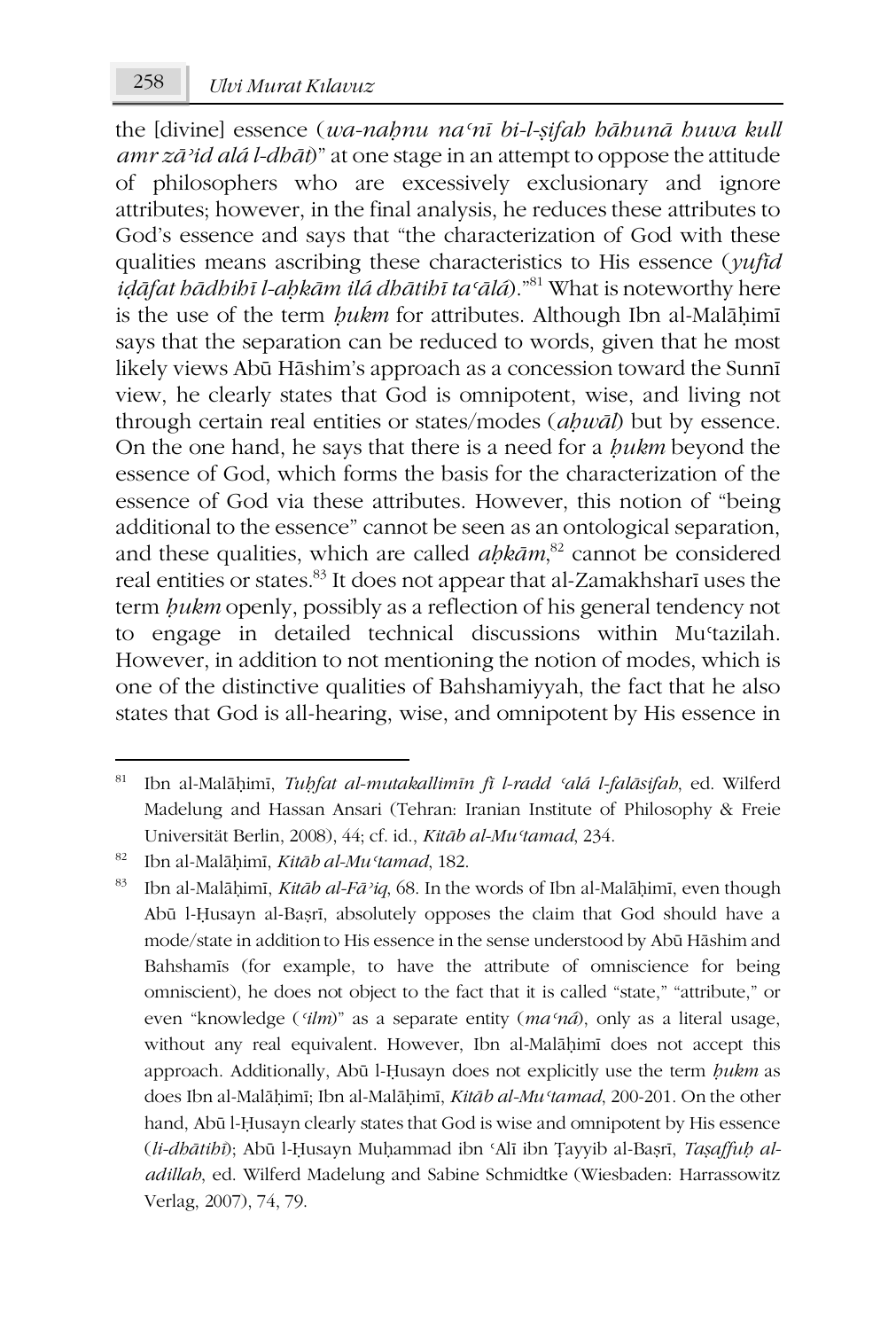*al-Kashshāf* and in *al-Minhāj* <sup>84</sup> is an indication that he does not accept the notion of modes, which can be seen as an element beyond the essence and therefore follows the line adopted by the Ḥusaynīs along with the majority of Mustazilah.

In line with this general Mustazili attitude, which identifies affirmative attributes (*al-ṣifāt al-thubūtiyyah*) by the essence, certain attributes are reduced to others. In this context, first, God's being capable of hearing (*samīʿ*) and seeing (*baṣīr*) is reduced to his being perceiving (*mudrik*). That is, to be capable of hearing and seeing means that God perceives the things that are heard and seen when they exist. In the final analysis, this trait depends on the feature of being "living (*ḥayy*);" because God, who is capable of hearing (and hence is perceiving), does not have – by means of being hearing – a special and independent attribute beyond being alive.<sup>85</sup> However, it should be noted that this reduction does not mean ignoring the attributes of "hearing" and "seeing." At this stage, a conflict arises between the Basrah and Baghdad schools. Baghdādīs do not consider it permissible to use the attribute of being "perceiving" with respect to God on the grounds that doing so would entail assimilating Him to creatures (*tashbīh*), and these figures identify his being "hearing" and "seeing" with his being omniscient (*ʿalīm*/*ʿālim*).86 This issue appears to be a conflict between Basrah and Baghdad schools rather than a Ḥusaynī-Bahshamī split. However, different determinations regarding the approach of Abū l-Ḥusayn al-Baṣrī to the issue give the impression that this topic is also the subject of dispute between Bahshamiyyah and Ḥusayniyyah. Ibn al-Malāḥimī says in one passage that "in *Taṣaffuḥ*, he [Abū l-Ḥusayn] presented the inference of Baghdad school about the impossibility of describing God as 'perceiving,' and although he did not openly express his own preference, he did not answer this;<sup>"87</sup> however, in another passage, he states that "he quoted this inference, which he says is the strongest evidence of the Bahshamīs," and then

<sup>84</sup> Al-Zamakhsharī, *al-Kashshāf*, IV, 128; V, 197, 376.

<sup>85</sup> Al-Qāḍī ʿAbd al-Jabbār, *al-Mughnī*, V, 241; Mānakdīm Shashdīw, *Taʿlīq*, 168.

<sup>86</sup> Mānakdīm Shashdīw, *Taʿlīq*, 168; al-Ḥillī, *Manāhij al-yaqīn*, 283; al-Manṣūr bi-llāh Ibn al-Rashīd al-Qāsim ibn Muḥammad ibn ʿAlī al-Zaydī, *Kitāb al-Asās li-ʿaqāʾid*  al-akyās fī ma 'rifat Rabb al-'ālamīn wa-'adlibī fī l-makblūqīn wa-mā yattaşil bi*dhālik min uṣūl al-dīn*, ed. Albert Naṣrī Nādir (Beirut: Dār al-Ṭalīʿah, 1980), 71, 73.

<sup>87</sup> Ibn al-Malāḥimī, *Kitāb al-Fāʾiq*, 38.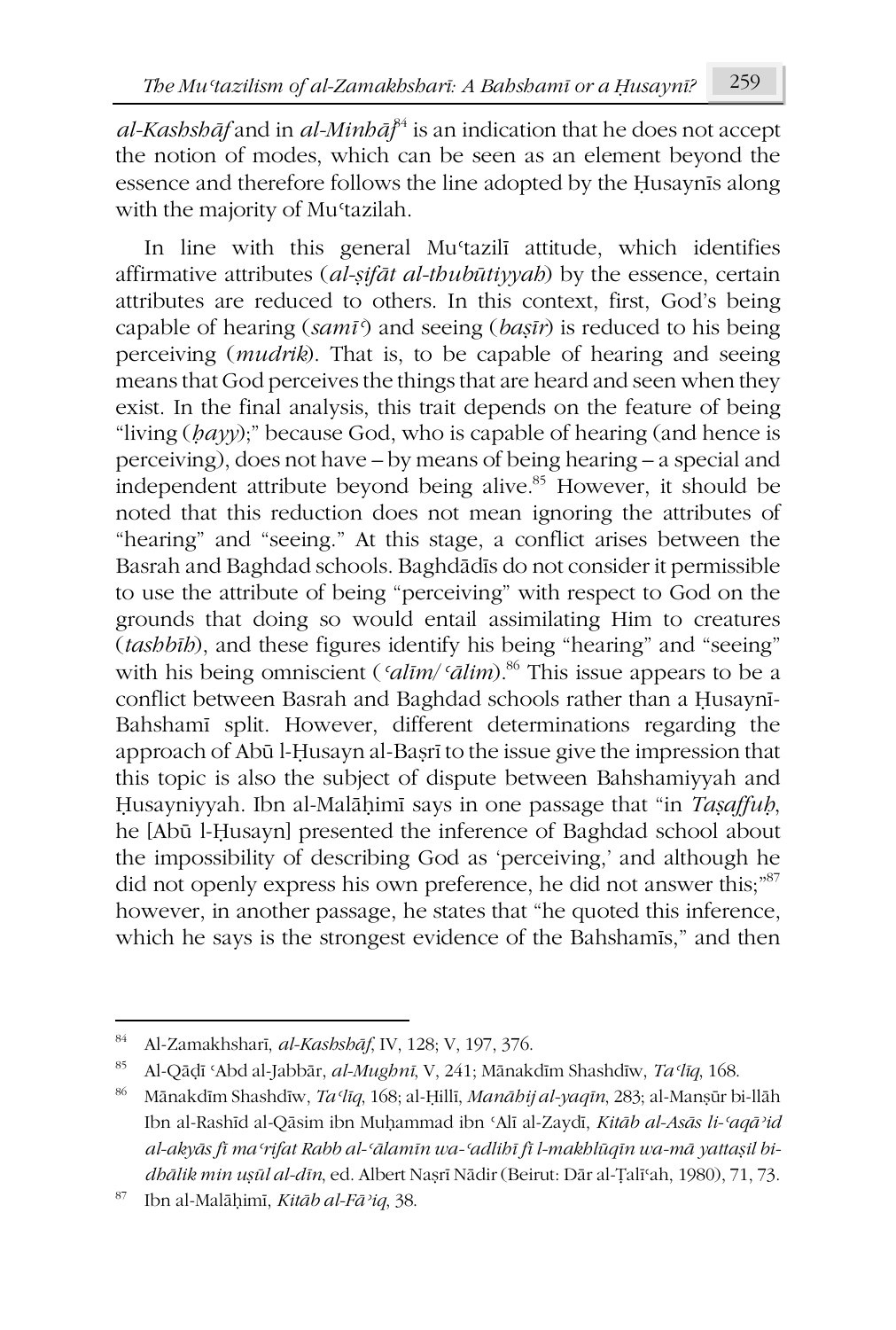quotes his reply against it.<sup>88</sup> Most likely because of this ambiguity, it has been believed that Abū l-Ḥusayn adopted the view of the Baghdādīs.89 However, Taqī al-Dīn al-Najrānī, who discussed the issues of controversy between Bahshamiyyah and Ḥusayniyyah and who was critical of Bahshamī views as a follower of Ḥusayniyyah, states that Abū l-Ḥusayn, whom he describes as "our master (*shaykhunā*)," opposes the use of the attribute "perceiving" for God but also does not find it correct to declare a judgment concerning this matter, and in this sense, he adopts an attitude of suspension of judgment (*tawaqquf*).<sup>90</sup> In this context, it is necessary to approach the claim that Abū l-Ḥusayn directly reduced these two attributes to being

<sup>-</sup>88 Accordingly, Abū l-Ḥusayn says that the inference that God cannot be perceiving is valid for those who view the attribute of being alive in the same way for the beings in the world of attestation and the unseen world and for those who consider it to be a state of living being; Ibn al-Malāḥimī, *Kitāb al-Muʿtamad*, 236. It seems that the people in question here are Bahshamiyyah. Al-Ḥimmaṣī (d. 600/1204), the first known follower of Abū l-Ḥusayn in Twelver Shiism, also made the following claim without mentioning any names: "Our masters (*mashāyikhunā*) proved that this attribute (being "perceiving") is present for God by the fact that his being alive is the element that makes this attribute necessary." Thus, he states that the objection to this claim is invalid, since the modes of being "alive" for God and for beings in the world of attestation are different; Sadīd al-Dīn Mahmūd ibn 'Alī ibn al-Ḥasan al-Ḥımmaṣī al-Rāzī, *al-Munqidh min al-taqlīd* (Qom: Muʾassasat al-Nashr al-Islāmī, 1412-1414 AH), I, 57, 58.

<sup>89</sup> Al-Rāzī, *Muḥaṣṣal afkār al-mutaqaddimīn wa-l-mutaʾakhkhirīn min al-ʿulamāʾ wa-l-ḥukamāʾ wa-l-mutakallimīn*, ed. Ṭāhā ʿAbd al-Raʾūf Saʿd (Cairo: Maktabat al-Kulliyyāt al-Azhariyyah, n.d.), 171; Fakhr al-muḥaqqiqīn Muḥammad ibn al-Ḥasan ibn Yūsuf al-Ḥillī, *Miʿrāj al-yaqīn fī sharḥ Nahj al-mustarshidīn fī uṣūl aldīn*, ed. Ṭāhir al-Salāmī (Karbalāʾ: al-ʿAtabah al-ʿAbbāsiyyah al-Muqaddasah, 1436 AH), 179; Kamāl al-Dīn Mītham ibn ʿAlī ibn Mītham al-Baḥrānī, *Qawāʿid al-marām fī ʿilm al-kalām*, ed. al-Sayyid Aḥmad al-Ḥusaynī (Qom: Maktabat Āyat Allāh al-ʿUẓmá al-Marʿashī al-Najafī, 1406 AH), 90, 95; Abū ʿAbd Allāh Jamāl al-Dīn Miqdād ibn ʿAbd Allāh al-Suyūrī, *Irshād al-ṭālibīn ilá Nahj al-mustarshidīn*, ed. Mahdī al-Rajāʾī (Qom: Maktabat Āyat Allāh al-Marʿashī al-ʿĀmmah, 1405 AH), 205, 206; Madelung, "The Theology of al-Zamakhsharī," 491; id., "Abu 'l-Ḥusayn al-Baṣrī," in *The Encyclopaedia of Islam New Edition*, XII (Supplement), 25.

<sup>90</sup> Al-Najrānī, *al-Kāmil*, 277. Al-Rāzī is also of the opinion that Abū l-Ḥusayn suspended judgment on this issue; *Iʿtiqādāt*, 48.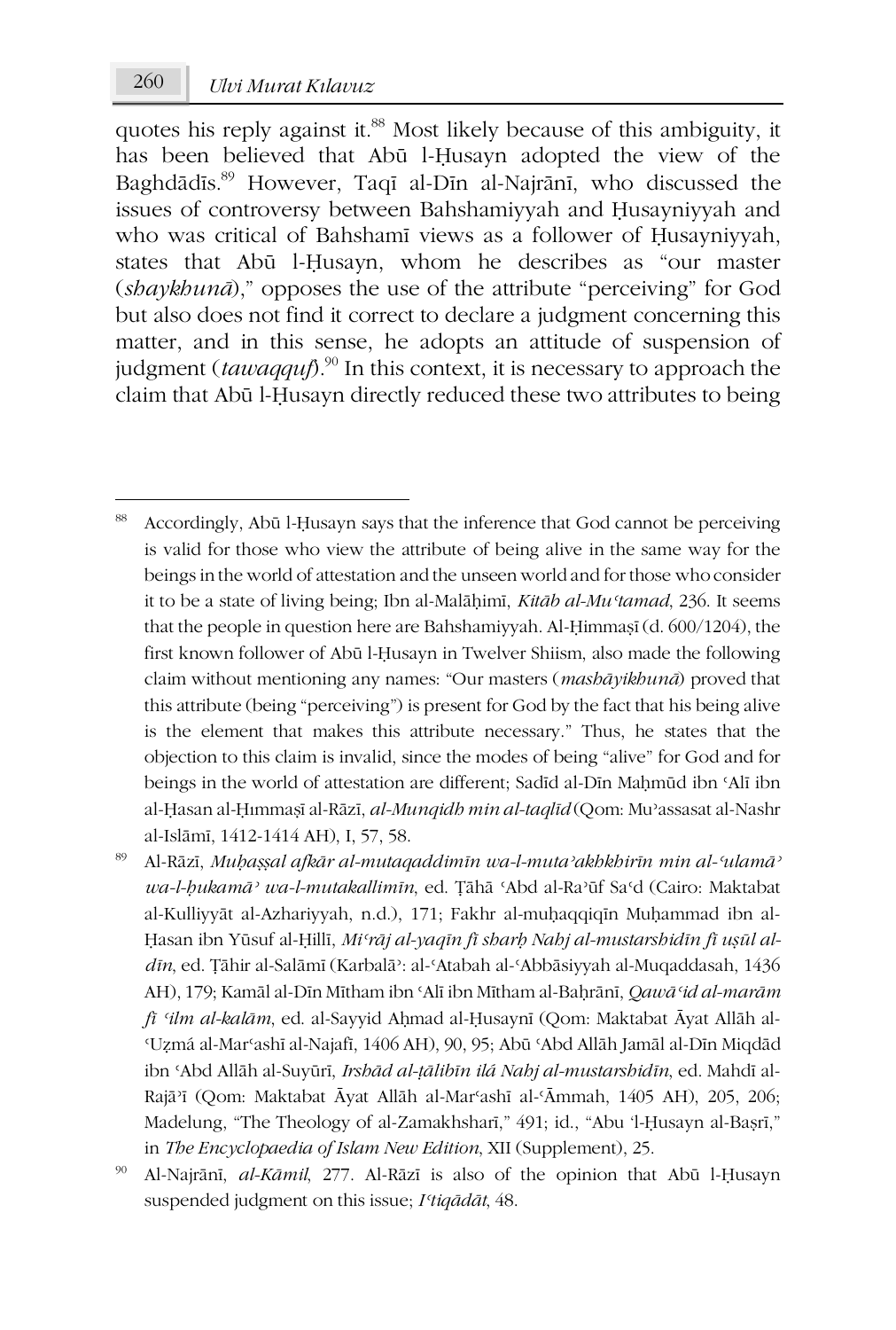$\delta$ *ialim*, as in the Baghdad school, with caution.<sup>91</sup> Moreover, even though he is of the same opinion as the Baghdad school on this issue, as he distinguishes between the visible (*shāhid*) and unseen (*ghayb*) worlds in the context of the will, this stance can be considered to be the personal opinion of Abū l-Ḥusayn rather than the established opinion of the Ḥusaynī school.

Ibn al-Malāḥimī himself gives an objectionable answer to this question when he claims – as discussed above – that Abū l-Ḥusayn did not answer and that he considers being capable of hearing and seeing as being perceiving, as does the Basrah school in general. According to him, contrary to the opinion of the Baghdad school, omniscience and perceiving are two qualities that are separate from each other, and the second cannot be reduced to the first.<sup>92</sup> Al-Zamakhsharī, on the one hand, says that God "perceives all that is perceivable by His essence" and further mentions that He is "hearing and seeing by His essence."93 However, he identifies the attributes of seeing and hearing elsewhere with being perceiving, and he opposes the Baghdādī view – without naming it – by saying that God's perceiving is something different from his knowing.<sup>94</sup> Therefore, the fact that he mentions His attributes of being capable of hearing (*samīʿ*) and seeing (*baṣīr*) – along with His being actually hearing (*sāmiʿ*) and seeing (*mubṣir*) – separately does not mean that he does not evaluate these attributes in terms of His being perceiving.<sup>95</sup> In this respect, he adopts the common view of the

<sup>91</sup> As a matter of fact, unlike other authors, Zaydī scholar Ḥusām al-Dīn Qāsim ibn Ahmad al-Maḥallī (d. first half of  $8<sup>th</sup>/14<sup>th</sup>$  century), who wrote a gloss (*ta*<sup>*{Iq}*</sup>) on Mānakdīm Shashdīw's *Taʿlīq ʿalá Sharḥ al-Uṣūl al-khamsah*, notes that Abū l-Ḥusayn, like Ibn al-Malāḥimī, adopted the Bahshamī [hence the established Baṣran Muʿtazilī] view; Schmidtke, *The Theology of al-ʿAllāma al-Ḥillī* (Berlin: Klaus Schwarz Verlag, 1991), 200, fn. 143.

<sup>92</sup> Ibn al-Malāḥimī, *Kitāb al-Fāʾiq*, 38-39; For a detailed discussion of this issue, see id., *Kitāb al-Muʿtamad*, 212-238.

<sup>93</sup> Al-Zamakhsharī, *Muʿtezile Akāidi*, 42.

<sup>94</sup> *Ibid.*, 46.

<sup>&</sup>lt;sup>95</sup> Thus, he indeed expresses the opinions that God's perception of what is subject to hearing and seeing is absolutely beyond that of other "hearing" and "seeing" beings and that He perceives the smallest, subtlest, and most hidden things as well as the most gigantic, densest, and most obvious things (al-Zamakhsharī, *al-Kashshāf*, III, 579); in addition, adding that God is truly *samīʿ* (capable of hearing) and *sāmiʿ* (actually hearing) and that "hearing" here means perceiving through hearing (*al-Kashshāf*, IV, 381), he also says that God hears and sees every sound and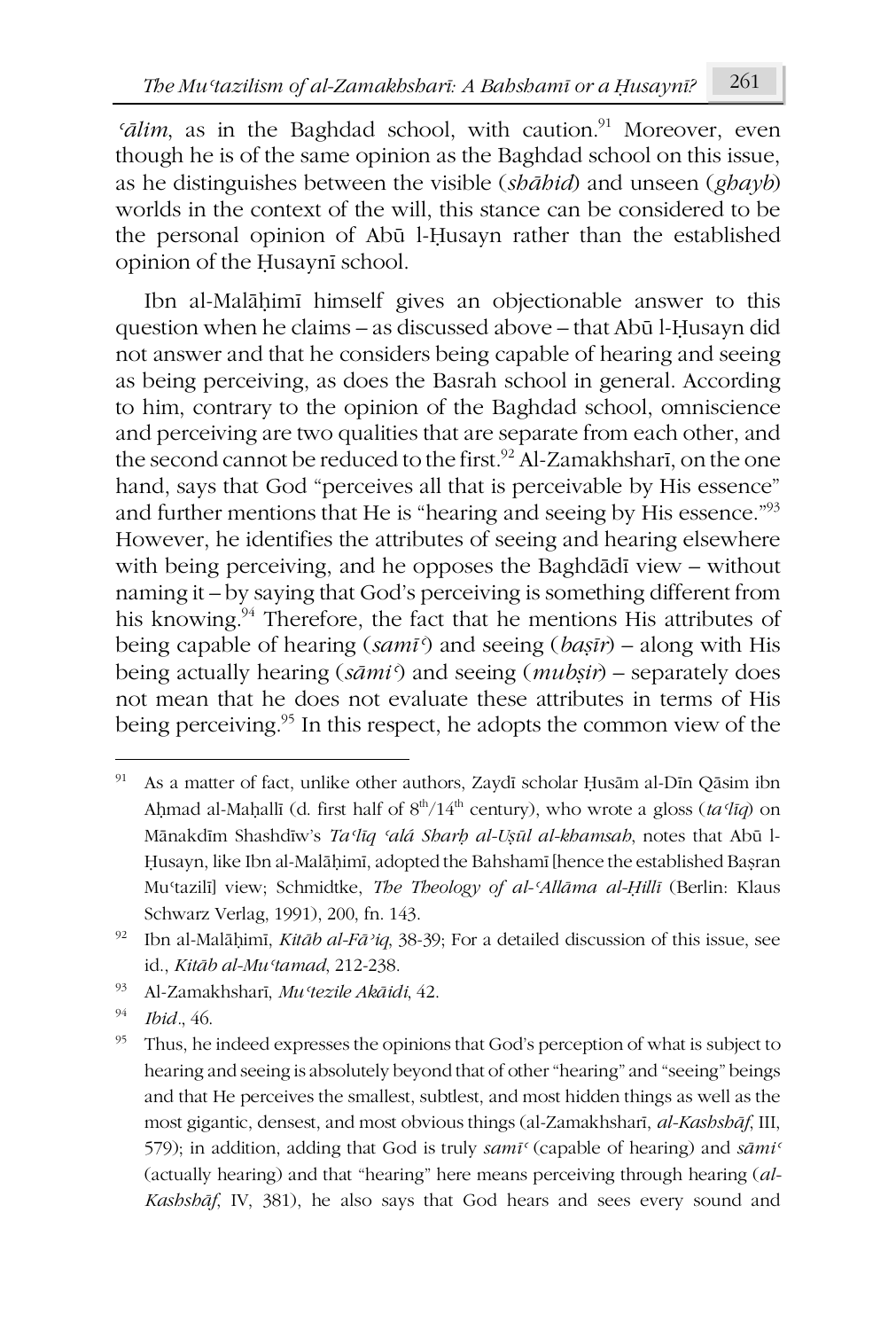entire Basrah school and therefore that of the Ḥusaynīs, except perhaps Abū l-Ḥusayn. Even if the claim that Abū l-Ḥusayn adopted the Baghdādī view is accepted as true, the claim that al-Zamakhsharī should be seen as belonging to Bahshamiyyah, not Ḥusayniyyah, as a result of his differentiation from Abū l-Ḥusayn does not seem very accurate.

In the context of divine attributes, one of the main issues that is the subject of dispute between the Bahshamīs and the Ḥusaynīs is the will. In fact, the Mu<sup>st</sup>azilah agree that will is an attribute of action.<sup>96</sup> In this context, like Abū ʿAlī, Abū Hāshim does not accept the fact that God is *murīd* by His essence, as in the case of other affirmative attributes, and he sees His will as an attribute of action. In the words of al-Qāḍī ʿAbd al-Jabbār according to the Muʿtazilah, when God creates/makes the will, he becomes a "willer (*murīd*)" although He was not a willer beforehand. In this sense, He is the one who wills with a created will. However, they also emphasize the fact that God is the willer in the real sense, $97$  and thus they oppose the reduction of will to any other element. The objection here is directed toward figures such as Abū l-Hudhayl (d. 235/849-50 [?]), al-Naẓẓām (d. 231/845), al-Jāḥiẓ (d. 255/869), and al-Kaʿbī, who were the predecessors or contemporaries of them. In fact, Ibn al-Malāḥimī states that they opposed the claim God's being a willer is something different from or beyond/additional (*zāʾid*) to His motive (*dāʿī*) for action. According to the majority of these figures, the characterization of God as the one who wills his actions means that He does not commit these acts unconsciously (as *sāhī*) or under coercion (as *mukrah*); in addition, His being the one who wills the actions of others has the same meaning as His ordering them.98 He himself believes that God being a willer (*murīd*) consists of the existence of motives for action (*dāʿī*) and the absence of deterrents

**.** 

everything that can be seen in a single state and that perceiving any one thing does not prevent Him from perceiving the others (*al-Kashshāf*, V, 22).

<sup>96</sup> Al-Kaʿbī, *Kitāb al-Maqālāt*, 255; al-Qāḍī ʿAbd al-Jabbār, *al-Mughnī*, ed. George C. Anawati (Cairo: al-Muʾassasah al-Miṣriyyah al-ʿĀmmah li-l-Taʾlīf wa-l-Tarjamah wa-l-Ṭibāʿah wa-l-Nashr, 1962), VI/2 (*al-Irādah*), 3.

<sup>97</sup> Al-Qāḍī ʿAbd al-Jabbār, *al-Mughnī*, VI/2, 3.

<sup>98</sup> Ibn al-Malāḥimī, *Kitāb al-Fāʾiq*, 42; id., *Kitāb al-Muʿtamad*, 240; cf. al-Rāzī, *al-Riyāḍ al-mūniqah*, 223 (al-Naẓẓām), 260 (al-Jāḥiẓ), 279 (al-Kaʿbī); al-Naẓẓām also adds the meaning of God's judgment concerning a thing; al-Kaʿbī, *Kitāb al-Maqālāt*, 255.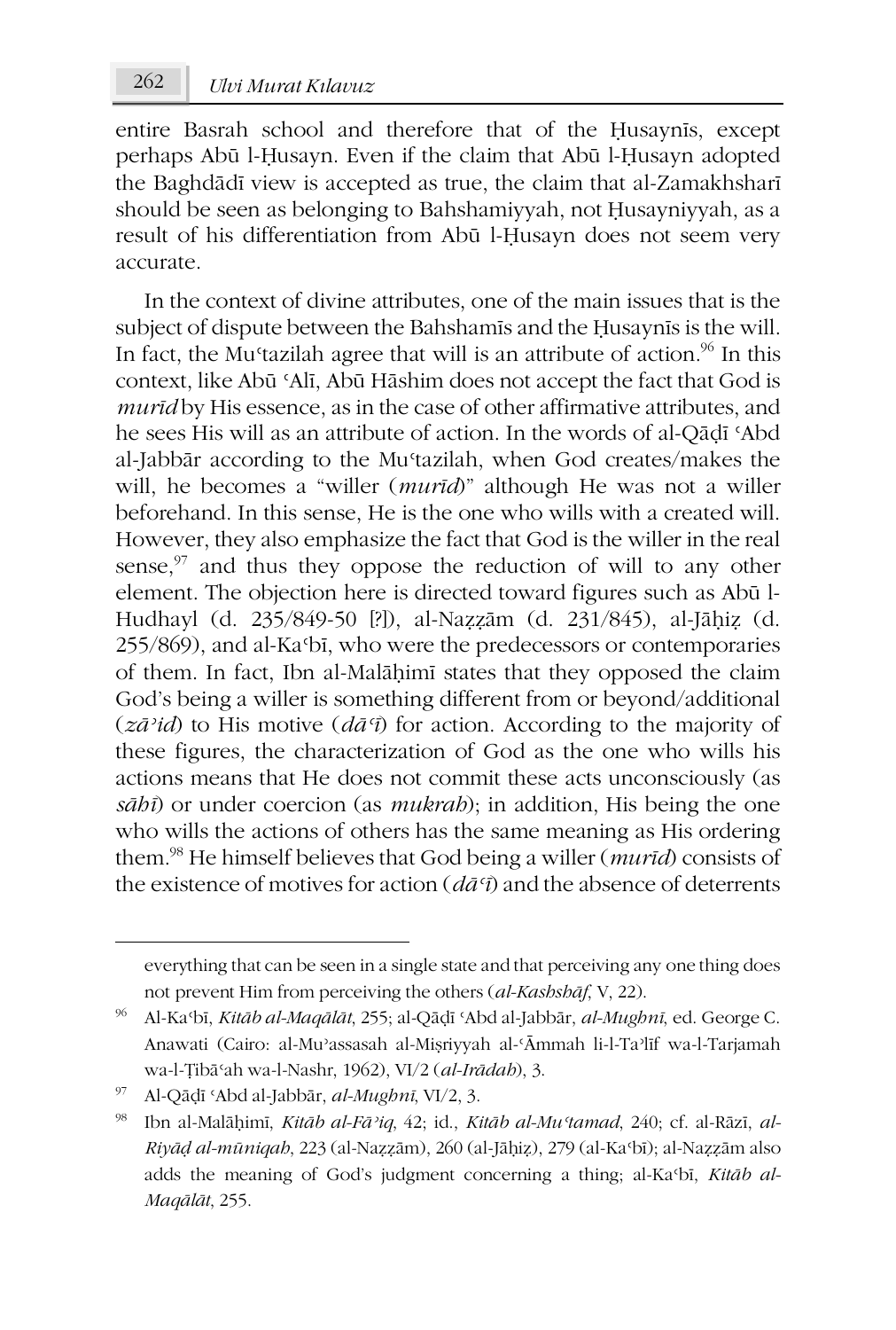(*ṣārif*) preventing Him (from acting), and no additional element (*maʿná zāʾid*) beyond these characteristics should be accepted.99

While al-Zamakhsharī describes the "willer" as "the one who is able to act in a certain way and not in another [although it is also possible],"100 he defines the will as "the state that requires the action to occur by a living thing in this way rather than another."101 It is not overlooked that he does not use the term "attribute" or "entitative determinant (*maʿná*)" for will but describes it as a "state (*ḥāl*)" and directly associates it with acting. After that, he first mentions Ibn al-Malāḥimī's definition of will without mentioning that figure's name and then notes that it is wrong to attribute the same characteristics of the "willing" human to God. What he means by this claim is probably that if a separate attribute of "will" is ascribed to God, it will be believed that He has a "will" that takes the form of orientation (*qaṣd*) and inclination ( $may$ ) in human beings.<sup>102</sup> This view seems close to the opinion expressed by al-Naẓẓām and al-Kaʾbī. In fact, al-Kaʿbī noted that al-Naẓẓām said that "God intends to negate from Himself the unconscious deed (*sahw*), ignorance (*jahl*), and being under coercion (*ikrāh*) by using the word 'will'," and he clearly states that he also holds this view.103 In the final analysis, alongside the names mentioned, Abū l-Ḥusayn al-Baṣrī and Ḥusaynīs are of the same opinion with respect to denying a separate will for God, and al-Zamakhsharī also seems to incline in this direction intellectually. On the other hand, he says that when the attribute "will" is ascribed to God, He is the one who wills by a created entitative determinant (*maʿná ḥādith*), that is, through will, and that anyone who supports this view must accept the existence of an accident that does not inhere in a substrate. It would be appropriate to say that the aforementioned view, which was the opinion of Abū ʿAlī and Abū Hāshim and later that of Bahshamiyyah, was implicitly refuted here, as noted above.

**.** 

<sup>99</sup> Ibn al-Malāḥimī, *Kitāb al-Fāʾiq*, 43; id., *Kitāb al-Muʿtamad*, 240, 249. In his words, even though Abū l-Ḥusayn understands the will to be something additional (*zāʾid*) to the actual motive (*dāʿī*) in the world of attestation, and in this sense, even though he makes a distinction between the world of attestation and the unseen world, his opinion of God's will is not different from that of Ibn al-Malāḥimī.

<sup>100</sup> Al-Zamakhsharī, *Muʿtezile Akāidi*, 46.

<sup>101</sup> Al-Zamakhsharī, *al-Kashshāf*, I, 243.

<sup>102</sup> Al-Zamakhsharī, *Muʿtezile Akāidi*, 46; id., *al-Kashshāf*, I, 243-244.

<sup>103</sup> Al-Kaʿbī, *Kitāb al-Maqālāt*, 257.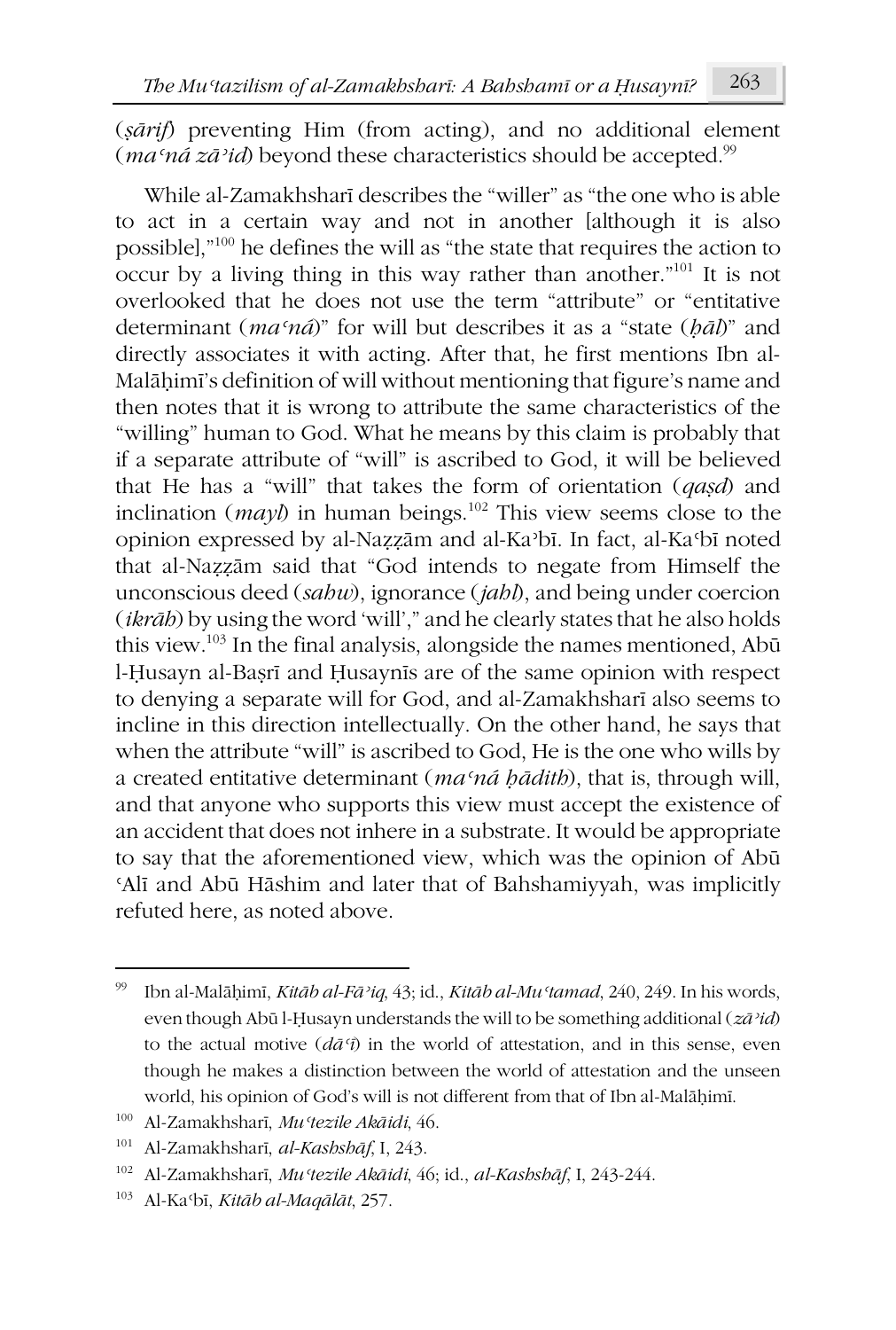As a matter of fact, commenting on the verse "*God wills to give them no share in the Hereafter.*" (Q 3:176), to the question that "while it would be sufficient to just say 'God does not give them any share in the Hereafter,' what it means to use the word will?" al-Zamakhsharī responds as follows: It is intended to point out that the motive (*dāʿī*) for their deprivation of bounties and torment in the hereafter is whole and complete, so that there is no deterrent (*ṣārif*) due to their turning to unbelief."104 It is noteworthy that the term "complete (*khāliṣ*) motive" is used here. Namely, Ibn al-Malāḥimī also says that the will is nothing other than the complete motive that leads to doing the deed or the dominant (*mutarajjiḥ*) motive that makes doing it superior to not doing it.105 At this point, it should be noted that he differs from Abū l-Ḥusayn al-Baṣrī, who distinguishes between the use of the notion of the will for God and for man, that is, between the world of attestation and the unseen world, and who argues that will in the world of attestation is something beyond the motive for action.106 While al-

-

<sup>104</sup> Al-Zamakhsharī, *al-Kashshāf*, I, 663. Similarly, he interpreted the verse "*When Allah wills a thing ...*" (Q 36:82) in the context of will, as follows: "When the motive of wisdom leads Him to create, without any deterrent;" he also explains the phrase "[His] order to create" as having the complete motive to perform this act (*an yakhluṣ dāʿīhi ilá l-fiʿl*); *al-Kashshāf*, V, 197.

<sup>105</sup> Ibn al-Malāḥimī, *Kitāb al-Fāʾiq*, 169.

<sup>106</sup> Ibn al-Malāḥimī, *Kitāb al-Fāʾiq*, 43; id., *Kitāb al-Muʿtamad*, 117. Ibn al-Malāḥimī's concern with respect to this matter consists in opposing the views of Islamic philosophers who try to explain existence through the "theory of emanation" by identifying God's "knowing" with his "willing." He himself wrote a refutation of this position. As a result, in order to justify this understanding, figures who hold this view make a distinction between the unseen world and the world of attestation and assume different definition and content of the will of God and that of man; Ibn al-Malāḥimī, *Tuḥfat al-mutakallimīn*, 92-93. For details concerning Ibn al-Malāḥimī's discussion of this issue, see Koloğlu, *Mutezile'nin Felsefe Eleştirisi*, 186- 190; cf. id., "İbnü'l-Melâhimî," 617. In this context, the statement of Ibn Mītham al-Baḥrānī (d. 699/1300) that "Abū l-Ḥusayn al-Baṣrī and his followers accepted will and nonwill (*karāhah*) as entitative determinants (*maʿná*) other than and beyond knowing (*ʿilm*) in the world of attestation (that is, for human agents) and the fact that they equated will and knowing for God." (see al-Baḥrānī, *Qawāʿid al-marām*, 88) may be valid for Ibn al-Malāḥimī in terms of the second part, yet the statement that he distinguishes between the unseen world and the world of attestation is not correct. As a matter of fact, al-Najrānī clearly points to this differentiation between Abū l-Ḥusayn and Ibn al-Malāḥimī; al-Najrānī, *al-Kāmil*, 284.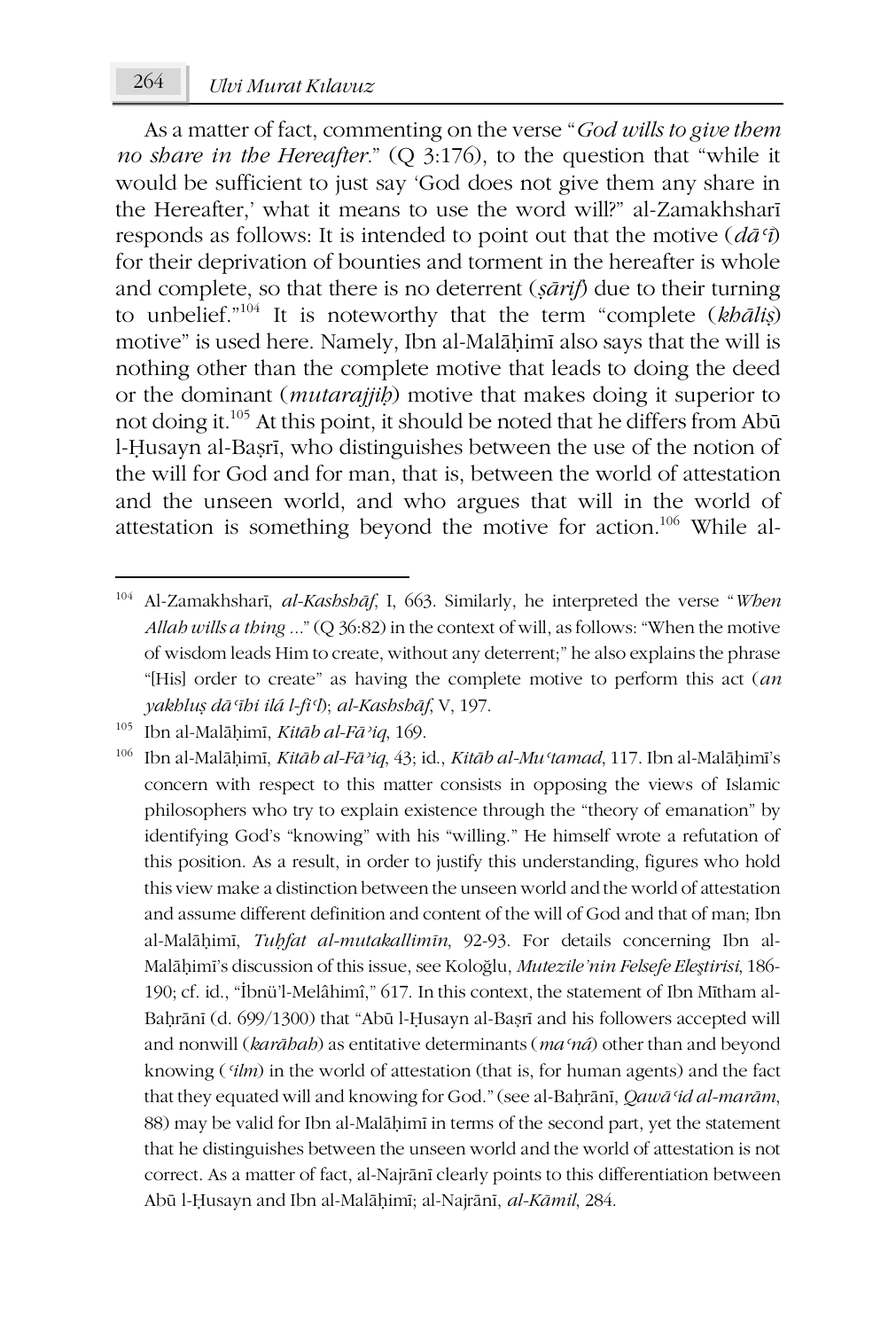Zamakhsharī says that the act occurs through the power and will of the agent/actant (*fāʿil*), he interprets this will of man as the orientation and inclination of the agent to act and as the completeness of his motive in this matter.<sup>107</sup> In light of these data, it is appropriate to say that al-Zamakhsharī's understanding of will is a Ḥusaynī attitude in line with the views of Ibn al-Malāhimī.

It can be said that the Mustazilah has a relatively uniform attitude concerning basic issues related to the attribute of power. Because the overwhelming majority of Muʿtazilah view God's omnipotence as His main attribute, it is admitted that knowing other attributes is of secondary importance.<sup>108</sup> In line with this account, it is accepted by both Bahshamīs and Ḥusaynīs that God has power over everything that is subject to power (*qādir alá kull al-maqdūrāt*), and the views of some Muʿtazilīs, such as al-Naẓẓām, al-Aswārī (d. 240/854), and al-Jāḥiẓ, that God is not able to oppress (*ẓulm*), lie (*kidhb*), or abandon "the optimum ([a human's] best interest; (*aṣlaḥ*)" were explicitly rejected by both Bahshamīs and Ḥusaynīs on the grounds that this view would limit the power of God.109 On the other hand, that it is impossible for God to actually create (or even will) evil (*qabīḥ*) due to His justice and wisdom, a point which is naturally agreed upon by all Muʿtazilīs. Al-Zamakhsharī also expresses the claim that "God has power over everything subject to power" in a general and encompassing manner in both *al-Minhāj* and *al-Kashshāf*. 110

Following this consensus concerning the point that God does not commit evil deeds, a conflict between Bahshamiyyah and

-

<sup>109</sup> Al-Qāḍī ʿAbd al-Jabbār, *al-Mughnī*, ed. Aḥmad Fuʾād al-Ahwānī (Cairo: al-Muʾassasah al-Miṣriyyah al-ʿĀmmah li-l-Taʾlīf wa-l-Tarjamah wa-l-Ṭibāʿah wa-l-Nashr, 1962), VI/1 (*al-Taʿdīl wa-l-tajwīr*), 127; Abū l-Ḥusayn al-Baṣrī, *Taṣaffuḥ aladillah*, 89; Ibn Mattawayh, *Kitāb al-Majmūʿ*, I, 246 f. In this part, Abū l-Ḥusayn al-Baṣrī goes one step further and states that Abū ʿAlī, Abū Hāshim, and Abū l-Qāsim al-Balkhī al-Kaʿbī not only say that God is capable of committing evil but also consider it possible for an evil act to come to pass through Him; see Abū l-Ḥusayn al-Baṣrī, *Taṣaffuḥ al-adillah*, 89. Al-Ḥimmaṣī also draws the same conclusion regarding Abū ʿAlī and Abū Hāshim; al-Ḥimmaṣī, *al-Munqidh*, I, 156.

<sup>107</sup> Al-Zamakhsharī, *al-Kashshāf*, II, 201.

<sup>108</sup> Mānakdīm Sashdīw, *Taʿlīq*, 151; Ibn Mattawayh, *Kitāb al-Majmūʿ*, I, 103; Ibn al-Malāḥimī, *Kitāb al-Muʿtamad*, 182, 183.

<sup>110</sup> e.g., see al-Zamakhsharī, *al-Kashshāf*, I, 545; III, 402; IV, 135; id., *Muʿtezile Akāidi*, 42, 45.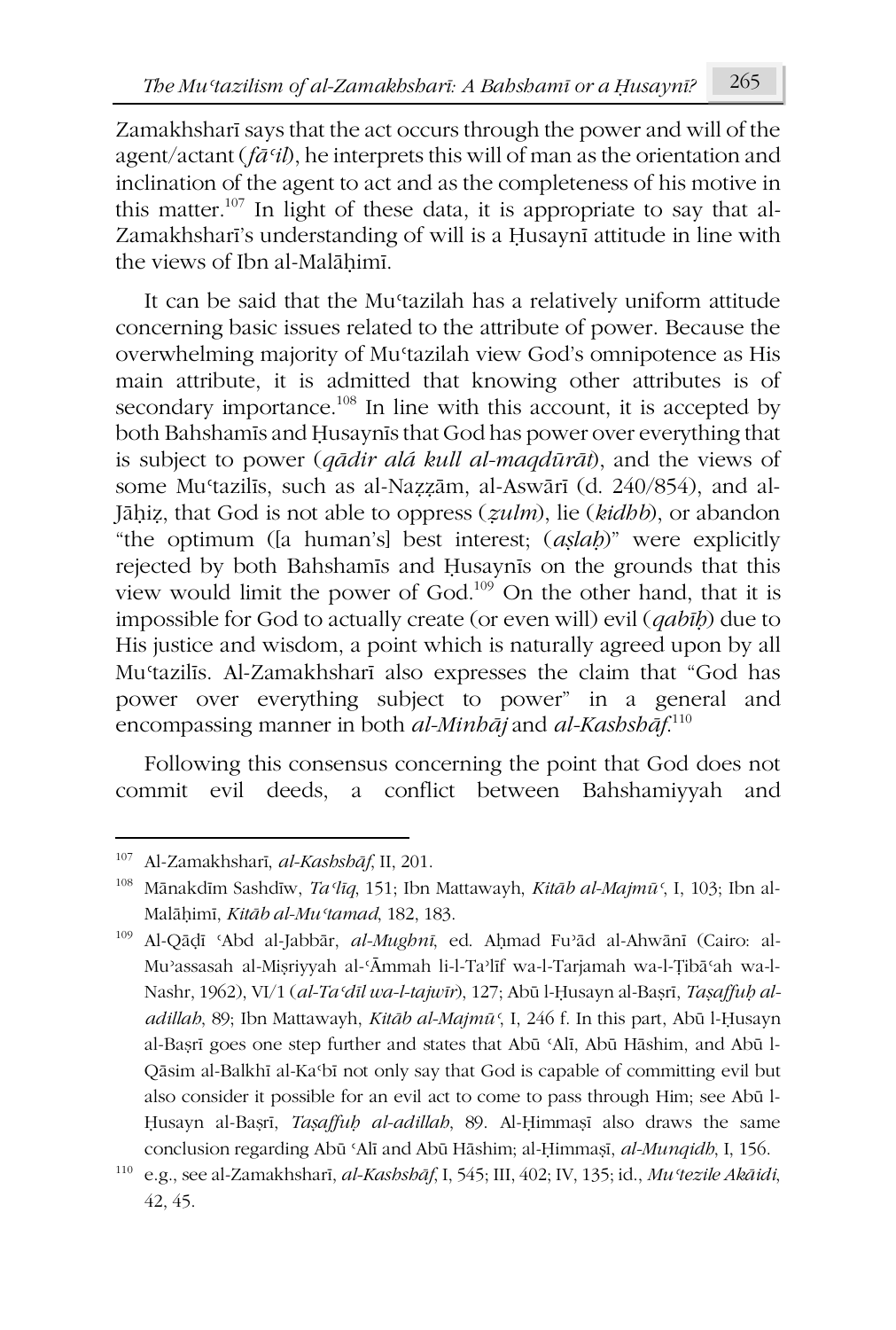Ḥusayniyyah arises. Bahshamīs bases the fact that Allah does not commit an evil act on the fact that He knows that the act is evil and does not need it at the same time.<sup>111</sup> Abū l- Ḥusayn al-Baṣrī and Ibn al-Malāḥimī, on the other hand, argue that it is absolutely impossible for God to commit an evil action since it is absolutely impossible for Him to have a motive  $(d\bar{a}^{\tau}\hat{j})$  for committing an evil act.<sup>112</sup>

On the one hand, al-Zamakhsharī emphasizes that "the actor/agent only commits an act with a motive and refrains from doing it thanks to a deterrent,"113 at the same time, he suggests two things as the reason why God does not actually commit evil deeds (and furthermore, does not command them): He does not have a motive for doing so, and he has a deterrent (*sārif*) not to do it.<sup>114</sup> From this point of view, it is possible to say that he defends the views of Abū l-Ḥusayn al-Baṣrī and Ibn al-Malāḥimī almost in the same way, and therefore he follows in the footsteps of the Ḥusayniyyah, not those of the Bahshamiyyah, in this regard. On the other hand, it should be noted that while he justifies the claim that God does not commit an evil act, he also includes the aforementioned Bahshamī inference,<sup>115</sup> and in this sense, he exhibits a reconciliatory approach.<sup>116</sup>

As noted above, both the Bahshamīs and the Ḥusaynīs faced the problem of the creation of human actions by God, while given that they argue and claim in principle that "God has power over everything

**.** 

<sup>114</sup> Al-Zamakhsharī, *al-Kashshāf*, II, 437.

<sup>111</sup> Al-Qāḍī ʿAbd al-Jabbār, *al-Mughnī*, VI/1, 77; Ibn Mattawayh, *Kitāb al-Majmūʿ*, I, 257; Mānakdīm Sashhdīw, *Taʿlīq*, 316.

<sup>112</sup> Abū l-Ḥusayn al-Baṣrī, *Taṣaffuḥ al-adillah*, 93, 97; Ibn al-Malāḥimī, *Kitāb al-Fāʾiq*, 128.

<sup>113</sup> Al-Zamakhsharī, *Muʿtezile Akāidi*, 40

<sup>115</sup> al-Zamakhsharī, *Muʿtezile Akāidi*, 40, 48

<sup>116</sup> This conciliatory attitude was not limited to al-Zamakhsharī. Personalities such as Ibn Mītham al-Baḥrānī and Ibn al-Muṭahhar al-Ḥillī, who are followers of the Ḥusaynī sect, primarily base their opinions concerning the issue of God's not committing malicious/evil acts on the notions of *dāʿī* and *ṣārif*, and as a background for this discussion, they point to the way of explanation employed by Bahshamīs; see al-Baḥrānī, *Qawāʿid al-marām*, 111-112; Ibn al-Muṭahhar al-Ḥillī, *Kashf al-murād fī sharḥ Tajrīd al-iʿtiqād* (Beirut: Muʾassasat al-Aʿlamī li-l-Maṭbūʿāt, 1988), 283; id., *Manāhij al-yaqīn*, 375; Therefore, at this point, it can be said that the use of the Bahshamīs' inference cannot be taken as an indicator of a distinctive identity.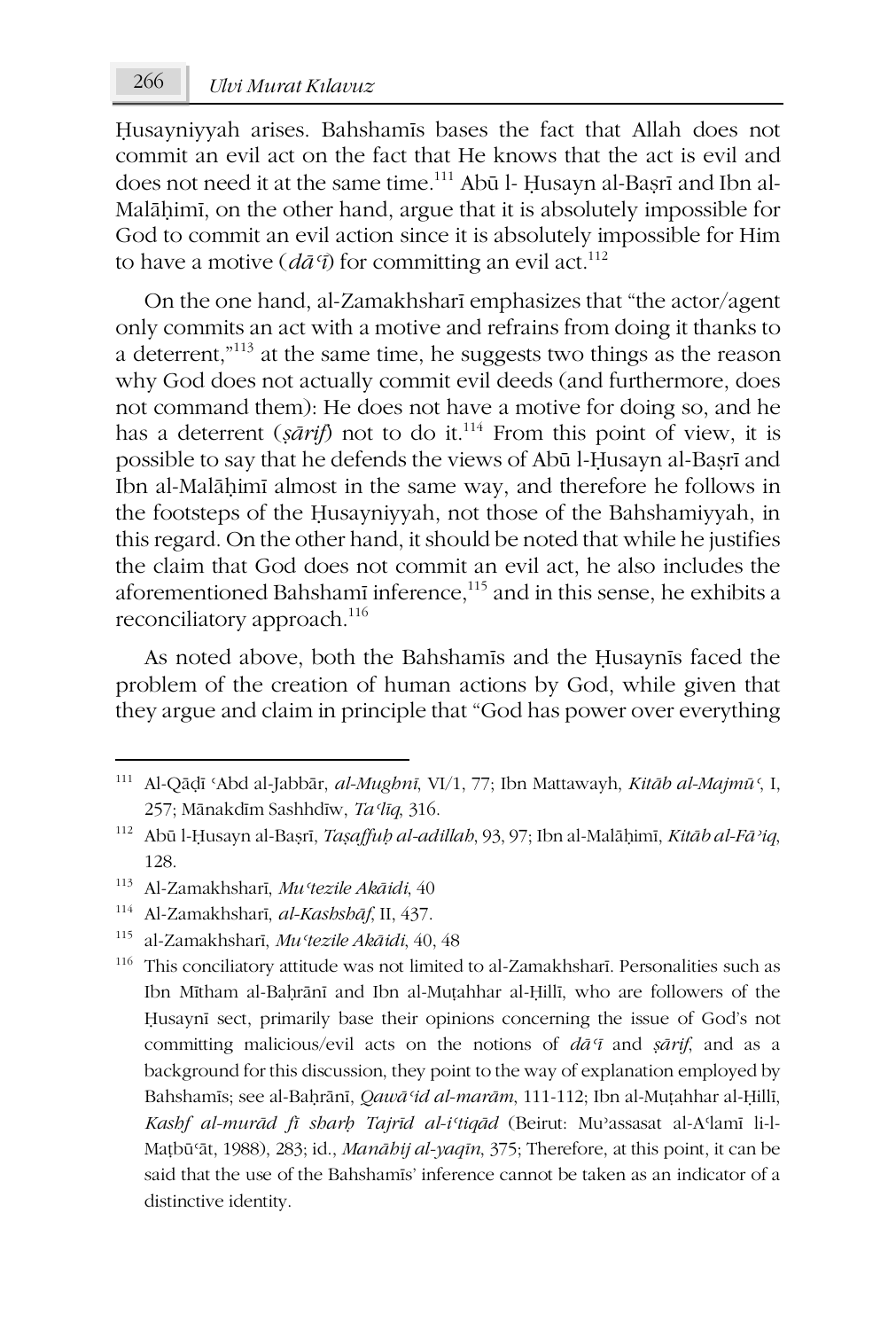which is subject to power." At this point, the main concern seems to be to leave the door open to the doctrine of acquisition (*kasb*),<sup>117</sup> which argues that human action occurs via the creation of God and the acquisition of the servant, and therefore such action occurs under the influence of two capable agents (*qādir*); thus, it is possible to establish a relationship between evil acts and God. Since the Bahshamīs also argued that "a single created action (*maqdūr*) cannot be under the power of two capable agents,"118 to reconcile this claim with the assumption that "God is omnipotent," they develop the following belief: God has absolute power over the infinite number of all classes (*ajnās*) of acts that are subject to power, and therefore He also has power over the "classes" of acts that are subject to man's capability; however, He has no direct power over the very acts of human beings.119 On the other hand, the Ḥusaynīs defend the claim that God is also capable of the very acts of human beings to preserve the extent of His power.<sup>120</sup>

Al-Zamakhsharī does not express a clear preference regarding this controversial technical aspect of the issue. According to him, to discuss a capable agent and its power/effectiveness over anything, the act must not be impossible (*mustaḥīl*) in essence. Therefore, as he puts it, when the expression "capable of doing everything/has power over everything" is used [for God], things that are impossible naturally constitute an exception to this rule. A single act being subject to the power of two capable agents, on the other hand, is a controversial issue.<sup>121</sup> Considering his attitude of suspended judgment, it is not very accurate to suggest that "he is not Ḥusaynī, on the grounds that al-Zamakhsharī considers the existence of two capable agents for one act among impossible actions, and in this respect, he does not include the actions of the men among the subjects' of God's power all."122

# **2.4. [A Human's] Best Interest (***al-Aṣlaḥ***)**

Although the principled acceptance that it is obligatory for God to perform all the actions that He performs for His servants in the most

<sup>117</sup> Koloğlu, *Cübbâîler'in Kelâm Sistemi*, 374.

<sup>118</sup> e.g. see al-Qāḍī ʿAbd al-Jabbār, *al-Mughnī*, VIII, 131-161.

<sup>119</sup> Al-Qāḍī ʿAbd al-Jabbār, *al-Mughnī*, VI/1, 159; Mānakdīm Sashdīw, *Taʿlīq*, 58, 155- 156.

<sup>120</sup> Ibn al-Malāḥimī, *Kitāb al-Fāʾiq*, 83-84; al-Ḥimmaṣī, *al-Munqidh*, I, 206.

<sup>121</sup> Al-Zamakhsharī, *al-Kashshāf*, I, 209

<sup>122</sup> Altun, "Behşemiyye ve Hüseyniyye Arasında Zemahşerî," 728.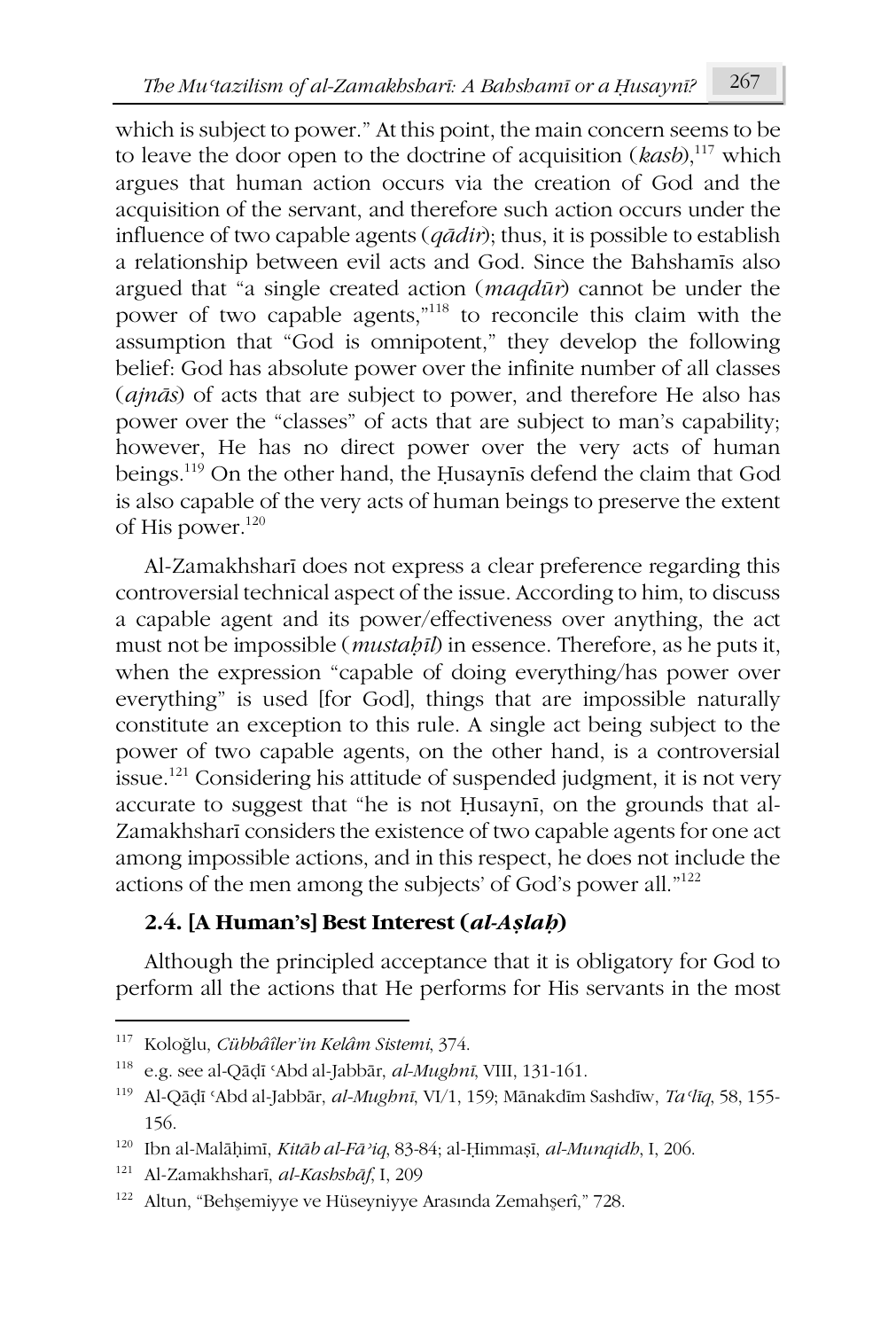## 268 *Ulvi Murat Kılavuz*

correct and best way possible can be attributed to the entire Muʿtazilah, the schools of Basrah and Baghdad disagree concerning the extent of this obligation to make/create the best (*al-aṣlaḥ*). Basran Muʿtazilīs to some degree identify the *aṣlaḥ* with favor (*luṭf*) and consider it to be an obligation of God to do only what is considered necessary in terms of religious obligation (*taklīf*).123 Therefore, according to these figures, it is obligatory for God to do the best (*aṣlaḥ*) only with respect to the religious field, not the worldly field.124 On the other hand, according to the Baghdādīs, beginning with al-Kaʿbī, it is obligatory for God to perform/create the best in worldly matters too.<sup>125</sup>

While their approach to the obligatoriness of performing the worldly *aṣlaḥ* for God is a distinguishing feature between the Basrah and Baghdad schools at this stage, this situation simultaneously produced a Bahshamī-Ḥusaynī split with the emergence of Husayniyyah and his adoption of the Baghdādī view.<sup>126</sup> The fact that al-Najrānī does not mention this issue among the issues of controversy between the two schools probably stems from the belief that it can ultimately be reduced to a verbal dispute.<sup>127</sup> At this point, it should be noted that Abū l-Ḥusayn exhibits a hesitant or, in other words, a middle-of-the-road attitude regarding the worldly *aṣlaḥ*, stating that – although there is a motive for this act – it is sometimes obligatory and sometimes not.<sup>128</sup> On the other hand, the established opinion of the

**.** 

<sup>123</sup> Al-Qāḍī ʿAbd al-Jabbār, *al-Mughnī*, ed. Muṣṭafá al-Saqqā (Cairo: al-Dār al-Miṣriyyah li-l-Taʾlīf wa-l-Tarjamah, 1965), XIV (*al-Aṣlaḥ - Istiḥqāq al-dhamm - al-Tawbah*), 53, 61; Ibn Mattawayh, *Kitāb al-Majmūʿ*, ed. Jan Peters (Beirut: Dār al-Mashriq, 1999), III, 130.

<sup>124</sup> Al-Qāḍī ʿAbd al-Jabbār, *al-Mughnī*, ed. Abū l-ʿAlāʾ ʿAfīfī (Cairo: Maṭbaʿat Dār al-Kutub al-Miṣriyyah, 1962), XIII (*al-Luṭf*), 20-21; XV, 254; Ibn Mattawayh, *Kitāb al-Majmūʿ*, ed. J. J. Houben (Beirut: Dār al-Mashriq, 1980), II, 332-333, 360.

<sup>125</sup> Ibn al-Malāḥimī, *Kitāb al-Fāʾiq*, 292; al-Ḥimmaṣī, *al-Munqidh*, I, 298; al-Ḥillī, *Manāhij al-yaqīn*, 399.

<sup>126</sup> Ibn al-Muṭahhar al-Ḥillī attributes the view that the worldly *aṣlaḥ* is obligatory to a group of Basran Muʿtazilīs as well as al-Kaʿbī and Baghdadian Muʿtazilīs, which very likely refers to the Ḥusaynīs; al-Ḥillī, *Kashf al-murād*, 322.

<sup>127</sup> Koloğlu, "Mu'tezile'nin Hüseyniyye Ekolünün Dünyevî Aslah Konusuna Yaklaşımı," *İslâm Araştırmaları Dergisi* 39 (March 2018), 20, fn. 40.

<sup>128</sup> Ibn al-Malāḥimī, *Kitāb al-Fāʾiq*, 293; al-Ḥimmaṣī, *al-Munqidh*, I, 300. In this attitude of Abū l-Ḥusayn, the following objection by the Bahshamīs was effective: "If it were obligatory for God to do the [worldly] *aṣlaḥ*, then something that has no end, in other words, something which is impossible, would require making it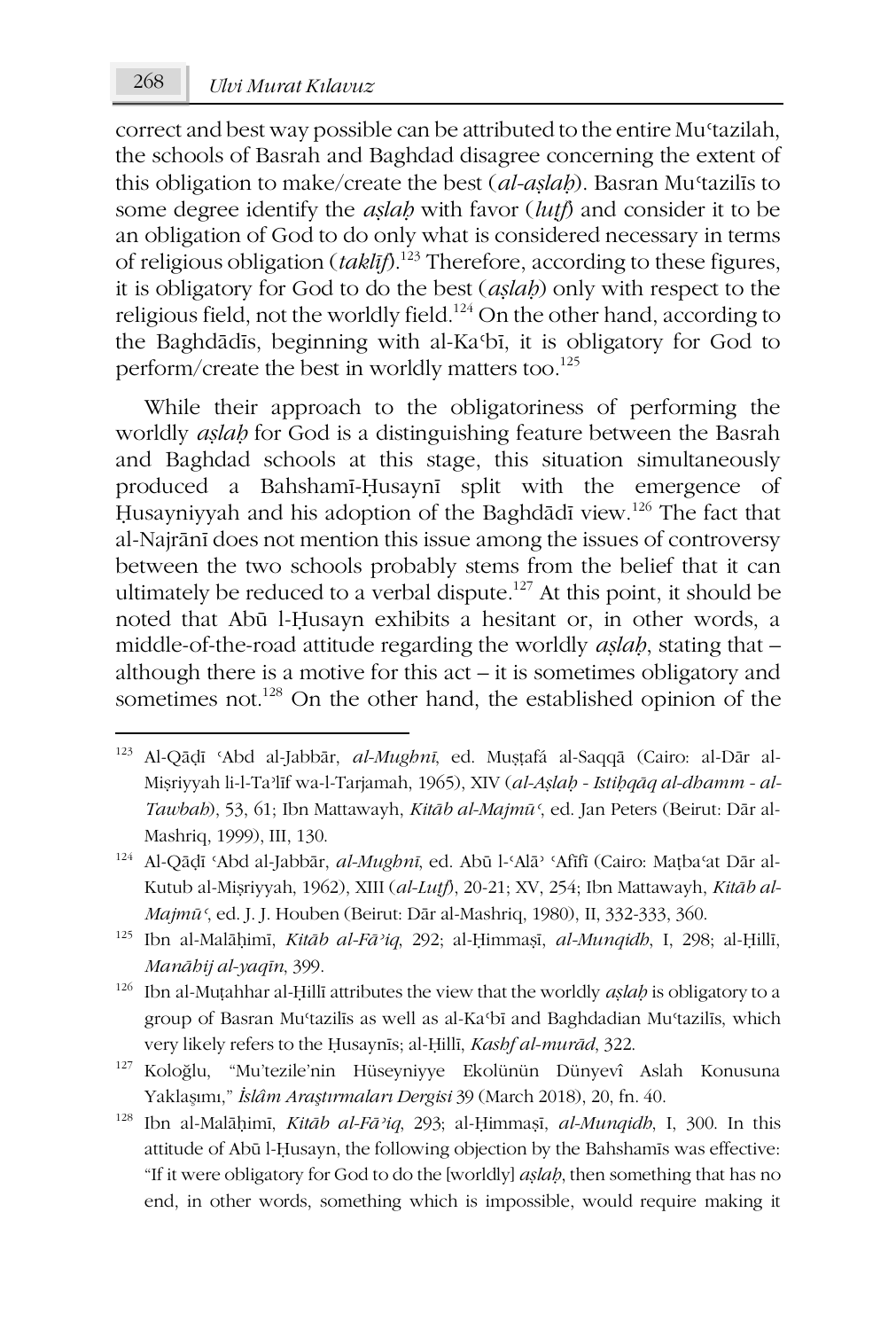Ḥusaynīs beginning with Ibn al-Malāḥimī is in line with that of al-Kaʿbī and the Baghdad school. God's generosity (*jūd*), which is cited by al-Kaʿbī and later by Baghdādīs as a main reason for the obligatoriness of the worldly *aṣlaḥ* for God, seems to be identified with the presence of God's motive for doing so in Ḥusaynian thought and the absence of any deterrent to prevent doing so.<sup>129</sup> From this point of view, the fact that the Baghdādī view overlaps with the general act theory of the Ḥusaynīs seems to be the most important factor in the adoption of this view by the Ḥusaynīs.<sup>130</sup>

In his *al-Minhāj*, al-Zamakhsharī addresses the issue of *aṣlaḥ* only in the context of "worldly interest" and conveys the opposite view to that of al-Ka $\Omega$ <sub>1</sub> and Jubba<sup>3</sup> is without stating his own preference.<sup>131</sup> Note that, other than mentioning the concept of *aṣlaḥ* under the title of "Favors (*al-Alṭāf*)," he never uses the concept of *aṣlaḥ* in his commentary<sup>132</sup> and prefers the terms favor (*lutf*) or favors ( $\alpha$ *l* $\tau$ *āf*) and

<sup>131</sup> Al-Zamakhsharī, *Muʿtezile Akāidi*, 55.

-

<sup>132</sup> At this point, it should be noted that although he does not use the concept of "*aṣlaḥ*," he clearly states that it is obligatory for God to "fulfill an issue that is a

obligatory upon Him, because He is able to make the *aṣlaḥ* that has no end (*yaqdir min dhālik ʿalá mā lā yatanāhá*) (e.g., see al-Qāḍī ʿAbd al-Jabbār, *al-Mughnī*, XIV, 56; cf. Ibn al-Malāḥimī, *Kitāb al-Fāʾiq*, 292) On the other hand, al-Rāzī states that Abū l-Ḥusayn tended to regard this act as obligatory under conditions in which the objection from the Bahshamīs could be eliminated, that is, as long as the worldly *aṣlaḥ* never came to an infinite regression, which is impossible, because it can be said that there is a motive here and that deterrents are out of the question; al-Rāzī, *al-Riyāḍ al-mūniqah*, 294.

<sup>129</sup> Ibn al-Malāḥimī, *Kitāb al-Fāʾiq*, 292; al-Ḥillī, *Manāhij al-yaqīn*, 399. However, for example, while Imāmī Mu'tazilī scholar al-Shaykh al-Mufīd (d. 413/1022), who adopted the approach of the Baghdad school, argues that the worldly *aṣlaḥ* is obligatory for God, he grounds this claim on the fact that God is generous and that the opposite is not possible, and he does not mention the existence of a motive and therefore its influence; Abū ʿAbd Allāh Muḥammad ibn Muḥammad ibn al-Nuʿmān al-Ḥārithī al-ʿUkbarī al-Shaykh al-Mufīd, *Awāʾil al-maqālāt fī l-madhāhib wa-l-mukhtārāt* (Beirut: Dār al-Kitāb al-Islāmī, 1983), 63. As a matter of fact, it should be noted that al-Kaʿbī approaches the issue from the perspective that God is not only omnipotent, omniscient, and wise but also generous (*jawād*), and not doing *aṣlaḥ* can entail nongenerosity; al-Kaʿbī, *Kitāb al-Maqālāt*, 323.

<sup>130</sup> Koloğlu, "Mu'tezile'nin Hüseyniyye Ekolünün Dünyevî Aslah Konusuna Yaklaşımı," 13-14.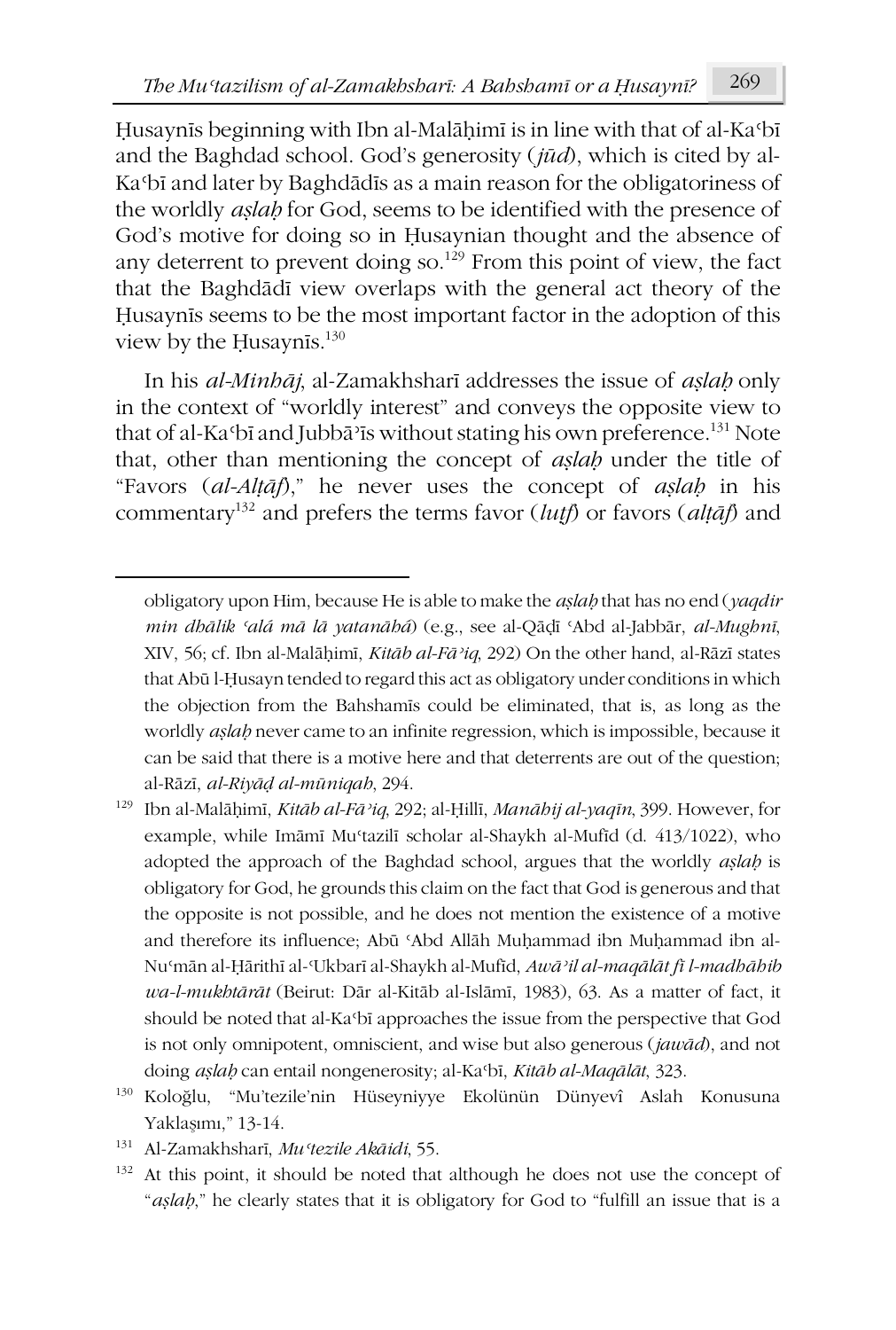that contrary to Abū ʿAlī, who argues that favor cannot come from anyone other than God, he approaches the attitude of Abū Hāshim, who divided the notion of grace as follows: "first of all, God's act; second, obligated person's (*al-mukallaf*) own act, and third, the act of third person other than the obligated person, not God or the obligated person."133 All of these facts can be interpreted at first glance as evidence that al-Zamakhsharī adopts the Bahshamī approach. However, the last category in Abū Hāshim's classification is not included in his view, and a dual division is seen in a way that can be formed from the action of God and the obligated person himself.<sup>134</sup> In fact, this view coincides with that of Ibn al-Malāḥimī, who develops the aforementioned dual classification, not the triple classification of Abū Hāshim.135 In addition, although Ibn al-Malāḥimī does not use these concepts in the same way – al-Zamakhsharī's division of favor into two categories, as the *muḥaṣṣilah* that ensures the existence and continuity of something such that when this exists (although it is possible to do so in both cases), the obligated person is inclined to obey by his own choice, and if it did not exist, he would be deemed to have disobeyed, and as the *muqarribah* that makes the obligated person closer to obedience if it exists and brings closer the one who is not close if it does not exist, even if it is possible to perform the action in both ways, as well as al-Zamakhsharī's dual division with respect to "harm (*mafsadah*)," which is the opposite of favor (*maṣlaḥah*), in the same way, is a distinction that exists in Ibn al-Malāḥimī. $^{136}$ 

In addition to these points, al-Zamakhsharī's explanation of al-Kaʿbī's view as the claim that "God has a motive for making the worldly *aṣlaḥ* and there is no deterrent that will prevent him from doing this"137 – as stated above – is the established position of the Ḥusaynī tradition. The fact that he does not make an explicit choice here can be explained by his conciliatory attitude as well as by his view of Bahshamī position as a literal/verbal divergence from the Ḥusaynī

**.** 

religious *maṣlaḥah* and not refrain from doing it" and to "show the way that will lead to the truth."; al-Zamakhsharī, *al-Kashshāf*, III, 426; IV, 80.

<sup>133</sup> Al-Qāḍī ʿAbd al-Jabbār, *al-Mughnī*, XIII, 27; Mānakdīm Sashdīw, *Taʿlīq*, 519.

<sup>134</sup> Al-Zamakhsharī, *Muʿtezile Akāidi*, 55

<sup>135</sup> Ibn al-Malāḥimī, *Kitāb al-Fāʾiq*, 256.

<sup>136</sup> Al-Zamakhsharī, *Muʿtezile Akāidi*, 55; id., *al-Kashshāf*, I, 168; cf. Ibn al-Malāḥimī, *Kitāb al-Fāʾiq*, 251.

<sup>137</sup> Al-Zamakhsharī *Muʿtezile Akāidi*, 55.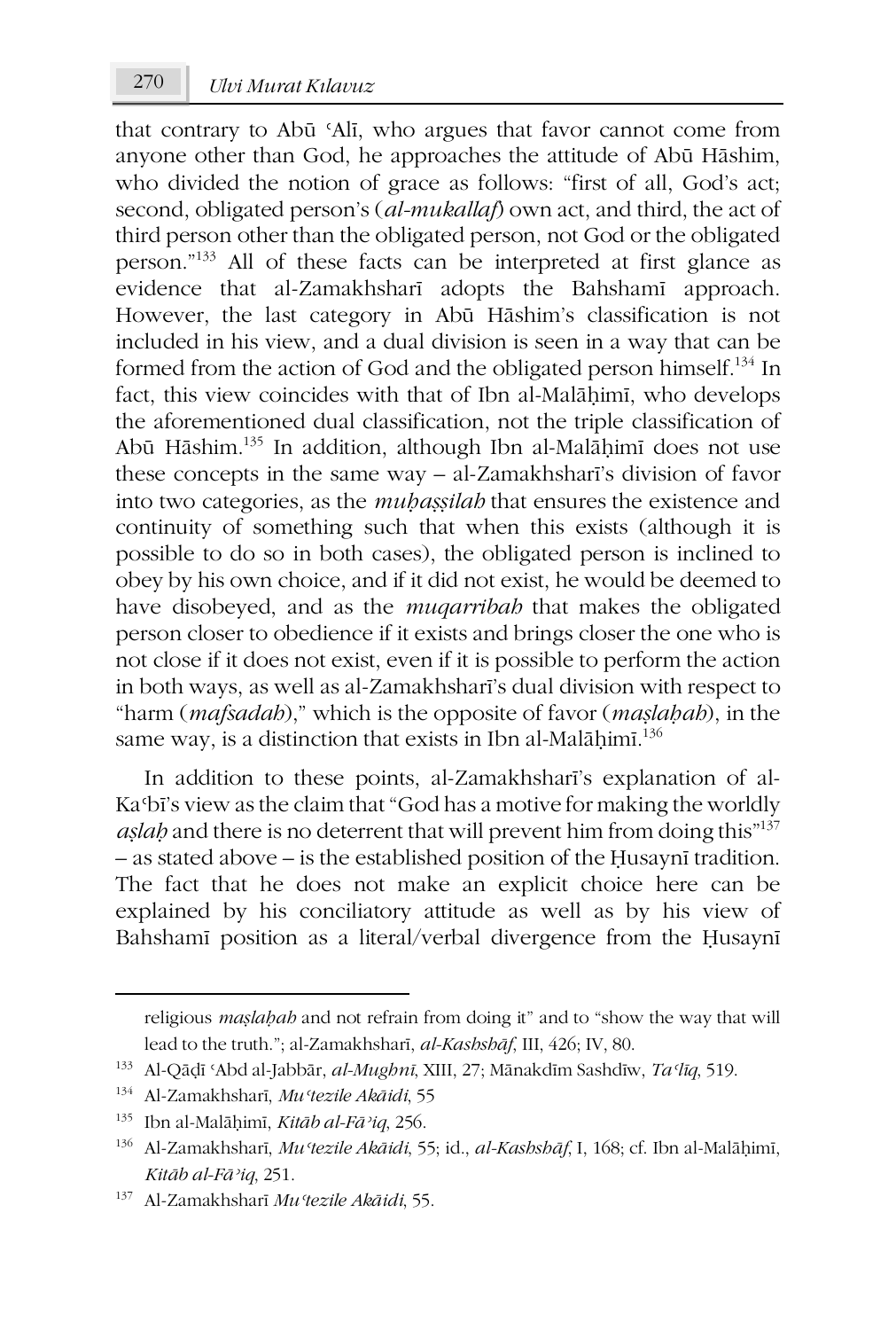approach, as in Ibn al-Malāḥimī.<sup>138</sup>

# **2.5. Saintly Miracles (***al-Karāmāt***)**

It can be said that the possibility and occurrence of saintly miracles, or more accurately, extraordinary phenomena (*khāriq al-ʿādah*) other than miracles, constitute the main issues regarding a split between Ahl al-sunnah and Muʿtazilah. However, it does not seem possible to generalize views pertaining to the "rejection of the saintly miracles" even for the Muʿtazilah. While some Sunnī sources attribute the rejection of saintly miracles to all Mu'tazilah,<sup>139</sup> others generally refer to Abū l-Ḥusayn al-Baṣrī as the only Muʿtazilī scholar who accepted the possibility and occurrence of saintly miracles.<sup>140</sup> For example, al-Rāzī states in one instance that he opposed earlier Muʿtazilīs such as Abū ʿAlī, Abū Hāshim, and al-Qāḍī ʿAbd al-Jabbār and criticized their arguments in this regard.141 Based on these data, it is possible to characterize the issue of the existence of *karāmāt* as a Bahshamī-Ḥusaynī conflict within the Muʿtazilah – at least for some time. In fact, as al-Qāḍī ʿAbd al-Jabbār openly states and defends, Abū Hāshim and Bahshamīs think that there should be a necessary relationship between being a prophet and presenting an extraordinary phenomenon (miracles in this context), and they identified these two states with each other.142 In this sense, while the Bahshamīs consider the extraordinary phenomenon in terms of "signification [to the prophethood]" and subject it to a rational evaluation in the context of God's attributes of

<sup>1</sup> <sup>138</sup> Ibn al-Malāḥimī, *Kitāb al-Fāʾiq*, 294-295.

<sup>139</sup> For example, see al-Baghdādī, *Kitāb Uṣūl al-dīn*, 175; Abū l-Yusr Muḥammad ibn Muḥammad ibn Ḥusayn al-Bazdawī, *Uṣūl al-dīn*, ed. Hans Peter Linss (Cairo: Dār Iḥyāʾ al-Kutub al-ʿArabiyyah, 1963), 227; Abū l-Muʿīn Maymūn ibn Muḥammad ibn Muḥammad al-Nasafī, *Tabṣirat al-adillah fī uṣūl al-dīn*, ed. Claude Salame (Damascus: Institut Francais de Damas, 1990), I, 536; Nūr al-Dīn Aḥmad ibn Maḥmūd al-Ṣābūnī, *al-Kifāyah fī l-hidāyah*, ed. Muḥammad Ārūchī (Beirut: Dār Ibn Ḥazm, 2014), 208; al-Taftāzānī, *Sharḥ al-Maqāṣid*, ed. ʿAbd al-Raḥmān ʿUmayrah (Beirut: ʿĀlam al-Kutub, 1998), V, 72.

<sup>140</sup> For example, see al-Rāzī, *Kitāb al-Arbaʿīn fī uṣūl al-dīn*, ed. Aḥmad Ḥijāzī al-Saqqā (Beirut: Dār al-Jīl, 2004), II, 377; al-Jurjānī, *Sharḥ al-Mawāqif*, ed. Maḥmūd ʿUmar al-Dimyāṭī (Beirut: Dār al-Kutub al-ʿIlmiyyah, 1998), VIII, 314.

<sup>141</sup> Al-Rāzī, *al-Riyāḍ al-mūniqah*, 163-164, 294.

<sup>142</sup> Al-Qāḍī ʿAbd al-Jabbār, *al-Mughnī*, ed. Maḥmūd al-Khuḍayrī and Maḥmūd Muḥammad Qāsim (Cairo: al-Dār al-Miṣriyyah li-l-Taʾlīf wa-l-Tarjamah, 1965), XV (*al-Tanabbuʾāt wa-l-muʿjizāt*), 217-221, 242-243.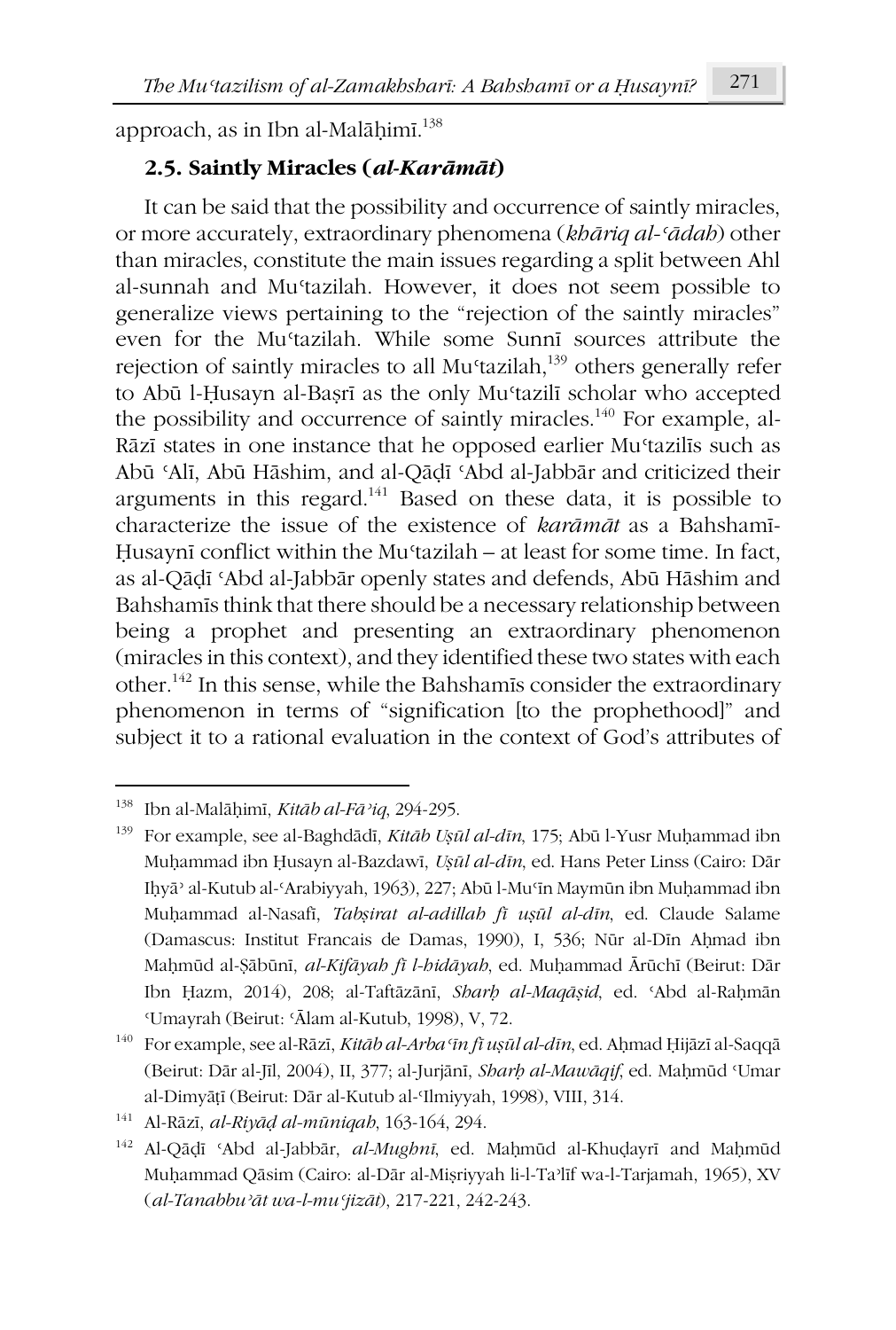justice (*al-ʿadl*) and wisdom, the Ḥusaynīs, on the other hand, tend to accept such phenomena via a scripture/tradition (*al-naql*)-oriented approach based on statements in the Qurʾān and the Sunnah that extraordinary phenomena are seen in people other than the prophets. However, it is possible to say that their acceptance of saintly miracles, not their rejection of such events, became a settled topic among the late Muʿtazilah, since in the Bahshamiyyah, there is no significant representative who rejected saintly miracles after al-Qāḍī ʿAbd al-Jabbār.<sup>143</sup> Indeed, Abū Rashīd al-Nīsābūrī (the first half of the  $5<sup>th</sup>/11<sup>th</sup>$ century), a disciple of al-Qāḍī ʿAbd al-Jabbār, says that the idea that extraordinary phenomena seen through the people other than the prophets weaken the ability to use miracles as indicators of prophethood and render such miracles meaningless is not valid, subsequently adding that in order for a miracle to prove prophethood, there must be a prophetic claim beforehand and stating that this claim is not in question for anyone other than the prophet; therefore, he accepts the possibility of saintly miracles.144 It is also noteworthy that he exhibits a largely "Ḥusaynī" spirit, stating that denying the possibility of miracles would mean denying many traditions pertaining to the occurrence of such phenomena.<sup>145</sup>

Beginning with Abū l-Ḥusayn, the Ḥusaynīs tend to accept the existence of saintly miracles. As Ibn al-Malāḥimī himself defends the existence of saintly miracles, he counts Ibn al-Ihkshīd among those who consider *karāmāt* possible, as well as Abū l-Ḥusayn al-Baṣrī. However, he attributes to Ibn al-Ikhshīd the view that "saintly miracles are possible on the grounds of reason (*jāʾiz ʿaqlan*), but indications whose source is revealed texts make them impossible.<sup>146</sup> Al-Najrānī also confirms Ibn al-Malāḥimī's view of Ibn al-Ikhshīd. In al-Najrānī's words, "Muʿtazilī shaykhs," such as Abū l-Ḥusayn al-Baṣrī, Rukn al-Dīn Maḥmūd al-Khwārazmī (Ibn al-Malāḥimī), except for Abū Hāshim and al-Qāḍī ʿAbd al-Jabbār, argue for the possibility and occurrence of

<sup>143</sup> Kevser Demir Bektaş, *Mu'tezile ve Keramet: Behşemiyye ve Hüseyniyye Ekolleri Arasında Kerametin İmkanı Üzerine Tartışmalar* (Istanbul: Endülüs Yayınları, 2019), 24.

<sup>144</sup> Abū Rashīd Saʿīd ibn Muḥammad ibn al-Ḥasan al-Nīsābūrī, *Ziyādāt al-Sharḥ*, ed. Richard C. Martin (in "A Mutazilite Treatise on Prophethood and Miracles: Being Probably the Bab ala l-nubuwwah from the Ziyadat al-sharh by Abu Rashid al-Nisaburi" [PhD diss]; New York: New York University, 1975), 147, 155-156.

<sup>145</sup> Al-Nīsābūrī, *Ziyādāt al-Sharḥ*, 146.

<sup>146</sup> Ibn al-Malāḥimī, *Kitāb al-Fāʾiq*, 317-322.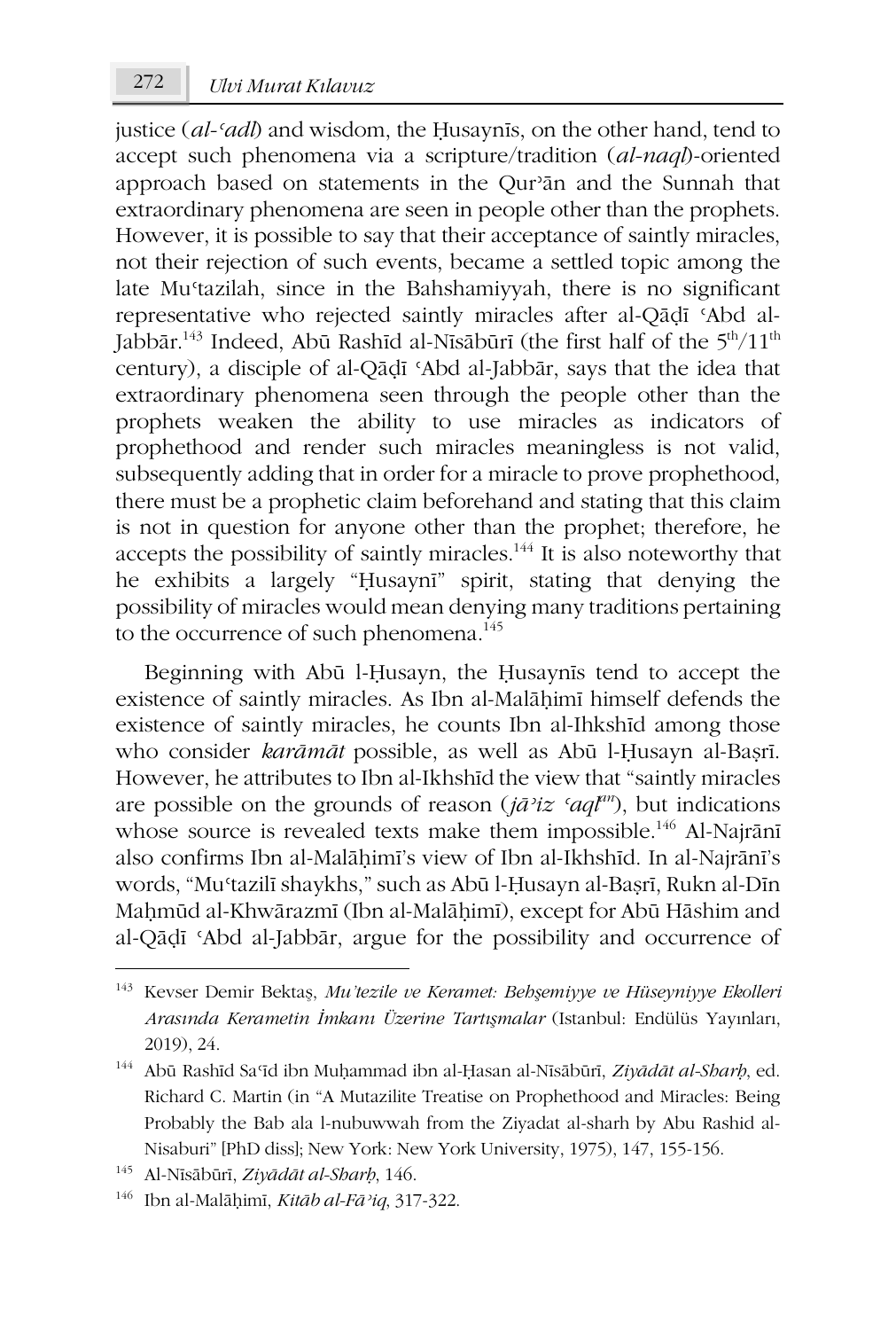saintly miracles on grounds both of reason and of tradition. In addition, al-Najrānī clearly states that he also holds this opinion and presents detailed arguments in support of it. $147$ 

In other respects, it has been claimed that al-Zamakhsharī rejects the occurrence of saintly miracles in his *al-Kashshāf*, <sup>148</sup> and the expression "*wa-fī hādhā ibṭāl li-l-karāmāt*," which he employed while commenting on the verse concerning the time of doomsday (Q 72:25), has been translated as "... there is clear evidence for the cancellation of all types of saintly miracles," interpreting it a Bahshamī expression that encompasses all aspects of the issue.<sup>149</sup> Although at first glance, this statement can be attributed to an attitude of absolute rejection, when we examine al-Zamakhsharī's statements here in terms of the underlying concepts, we understand that he is only addressing the issue of "reporting from the unseen world (*al-ghayb*)" and that he seems to reject such a *karāmah*, in line with the Qurʾān's clear statements that "only God will know the unseen/unknown (*alghayb*)." As a matter of fact, he states that the people to whom saintly miracles are attributed are not prophets, even if they are saints whom God has blessed, and that God has made only prophets aware of certain secret divine information in a way specific to them. The fact that he later notes that the expressions in the verse show the invalidity of issues such as divination and magic (*ibṭāl al-kahānah wa-l-tanjīm*),150 can be seen as a sign that the issue or the context in al-Zamakhsharī's mind only pertains to *karāmah* claims regarding having information about the *ghayb* or telling or informing others about the *ghayb*. Therefore, based on this statement alone, it would be a hasty generalization to say that al-Zamakhsharī rejected saintly miracles and therefore that he was a Bahshamī.

From the same point of view, al-Zamakhsharī's expression "For, in the absence of the prophet, it is evil (*qabīḥ*) for God to disrupt the natural course of events and ..."151 in *al-Minhāj* is open to the

<sup>147</sup> Al-Najrānī, *al-Kāmil*, 354-376.

<sup>148</sup> Madelung, "al-Zamakhsharī, Abu 'l-Ḳāsim Maḥmūd b. ʿUmar," in *The Encyclopaedia of Islam New Edition*, XII (Supplement), 841. It should be noted here that a theological/sectarian affiliation is not provided based on this attitude of rejection.

<sup>149</sup> Altun, "Behşemiyye ve Hüseyniyye Arasında Zemahşerî," 723.

<sup>150</sup> Al-Zamakhsharī, *al-Kashshāf*, VI, 235.

<sup>151</sup> Al-Zamakhsharī, *Muʿtezile Akāidi*, 57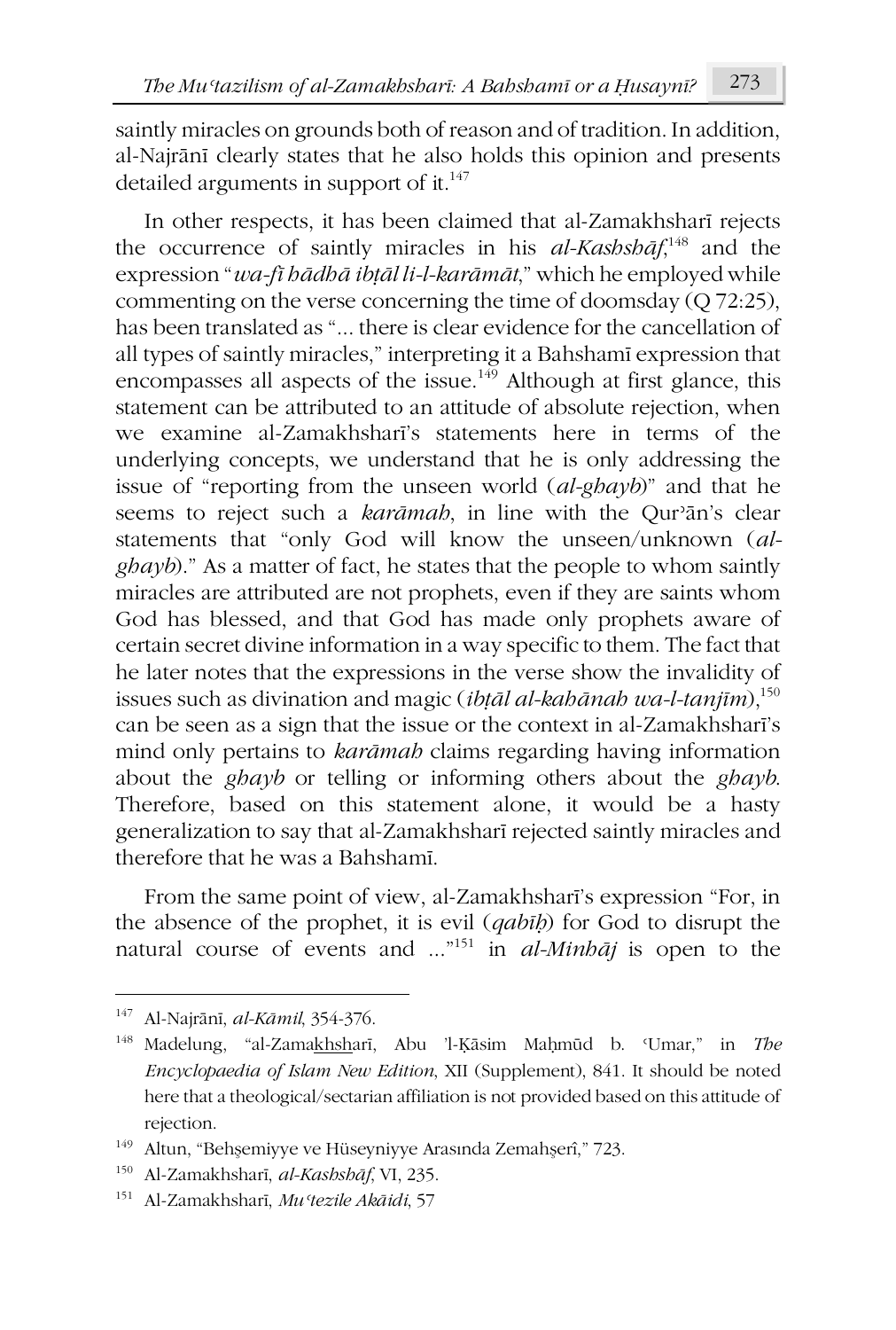interpretation that he argues that extraordinary events (*khāriq al-ʿādah*) can only be associated with the prophet; therefore, he does not accept the occurrence of extraordinary phenomena other than miracles (*karāmāt* in this context). However, it should not be overlooked that he states that such extraordinary events cannot occur "in the absence of prophets" instead of claiming that they cannot occur "through people who are not prophets" (in fact, the use of such an expression would clearly show that he rejected saintly miracles). It is also possible to view this claim as a very limited "acceptance of saintly miracles." For example, Ibn Ḥazm also states that the extraordinary phenomena that are stated to have occurred through the Companions while the Prophet Muḥammad was alive and which are given as evidence for the existence of saintly miracles, are miracles belonging only to Muḥammad (such as groaning sounds coming from the palm stump, increasing water in the bowl, etc.) because they occurred while the Prophet Muḥammad was alive, not after his death, and he narrates that these events took place by their hands as a way of honoring/blessing (*ikrām*) the aforementioned Companions. According to him, such a situation is not possible after the death of the Prophet Muḥammad.<sup>152</sup> This opinion coincides with the general understanding of miracles among the Ahl al-sunnah,<sup>153</sup> who evaluate saintly miracles as miracles of the prophet in the final analysis.

The relatively clearest indication that al-Zamakhsharī adopts a Bahshamī approach that rejects saintly miracles is seen in the following statements from the section of *al-Minhāj* that lists the characteristics of miracles: "And again, [the miracle] occurs at the time of the one who claims prophethood, because the truth of the claim is a feature of prophethood, and there can be no question of the existence of a feature without the thing that has that feature."154 However, it should be investigated whether this statement can also be attributed to the attitude of "limited acceptance" mentioned above. In fact, while interpreting the verses (Q 3:42-43) regarding Mary, the mother of Jesus, speaking to angels, al-Zamakhsharī also mentions "the possibility that it is an anticipatory miracle (*irhāṣ*) for Prophet Jesus."155 While al-Ṭībī,

**.** 

<sup>152</sup> Ibn Ḥazm, *al-Uṣūl wa-l-furūʿ*, ed. ʿĀṭif Muḥammad al-ʿIrāqī et al. (Cairo: Dār al-Nahḍah al-ʿArabiyyah, 1978), II, 301.

<sup>153</sup> e.g. see al-Taftāzānī, *Sharḥ al-ʿAqāʾid al-Nasafiyyah*, ed. Ṭāhā ʿAbd al-Raʾūf Saʿd (Cairo: al-Maktabah al-Azhariyyah li-l-Turāth, 2000), 133.

<sup>154</sup> Al-Zamakhsharī, *Muʿtezile Akāidi*, 69.

<sup>155</sup> Al-Zamakhsharī, *al-Kashshāf*, I, 557.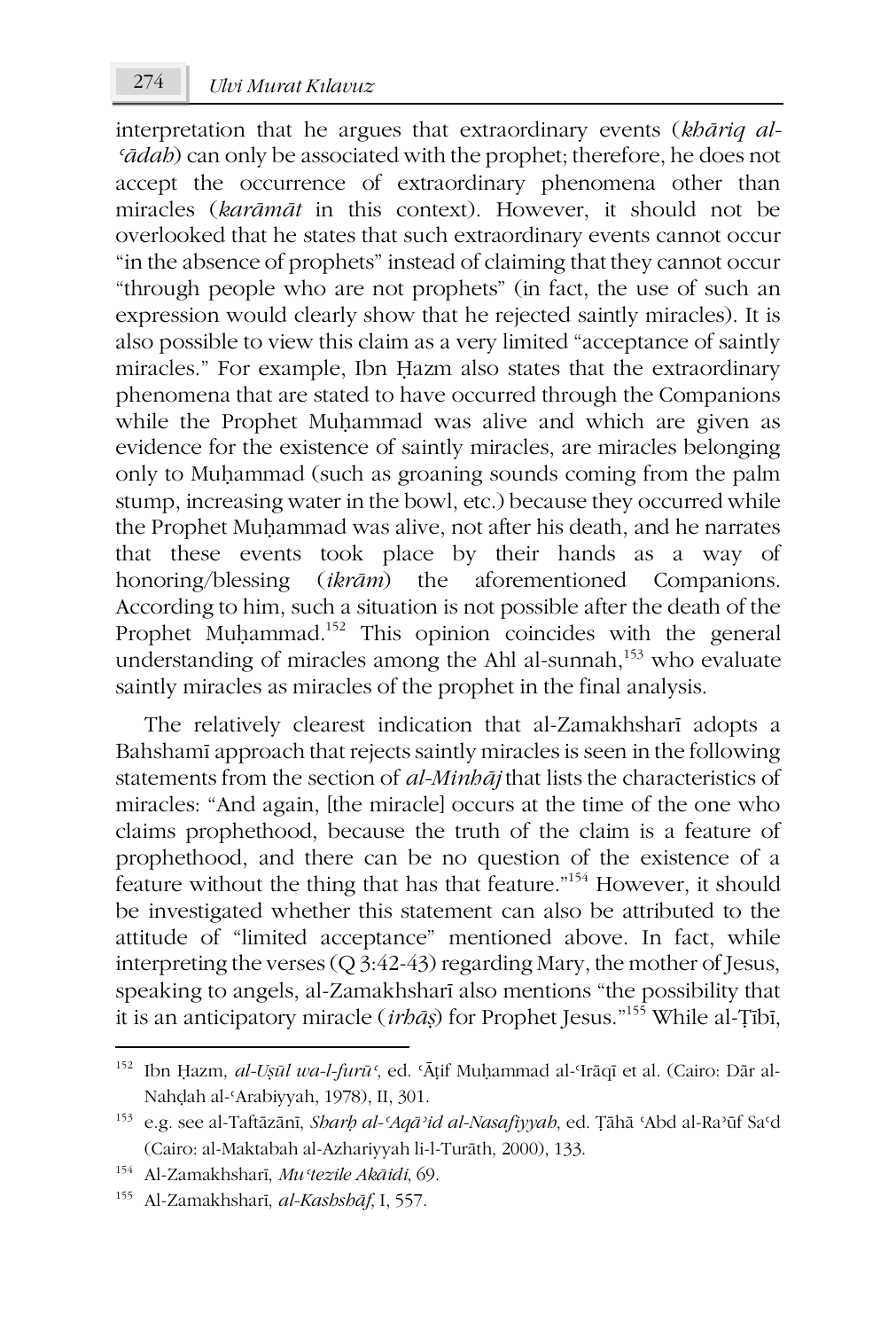a Sunnī author, addresses this statement, he notes that this incident could be an anticipatory miracle for prophet Jesus in the eyes of the Muʿtazilīs, as al-Zamakhsharī also claims,156 Abū Ḥayyān al-Andalusī (d. 745/1344) states that the Muʿtazilah accept certain extraordinary situations other than miracles, such as *irhāṣ* (an anticipatory miracle for a prophet), under certain conditions. One condition he proposes is that a prophet already exists at the time of the *irhāṣ*, which in this example is the Prophet Zechariah.<sup>157</sup> With the support of these comments, if it can be concluded that al-Zamakhsharī accepts *irhāṣ* from his statements, it can be noted that he does not categorically reject the existence of extraordinary states other than miracles; this view leaves the door open to the possibility that he accepted saintly miracles or at least makes it difficult to refute this opinion absolutely.

### **2.6. Enjoining Right and Forbidding Wrong (***al-Amr bi-lmaʿrūf wa-l-nahy ʿan al-munkar***)**

It does not seem possible to talk about an open disagreement between Bahshamiyyah and Ḥusayniyyah concerning issues such as the obligatoriness and conditions of enjoining good and forbidding wrong. Despite the fact that enjoining good deeds may carry different provisions, such as being obligatory (*wājib*) or recommended (*mandūb*), depending on the verdict of the act ordered, since it is obligatory to abandon all kinds of evil (*qabīḥ*), it can be said that there is a consensus regarding the fact that it is an obligation to forbid evil.<sup>158</sup> Even with regard to forbidding wrong, the representatives of the two schools seem to have agreed to a large extent with respect to the following conditions, which were put forward so that this decree of obligatory duty would not be overturned: the one who is kept away from sin must not be caused to sin further, and the person who forbids him from doing wrong must not be killed or injured in a way that causes organ loss.159

However, there is disagreement even between Abū ʿAlī and Abū Hāshim concerning how to know the obligatory nature of enjoining

<sup>156</sup> Al-Ṭībī, *Futūḥ al-ghayb*, IV, 104.

<sup>157</sup> Abū Ḥayyān Muḥammad ibn Yūsuf ibn ʿAlī al-Andalusī, *Tafsīr al-baḥr al-muḥīṭ*, ed. ʿĀdil Aḥmad ʿAbd al-Mawjūd and ʿAlī Muḥammad Muʿawwaḍ (Beirut: Dār al-Kutub al-ʿIlmiyyah, 1993), II, 476.

<sup>158</sup> Mānakdīm Sashdīw, *Taʿlīq*, 745; Ibn al-Malāḥimī, *Kitāb al-Fāʾiq*, 542; al-Ḥimmaṣī, *al-Munqidh*, II, 209; Ibn al-Muṭahhar al-Ḥillī, *Manāhij al-yaqīn*, 542.

<sup>159</sup> Mānakdīm Sashdīw, *Taʿlīq*, 143; Ibn al-Malāḥimī, *Kitāb al-Fāʾiq*, 546.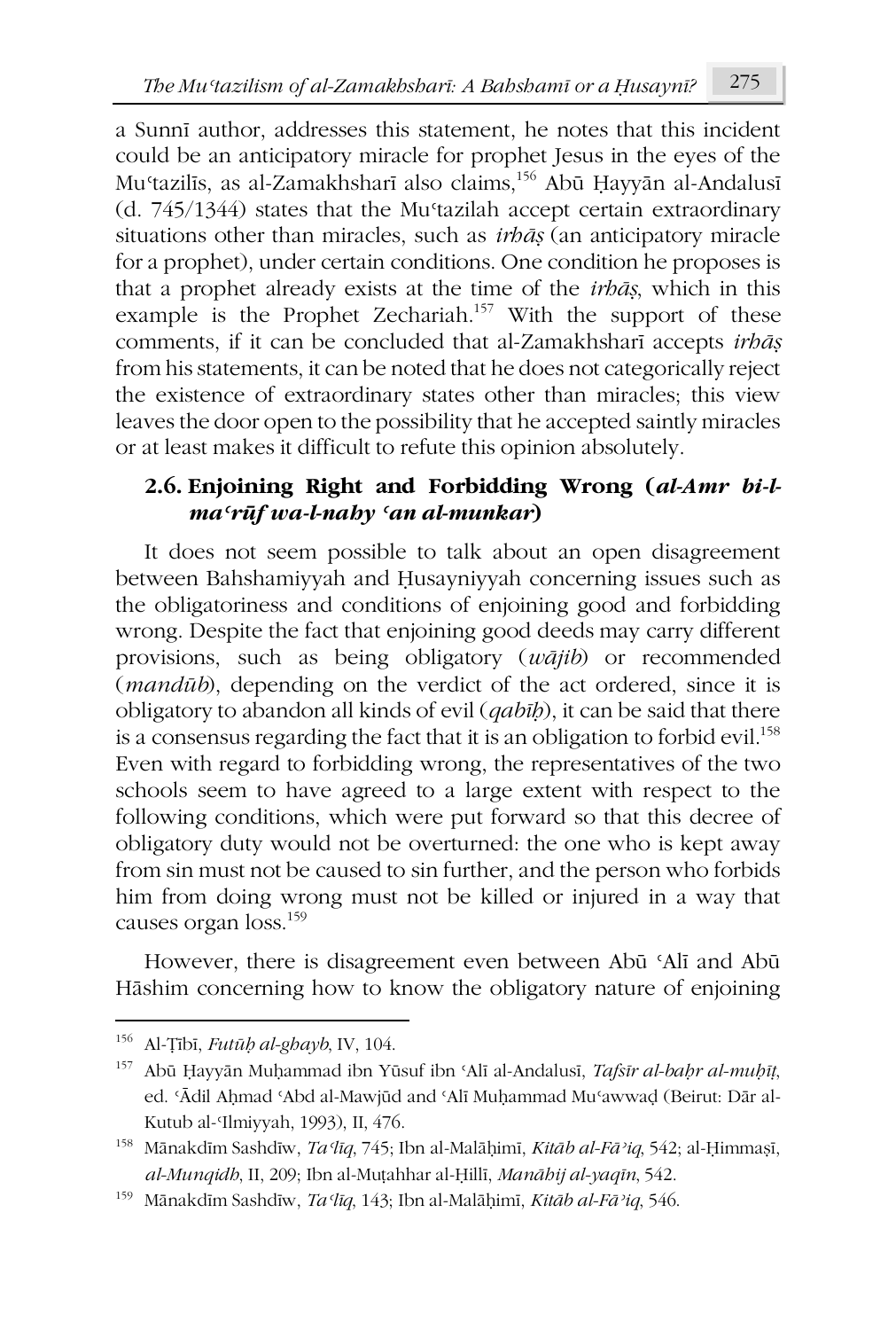## 276 *Ulvi Murat Kılavuz*

good and forbidding wrong. While Abū ʿAlī is of the opinion that this nature can be known completely on grounds of reason,<sup>160</sup> Abū Hāshim argues that it can be known on grounds of revelation (*sharʿ an*).161 It is noted that Abū l-Ḥusayn al-Baṣrī was also of the opinion that this point can be known on grounds of reason.<sup>162</sup>

Second, even if the provision of obligatoriness is omitted, there may be disagreement concerning whether it would still be good (*ḥasan*) to forbid someone from evil in a situation such as the one mentioned above. In line with the common acceptance mentioned, al-Qāḍī ʿAbd al-Jabbār states that one of the conditions for the obligatoriness of forbidding wrongdoing is that the person who forbids evil knows that doing so will not result in harm to his life or property or that a positive possibility prevails in his mind in this regard. However, according to him, this situation may vary from person to person. If insulting and beating will not have a bad effect on the situation of the person who forbids evil, then it can be said that the obligation to forbid evil remains in effect. However, it is not obligatory to forbid evil if it will lead to a bad effect and harm his position. He states that whether it is good to perform this act of forbidding evil, which is not obligatory, is also evaluated separately.

However, two different determinations have been made regarding al-Qāḍī's view concerning this point. According to al-Qāḍī, as quoted by Mānakdīm, if it is a question of preserving the honor of religion by enduring this state of humiliation, it is good to forbid wrong; otherwise, it is not.163 Ḥusaynī authors such as Ibn al-Malāḥimī quote al-Qāḍī's view as follows: if the abandoned act has a more serious quality than the thing to which the person who performed the forbidding is exposed (e.g., if an act that expresses blasphemy is put to an end by forbidding from evil, but the person who performed the forbidding is killed by the other who is being forbidden), in this case, it would be "evil (*qabīḥ*)" to forbid wrong. In this context, they attribute the view

<sup>&</sup>lt;sup>160</sup> Mānakdīm Sashdīw, *Ta*<sup>*lIq*, 742. Ibn al-Malāḥimī and, possibly inspired by him, al-</sup> Zamakhsharī ascribe to Abū ʿAlī the view that this nature "can be known both on grounds of reason and revelation;" Ibn al-Malāḥimī, *Kitāb al-Fāʾiq*, 543; al-Zamakhsharī, *Muʿtezile Akāidi*, 66; id., *al-Kashshāf*, I, 605.

<sup>161</sup> Mānakdīm Sashdīw, *Taʿlīq*, 742; al-Ḥimmaṣī, *al-Munqidh*, II, 211.

<sup>162</sup> Al-Ḥimmaṣī, *al-Munqidh*, II, 214.

<sup>163</sup> Mānakdīm Sashdīw, *Taʿlīq*, 143.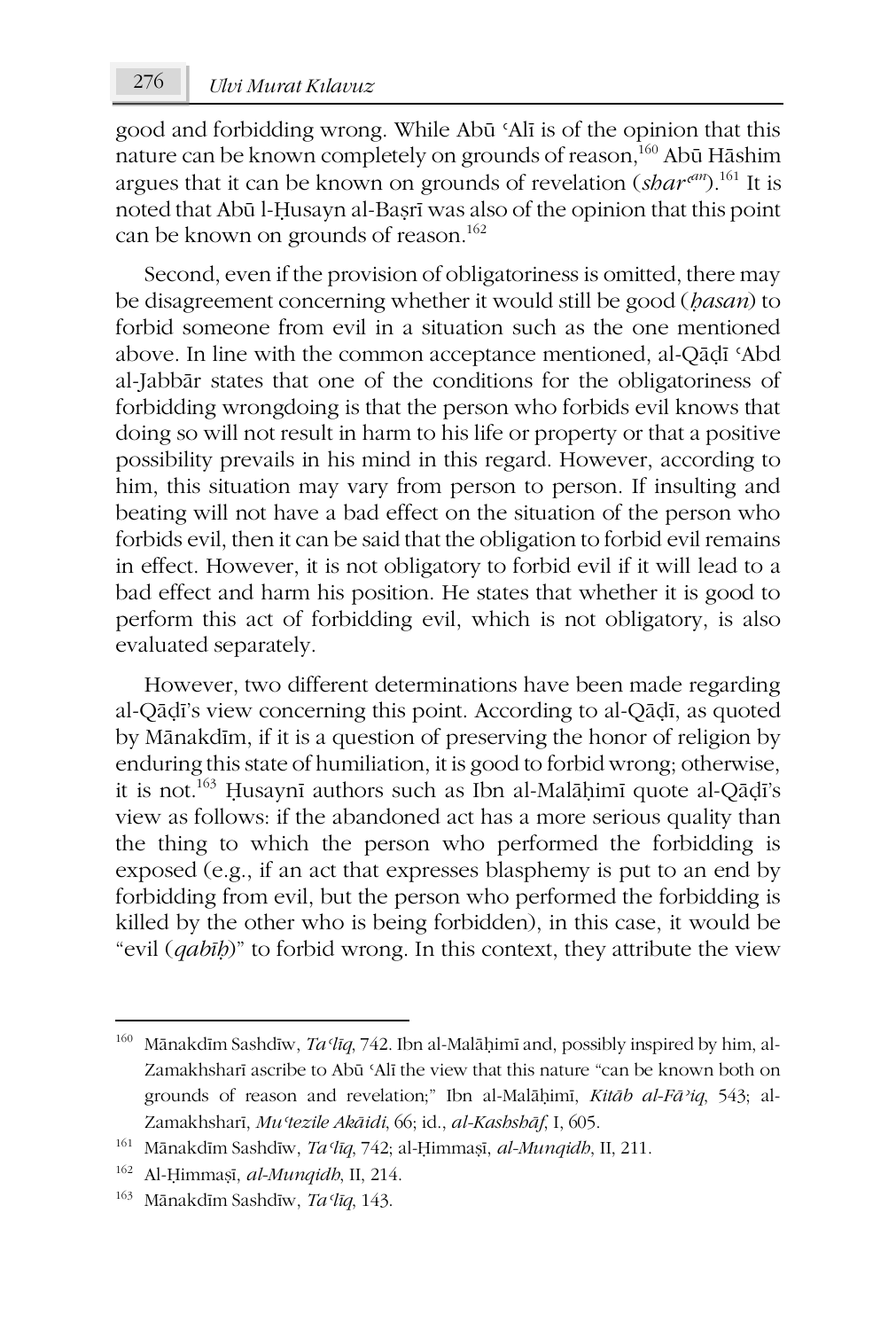that forbidding would be good to Abū l-Ḥusayn al-Baṣrī. 164

It is understood that al-Zamakhsharī presents the opinion of al-Qāḍī ʿAbd al-Jabbār by quoting Ibn al-Malāḥimī. However, he differs from Abū Hāshim by justifying the obligatoriness of enjoining good and forbidding wrong via both scriptural and rational proofs;<sup>165</sup> in addition, it is clear that he differs from the view of al-Qāḍī, who is a Bahshamī as quoted by the Ḥusaynī sources, concerning whether it would be good in the aforementioned case and that he approves of Abū l-Ḥusayn's view.166

### **2.7. Restoration (***al-Iʿādah***)**

The nature of the restoration has been the subject of controversy as a natural consequence of the split between the Bahshamiyyah and the Ḥusayniyyah concerning how religious obligations (*taklīf*) should be terminated. Two main approaches have emerged in this context: "passing away (*fanāʾ*)" means either that "the universe loses its quality of being and becomes absolute non-existence (*al-ʿadam al-maḥḍ*)" or that it is separated into parts (*tafrīq*) but that these parts still continue to exist.<sup>167</sup> The first of these possibilities is referred to as the "annihilating (*iʿdām*)" view, as it envisages the occurrence of nonexistence instead of existence, and the other possibility is referred to as the "separation (*tafrīq*)" view, since it advocates the separation of existing things into parts.168 As al-Najrānī, who is a Ḥusaynī, says, "Our choice in this matter is to reveal the invalidity of the idea of  $i<sup>′</sup>d\bar{a}m$ ,"<sup>169</sup> it is clear that the first opinion belongs to the Bahshamīs and the second to the Ḥusaynīs. Accordingly, while the Bahshamīs argue that restoration (*iʿādah*) will occur in the form of creation from nothing, just as in the case of the first creation, Ḥusaynīs, on the other hand, are of the opinion that restoration will take place not from nothing but as a merging (*jamʿ wa-taʾlīf*) of parts that are fragmented but still

<sup>164</sup> Ibn al-Malāḥimī, *Kitāb al-Fāʾiq*, 546; cf. al-Ḥimmaṣī, *al-Munqidh*, II, 219.

<sup>165</sup> Al-Zamakhsharī, *Muʿtezile Akāidi*, 66.

<sup>166</sup> *Ibid.*, 66-67.

<sup>&</sup>lt;sup>167</sup> Abū l-Qāsim Najm al-Dīn Jaʿfar ibn al-Ḥasan ibn Abī Zakariyyā Yaḥyá al-Muḥaqqiq al-Ḥillī, *al-Maslak fī uṣūl al-dīn*, ed. Riḍā al-Ustādī (Mashhad: Majmaʿ al-Buḥūth al-Islāmiyyah, 1414 AH), 132.

<sup>168</sup> Koloğlu, "Fenâ: Son Dönem Mutezilesinde Teklîfin Sonlandırılması Üzerine Tartışmalar," *Uludağ Üniversitesi İlâhiyat Fakültesi Dergisi* 18/1 (January 2009), 426.

<sup>169</sup> Al-Najrānī, *al-Kāmil*, 379.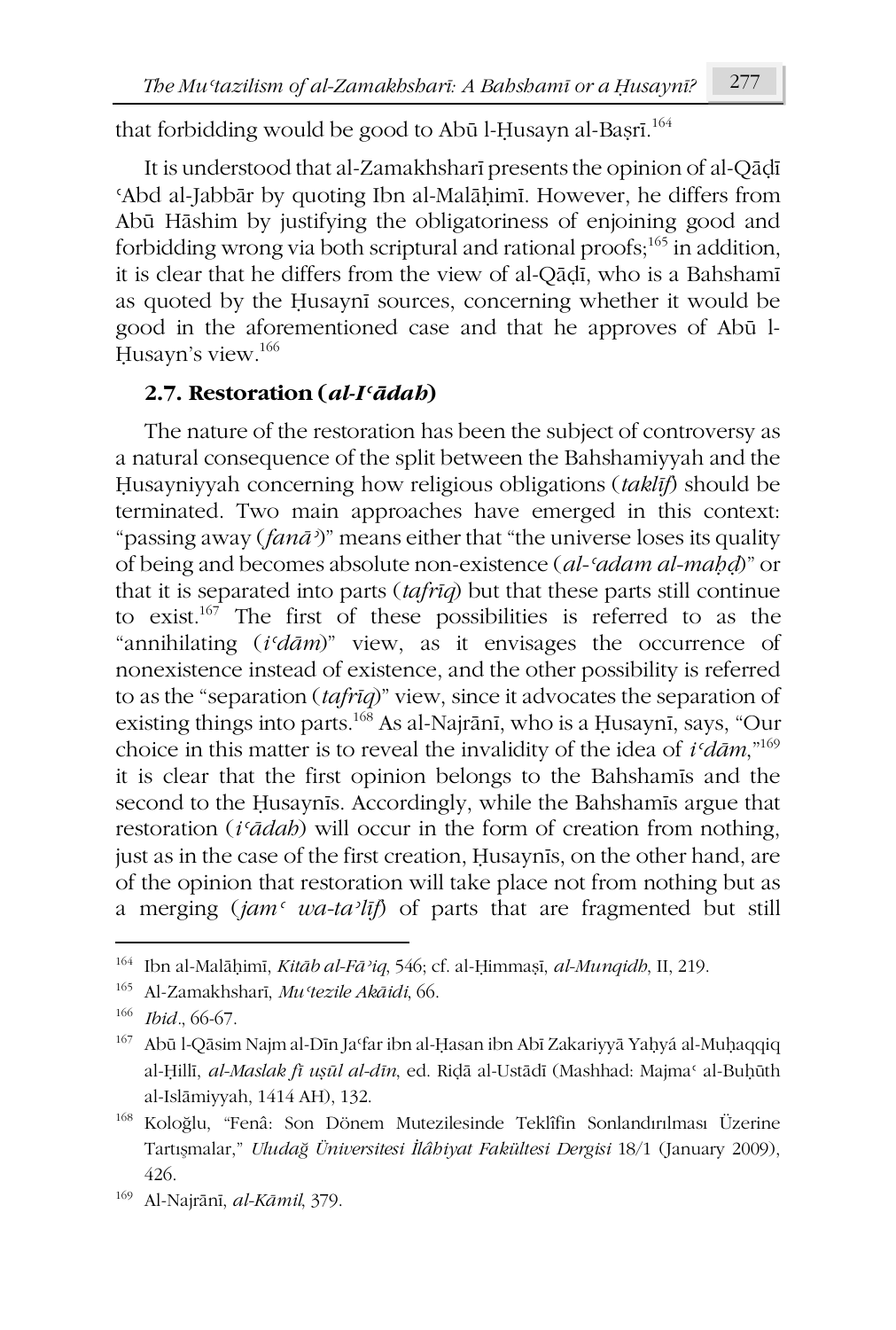1

preserve their existence.170 Although there are differences of opinion regarding the reality of nonexistent that lies at the core of the divergence, among other things, the Ḥusaynīs emphasize that the view of *iʿdām* is wrong in terms of wisdom. Accordingly, in the event that the obligated person (*al-mukallaf*) is completely destroyed and recreated from nothing, the peculiar qualities that separate obligated persons from each other will disappear alongside everything else. The person who will be rewarded or punished by being recreated will not be the person who was on the right path or fell into disobedience while he was alive but will be a copy (*mithl*) of him created from nothing. This situation, in fact, would mean repaying someone who did not deserve it and would constitute oppression (*ẓulm*) and evil (*qabīḥ*) on the part of God.<sup>171</sup>

At first glance, it does not seem easy to identify the side to which al-Zamakhsharī inclines with respect to this point of divergence. Namely, he employs approaches that can be attributed to both opinions in different contexts. While explaining the verse "*Even as We produced the first creation, so shall We produce a new one* (*nuʿīduhū*)" (Q 21:104), he uses a Bahshamī style of expression by giving the following answer to the question "What is the nature of the first creation and, in comparison, how [the God] will perform the recreation in the same

<sup>170</sup> Ibn al-Malāḥimī, *Kitāb al-Fāʾiq*, 443, 444 (provided that this is al-Jāḥiẓ's view and that they themselves adopt it); id., *Tuḥfat al-mutakallimīn*, 175; al-Ḥimmaṣī, *al-Munqidh*, II, 181, 190 (provided that this is the opinion of al-Jāḥiẓ and a group of later Muʿtazilah). With respect to this divergence and discussions concerning the nature of the restoration, see Koloğlu, "Mutezile Kelamında Yeniden Yaratma (İ'âde)," *Usûl: İslâm Araştırmaları* 9 (June 2008), 8-15.

<sup>171</sup> Al-Najrānī, *al-Kāmil*, 386; Ibn al-Malāḥimī, *Kitāb al-Fāʾiq*, 455-456. This form of inference was used by Ibn Sīnā to prove the impossibility of the recreation of the *maʿdūm*, in other words, the act of restoration in general; see Abū ʿAlī al-Ḥusayn ibn ʿAbd Allāh ibn ʿAlī Ibn Sīnā, *al-Shifāʾ (al-Ilāhiyyāt)*, ed. Georges C. Anawati and Saʿīd Zāyid (Qom: Maktabat Āyat Allāh al-Uẓmá al-Marʿashī al-Najafī al-Kubrá, 2012), 36. Therefore, it is possible that this objection by Ibn Sīnā had an effect on the shaping of the Ḥusaynī view. As a matter of fact, Ḥusaynī authors reformulate and use this inference in line with their own way of thinking, but they note that Ibn Sīnā's objection is not binding on them, since they do not agree to the belief in a restorate from nothing; Ibn al-Malāḥimī, *Tuḥfat al-mutakallimīn*, 177; al-Ḥimmaṣī, *al-Munqidh*, II, 194; Baḥrānī, *Qawāʿid al-marām*, 147 (noting that philosophers agree on this point and that the opinion of Abū l-Ḥusayn and Ibn al-Malāḥimī and his own preference tend in this direction.)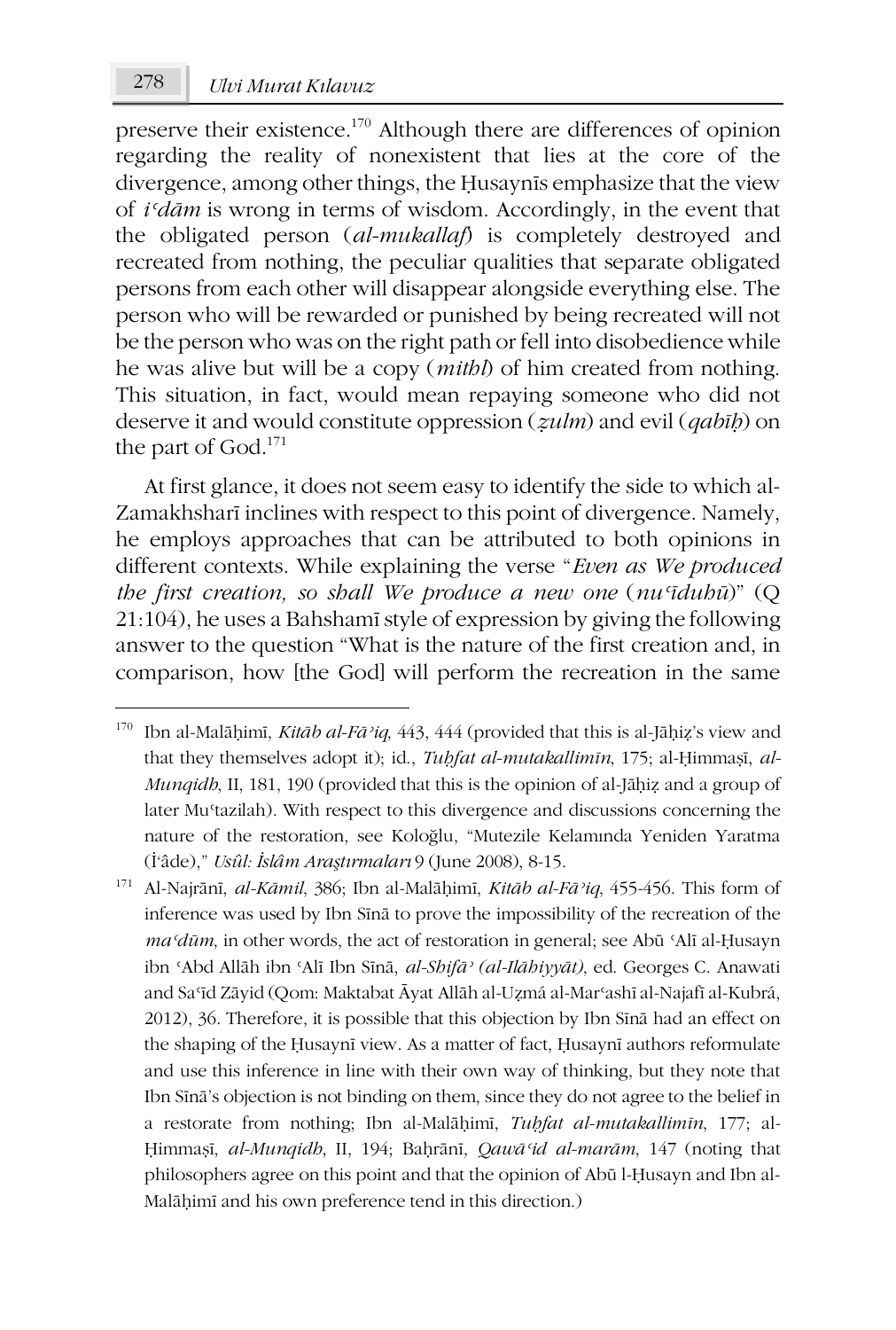way:" "The first creation is to bring into existence from non-existence: He will bring it back from non-existence in the second creation, just as He brought it into existence from non-existence in the first creation."<sup>172</sup> Since the view that recreation will occur in the form of a creation from nothing is generally accepted by the Ahl al-sunnah,<sup>173</sup> Ibn al-Munayyir argues that with this statement, al-Zamakhsharī is returning to the truth from the misconception that he expressed elsewhere, that is, "the view that restoration is the bringing together of disintegrated parts."174 However, the main point that al-Zamakhsharī emphasizes here is that restoration will occur just as in the case of the first creation in terms of being subject to God's power, that is, that it can be done more properly.175 In fact, Ibn al-Munayyir also draws a certain inference

-

<sup>172</sup> Al-Zamakhsharī, *al-Kashshāf*, IV, 168.

<sup>173</sup> For example, see al-Baghdādī, *Kitāb Uṣūl al-dīn*, 232; al-Rāzī, *Kitāb al-Arbaʿīn*, II, 39; al-Jurjānī, *Sharḥ al-Mawāqif*, VIII, 316; Shams al-Dīn Muḥammad ibn Ashraf al-Ḥusaynī al-Samarqandī, *al-Ṣaḥāʾif al-ilāhiyyah*, ed. Aḥmad ʿAbd al-Raḥmān al-Sharīf (Kuwait: Maktabat al-Falāḥ, 1985), 91. The issue is not mentioned in the early Māturīdī sources. Ibn al-Humām (d. 861/1457), one of the later Māturīdīs, states that the issue is not definitive, and based on the fact that the bodies will disappear completely except for *ʿajb al-dhanab* (al-Bukhārī, "al-Tafsīr," 39/3, 78/1; Muslim, "al-Fitan," 141-143; Ibn Mājah, "al-Zuhd," 32), he seems to be inclined to accept the recreation model in the form of both creation from nothing and unifying disintegrated parts (atoms). (Kamāl al-Dīn Muḥammad ibn ʿAbd al-Wāḥid ibn ʿAbd al-Ḥamīd Ibn al-Humām al-Sīwāsī, *al-Musāyarah fī ʿilm al-kalām wa-l-ʿaqāʾid altawḥīdiyyah al-munjiyah fī l-ākhirah*, ed. Muḥammad Muḥyī al-Dīn ʿAbd al-Ḥamīd [Cairo: al-Maktabah al-Maḥmūdiyyah al-Tijāriyyah, n.d.], 144). The Māturīdī scholar Abū l-Barakāt al-Nasafī (d. 710/1310) explains recreation (*ḥashr*) as follows: after decomposing into parts and changing the form/structure (*hayʾah*), this structure is recreated with all its features, bringing together the disintegrated parts and creating life in them. On the other hand, this style of explanation, which is similar to the Ḥusaynī approach, constitutes an exceptional view among the Ahl al-sunnah; see Abū l-Barakāt Ḥāfiẓ al-Dīn ʿAbd Allāh ibn Aḥmad al-Nasafī, *Sharḥ al-ʿUmdah fī ʿaqīdat Ahl al-sunnah wa-l-jamāʿah al-musammá bi-l-Iʿtimād fī liʿtiqād*, ed. ʿAbd Allāh Muḥammad ʿAbd Allāh Ismāʿīl (Cairo: al-Maktabah al-Azhariyyah li-l-Turāth & al-Jazīrah li-l-Nashr wa-l-Tawzīʿ, 2011), 436. A similar exceptional approach is advocated by al-Ṣābūnī (d. 580/1184), an earlier Māturīdī author; see *al-Kifāyah*, 375.

<sup>174</sup> Ibn al-Munayyir, *al-Intiṣāf*, IV, 169.

<sup>175</sup> Al-Zamakhsharī, *al-Kashshāf*, IV, 168. Elsewhere, he states that the second creation is a creation like the first and that it takes the form of "bringing into existence from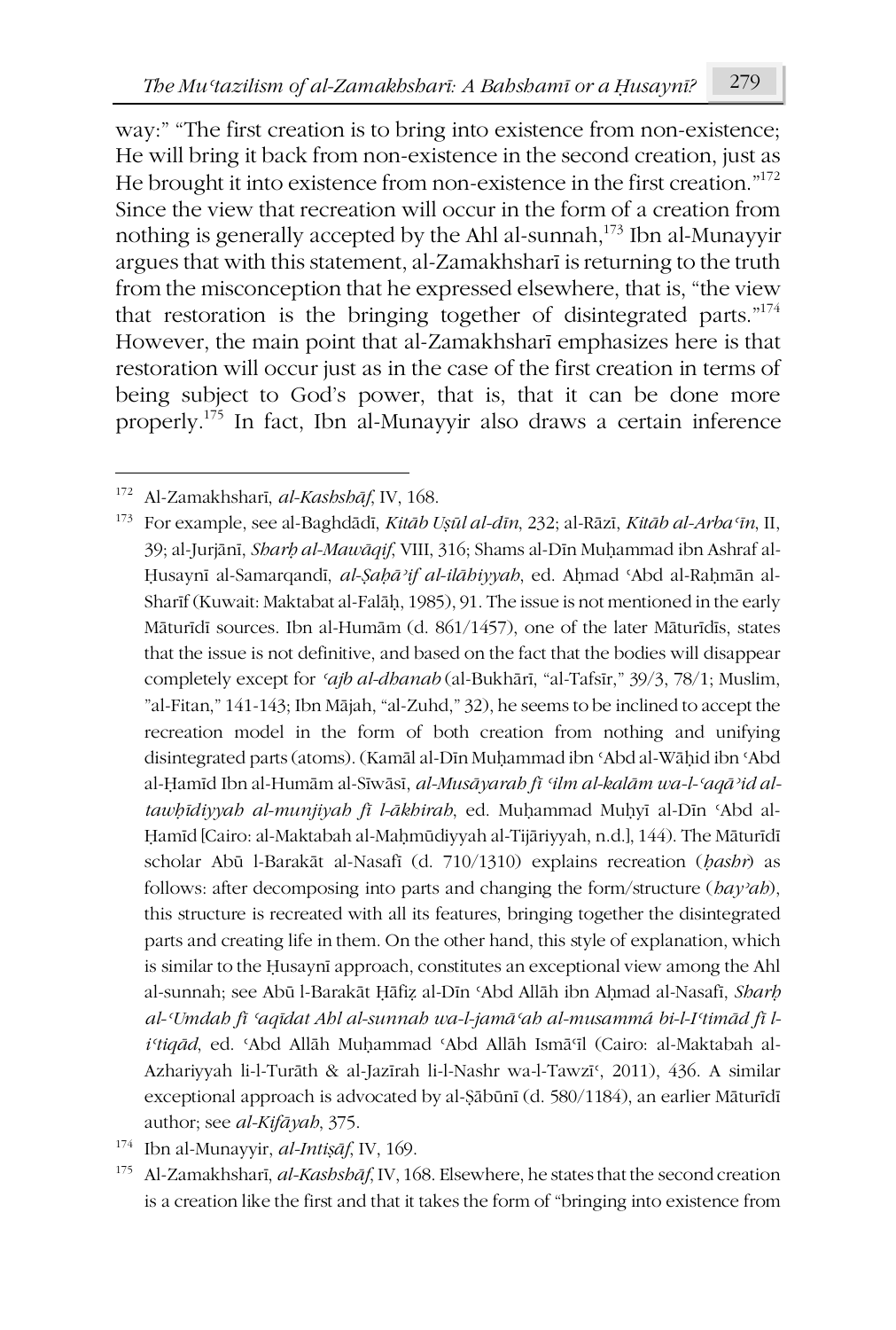about al-Zamakhsharī from the latter's interpretation of the verse "*Surely, We will do this*" as "We are capable of doing this." According to him, al-Zamakhsharī actually argues that what God promises to do in the verse is not to recreate bodies from nothing, even though He is able to do so, but to restore them in the form of reuniting separated parts with their old forms.176 This passage is a very clear expression of the Ḥusaynī view. Moreover, in another place, al-Zamakhsharī reveals this inclination in much clearer terms. He even explains the verse "*But does not man call to mind that We created him before out of nothing?*" (Q 19:67), which was uttered by God after the addressees were surprised at being resurrected after they had died and turned toward denial, as follows: He created atoms and accidents by bringing them into existence from nonexistence, and the second creation is similar and virtually has an example to follow. According to al-Zamakhsharī, this creation consists of bringing "existing and lasting parts together (*taʾlīf wa-tarkīb*) and returning them to their former unified (*majmūʿah*) states after have exhibited disintegrated (*tafkīk wa-tafrīq*) states.<sup>177</sup>

#### **Conclusion and Evaluation**

In light of the data taken from historical and biographical sources, the determinations and testimonies of the authors of *al-Kashshāf* commentaries and supercommentaries, and most importantly, the views that he puts forward in his own works, although certain exceptional claims have been made, it is an undoubted fact that al-Zamakhsharī has a Mu<sup>c</sup>tazilī identity. In addition, it is plausible to characterize him as an exceptional scholar of language, rhetoric, and tafsīr rather than as a scholar of kalām (theologian) in the technical sense. Therefore, *Kitāb al-Minhāj*, which is the only theological work from which his creed or theological affiliation can be determined, provides a basis for this identification only as a general framework. In

non-existence," and he summarizes the difference between them via these statements: in the first, He made it from the very beginning/for the first time (*ibtid* $\bar{a}^{2m}$ ), while He had not yet made a like, but the second is a [re]creation that will come into effect after He has made a like. However, what he also emphasizes here, as the continuation of the verses and the general context indicate, is the issue of God's omnipotence; al-Zamakhsharī, *al-Kashshāf*, IV, 543 (in the context of the commentary of Q 29:19-20).

<sup>176</sup> Ibn al-Munayyir, *al-Intiṣāf*, IV, 169.

<sup>177</sup> Al-Zamakhsharī, *al-Kashshāf*, IV, 41.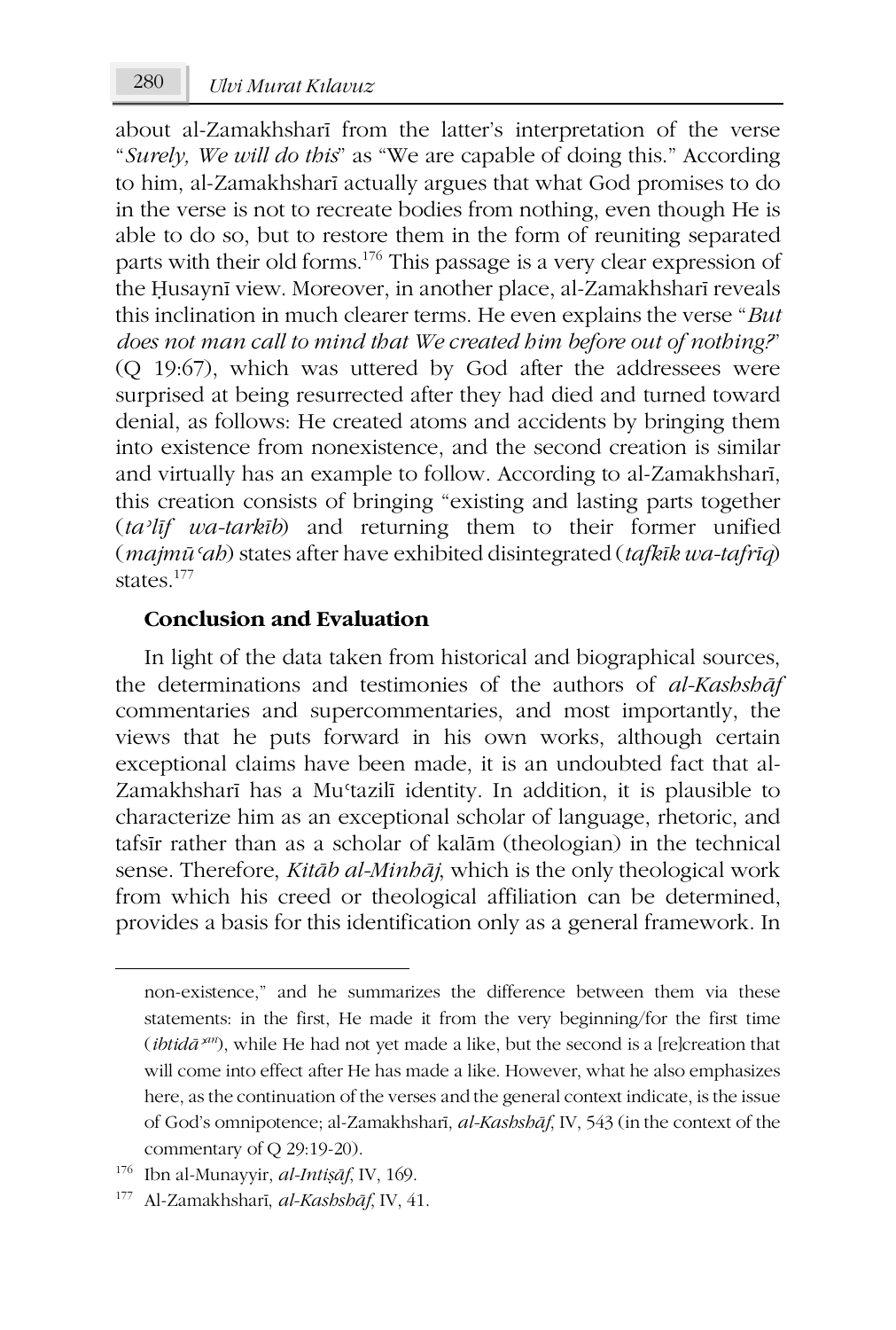fact, although al-Zamakhsharī does not organize *al-Minhāj*, which consists of nine chapters (*bāb*), in the manner of Muʿtazilī authors, namely, in line with the five principles (*al-uṣūl al-khamsah*) of the Muʿtazilah, by opening main headings and elaborating them, he does deal with the principles of "promise and threat (*al-waʿd wa-l-waʿīd*)" and "enjoining good and forbidding wrong (*al-amr bi-l-maʿrūf wa-lnahy ʿan al-munkar*)" in separate sections. Considering the fact that other titles also implicitly refer to the remaining three principles in terms of content, it can be seen that *al-Minhāj* is a work that addresses the five basic principles of Mu<sup>c</sup>tazilah.<sup>178</sup>

The question-answer style structure of *al-Minhāj,* which is defined as "a short credal tract on theology,"179 or "a brief summary of his theological creed,"180 functions as a kind of thematic introduction to the specific subject of a passage and offers the opportunity to present opposing perspectives in a balanced manner. Based on this initial impression of his desire to "keep the balance" and his lack of an openly partisan attitude in *al-Minhāj*, it is stated that al-Zamakhsharī is in search of a defense of "a broadly based, catholic Mu'tazilism."<sup>181</sup> In this context, based on the content of the work, it has also been noted that in terms of compiling the ideas put forward by previous generations and presenting the relevant arguments, he aimed to reveal the agenda of the Muʿtazilah in those days, which is now only represented by

<sup>179</sup> Schmidtke, Introduction, 9.

<sup>&</sup>lt;sup>178</sup> The second chapter, titled "Knowing the Eternal by His Attributes" – and constituting the most voluminous part of the work – is within the scope of the principle of *tawḥīd*, while the following sections "Imposing Obligation (*al-Taklīf*)," "Favors (*al-Alṭāf*)," "Pains (*al-Ālām*)," "Sustenance, Prices, and Terms of Death (*al-Arzāq wa-l-asʿār wa-l-ājāl*)," and at the end "Prophethood (*al-Nubuwwāt*)," are within the scope of the *ʿadl* principle. Although it seems that a separate title has not been opened with respect to the principle of "the intermediate position (*al-manzilah bayna l-manzilatayn*)," al-Zamakhsharī dealt with this issue in terms of its nature and content under the title "Promise and Threat."

<sup>180</sup> Madelung, "The Theology of al-Zamakhsharī," 488.

<sup>181</sup> Madelung, "The Theology of al-Zamakhsharī," 493. Beyond Bahshamī and Ḥusaynī views, his use of elements such as the tawḥīd argument of Abū l-Qāsim al-Balkhī al-Kaʿbī, who is a Baghdādī, when appropriate (see *Muʿtezile Akāidi*, 44) can be interpreted as a reflection of this attitude; for al-Kaʿbī's presentation of the evidence, see al-Kaʿbī, *ʿUyūn al-masāʾil wa-l-jawābāt li-Abī l-Qāsim al-Balkhī al-Kaʿbī (273-319 H)*, ed. Rājiḥ ʿAbd al-Ḥamīd Saʿīd Kurdī et al. (Amman: Dār al-Ḥāmid, 2014), 111-115.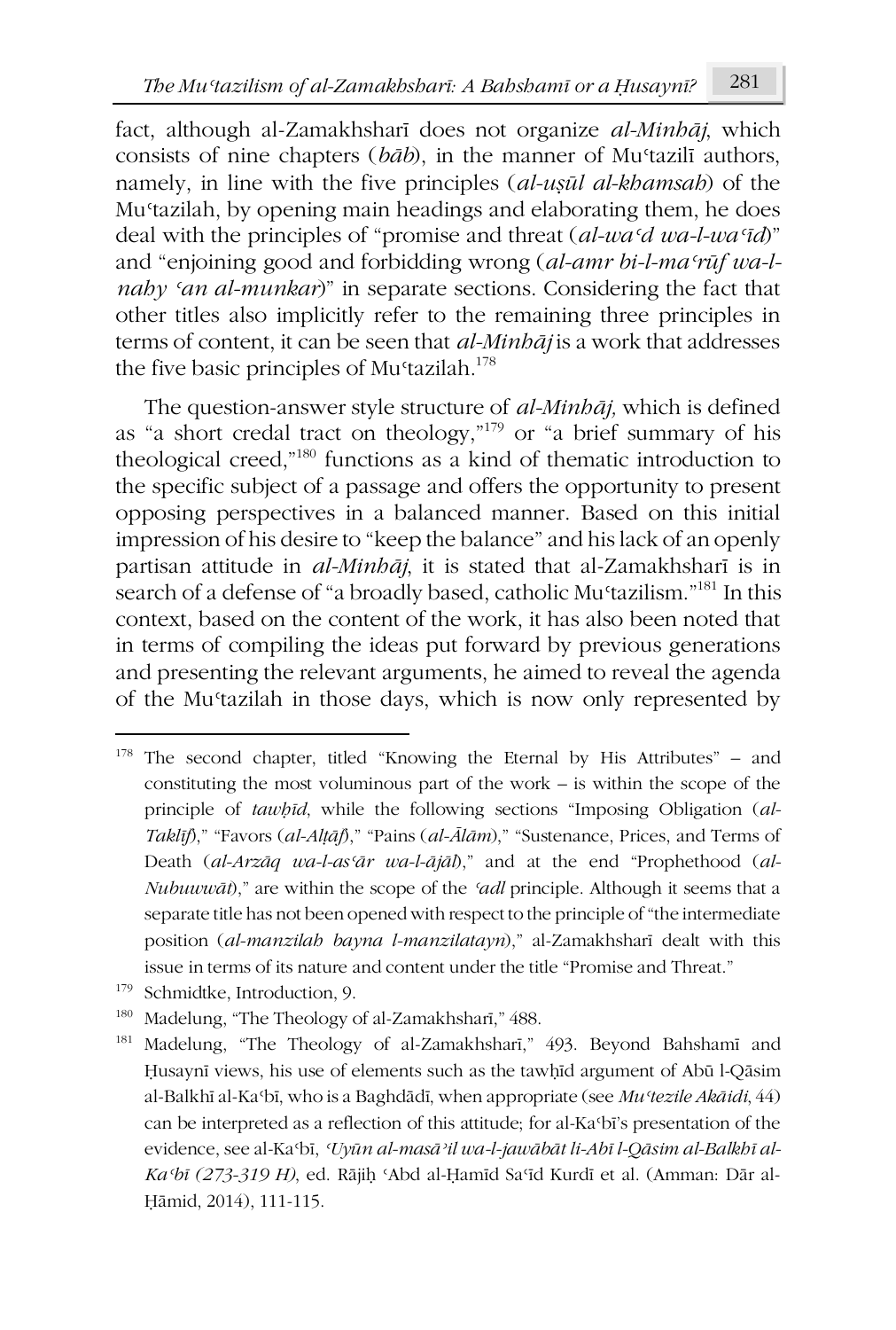Bahshamiyyah and Husayniyyah.<sup>182</sup> On the other hand, his answers, especially with the phrase "*qultu* (I would say)" – as stated above – can be seen as an implicit indication of his undisclosed preferences regarding issues that are controversial between schools.<sup>183</sup> The fact that the question-answer style, which reflects the fact that he is in search of information, actually features a didactic style in which the respondent reveals the correctness of his own view and rejects contrary views<sup>184</sup> supports this possibility. However, his interpretations and approaches in *al-Kashshāf* often do not provide a clear and direct indication concerning whether he is a follower of the Bahshamiyyah or of the Husayniyyah, considering the facts that even the "Mu'tazili" identity of the work has been put into question and that there are, from time to time, even expressions that can be attributed to both views. However, it is also noteworthy that this dual approach emerges in the context of the methods used to address and prove these points rather than as a response to the substance of the issues.

Despite the fact that it is not possible to determine al-Zamakhsharī's opinions concerning each of the controversial issues that distinguish the Bahshamiyyah and Ḥusayniyyah, which become particularly important when the details are examined, and despite his conciliatory attitude, according to which he tries to avoid disagreements – at least apparently – it can be determined that his dominant tendency with respect to these disagreements is much closer to Ḥusaynī convictions. Undoubtedly, the most decisive factor at this point must be the fact that he learned kalām from Ibn al-Malāḥimī, one of the most important representatives of Ḥusayniyyah, with whom he had mutual teacherstudent relations. The fact that al-Zamakhsharī's views sometimes completely overlap with or are similar to the discourses of Ibn al-Malāḥimī in terms of his definitions, his interpretations of theological

**.** 

<sup>182</sup> Oliver Leaman, "Sabine Schmidtke (ed. and tr.): *A Muʿtazilite Creed of az-Zamaḫšarī (d. 538/1144) (al-Minhāj fī uṣûl ad-dīn)*. (Abhandlungen für die Kunde des Morgenlandes, Bd. LI, 4), 83 pp. Stuttgart: Deutsche Morgenländische Gesellschaft, Kommissionsverlag Franz Steiner, 1997. DM 42," *Bulletin of the School of Oriental and African Studies* 61/3 (October 1998), 537.

<sup>&</sup>lt;sup>183</sup> Sebastian Günther, "Schmidtke, Sabine (ed. & tr.): A Mu<sup>ctazilite Creed of az-</sup> Zamahsarî (d. 538/1144) (*al-Minhâj fī uṣûl ad-dīn*). (Abhandlungen für die Kunde des Morgenlandes, Band LI, 4). Franz Steiner Verlag, Stuttgart, 1997," *Bibliotheca Orientalis* 56/5-6 (September-December 1999), 778.

<sup>184</sup> Hans Daiber, "Masāʾil wa-Adjwiba," in *The Encyclopaedia of Islam New Edition*, VI, 638.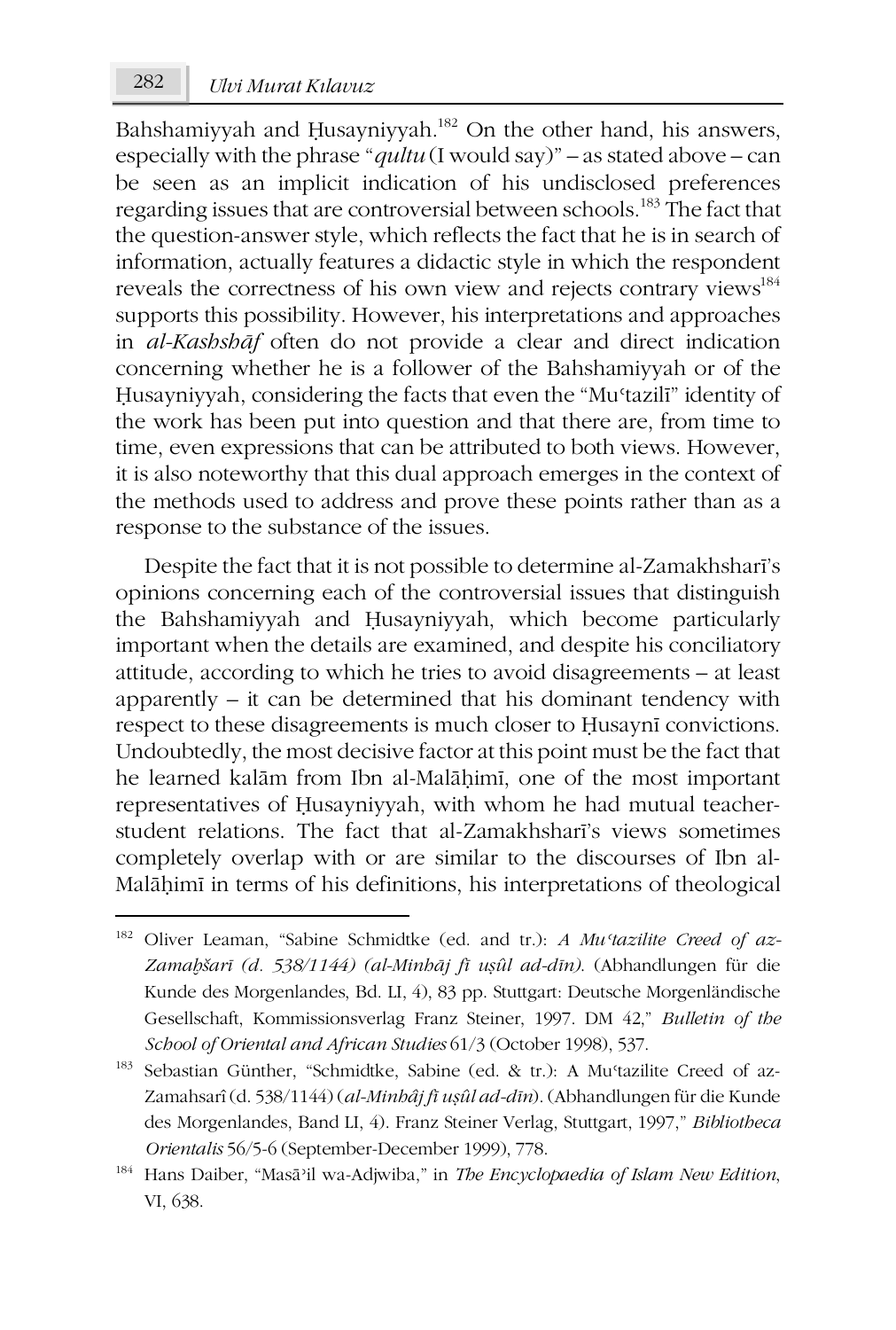issues and even in his mode of expressing these views makes it possible to identify al-Zamakhsharī as a follower of Ḥusayniyyah who was shaped specifically by Ibn al-Malāḥimī. Although Abū l-Ḥusayn al-Baṣrī, the founder of the school named after him, established the intellectual boundaries of the sect to a large extent, he also emphasized "individual" convictions that were not followed by his successors in certain respects. The fact that Ibn al-Malāḥimī, who occasionally opposed Abū l-Ḥusayn al-Baṣrī, was referred to as "al-shaykh"185 by both al-Najrānī, who is Ḥusaynī, and by the Yemeni Zaydī-Muʿtazilī Ḥusām al-Dīn al-Raṣṣāṣ (d. 584/1188), who followed the views of Bahshamiyyah, a term which only applies to those who occupy a certain position within the Muʿtazilah, and the fact that al-Qāsim ibn Muḥammad (d. 1029/1620), although a relatively late source, refers to Ibn al-Malāḥimī's view on a matter concerning which he differed with the views of Abū l-Ḥusayn as "al-Malāḥimiyyah," almost like an independent school,<sup>186</sup> confirm this judgment.

### **DISCLOSURE STATEMENT**

No potential conflict of interest was reported by the author.

## **FUNDING**

**.** 

The author received no specific grant from any funding agency in the public, commercial or not-for-profit sectors.

## **BIBLIOGRAPHY**

- Altun, Hilmi Kemal. "Behşemiyye ve Hüseyniyye Arasında Zemahşerî'nin Yerinin Değerlendirilmesi." *Kilis 7 Aralık Üniversitesi İlahiyat Fakültesi Dergisi* 6, no. 11 (December 2019), 712-737.
- al-Andalusī, Abū Ḥayyān Muḥammad ibn Yūsuf ibn ʿAlī. *Tafsīr al-baḥr al-muḥīṭ*. Edited by ʿĀdil Aḥmad ʿAbd al-Mawjūd and ʿAlī Muḥammad Muʿawwaḍ. 8 vols. Beirut: Dār al-Kutub al-ʿIlmiyyah, 1993.

<sup>185</sup> Al-Najrānī, *al-Kāmil*, 105; Abū Muḥammad Ḥusām al-Dīn al-Ḥasan ibn Muḥammad ibn al-Ḥasan al-Raṣṣāṣ, *al-Barāhīn al-ẓāhirah al-jaliyyah ʿalá anna l-wujūd zāʾid ʿalá l-māhiyyah*, ed. Hassan Ansari, in *A Common Rationality: Mutazilism in Islam and Judaism*, ed. Camilla Adang et al. (Würzburg: Ergon Verlag, 2007), 341.

<sup>186</sup> Al-Qāsim ibn Muḥammad, *Kitāb al-Asās*, 69.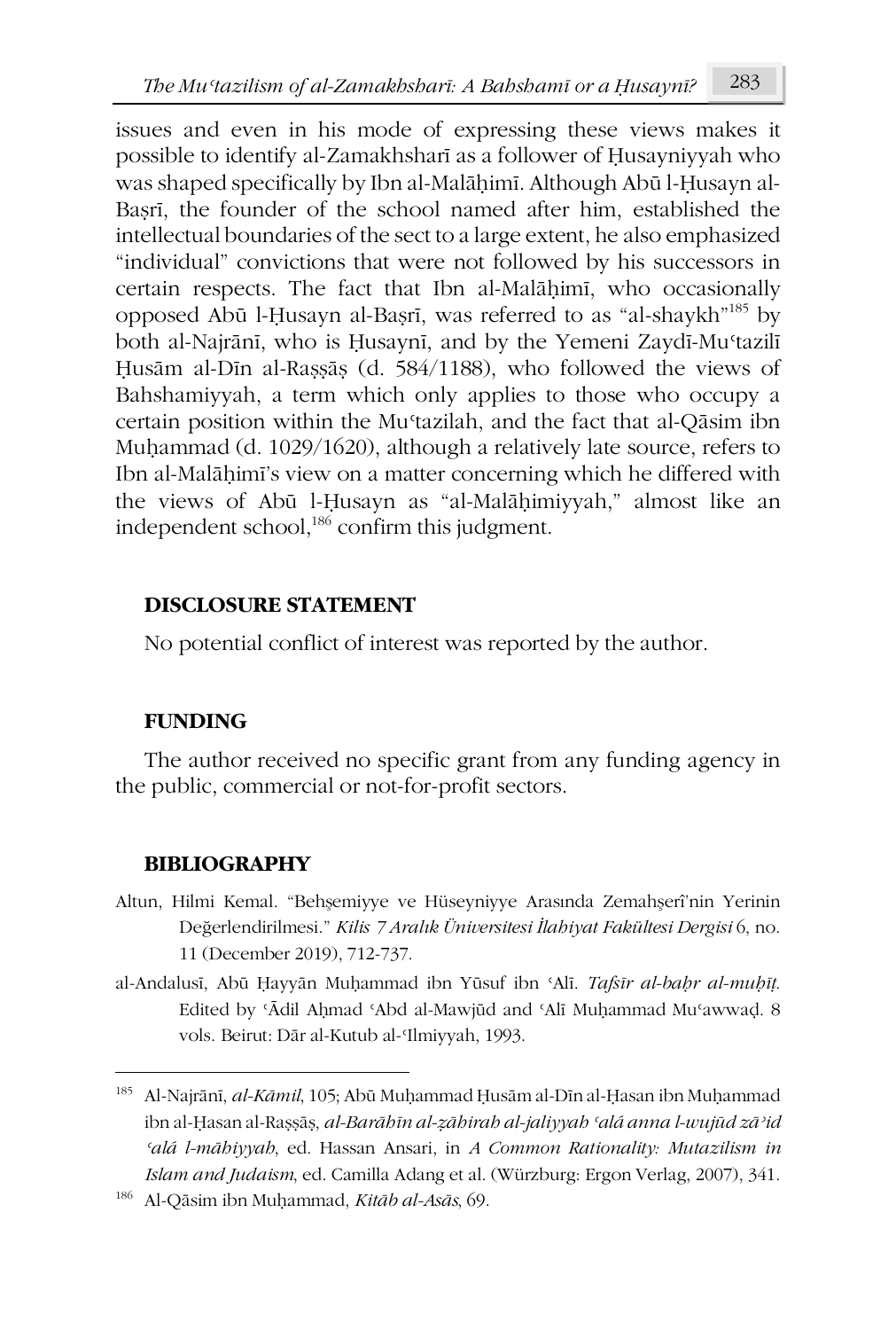- al-Andarasbānī, ʿAbd al-Salām ibn Muḥammad. *Fī sīrat al-Zamakhsharī Jār Allāh*. Edited by ʿAbd al-Karīm al-Yāfī. *Majallat Majmaʿ al-Lughah al-ʿArabiyyah bi-Dimashq* 57, no. 3 (August 1982), 365-382.
- al-Ashʿarī, Abū l-Ḥasan ʿAlī ibn Ismāʿīl Ibn Abī Bishr. *Maqālāt al-Islāmiyyīn waikhtilāf al-muṣallīn*. Edited by Hellmut Ritter. 2 vols. 3rd ed. Wiesbaden: Franz Steiner Verlag, 1980.
- al-ʿAsqalānī, Abū l-Faḍl Shihāb al-Dīn Aḥmad ibn ʿAlī ibn Muḥammad Ibn Ḥajar. *Lisān al-Mīzān*. Edited by ʿAbd al-Fattāḥ Abū Ghuddah and Salmān ʿAbd al-Fattāḥ Abū Ghuddah. 10 vols. Beirut: Maktab al-Maṭbūʿāt al-Islāmiyyah, 2002.
- al-Baghdādī, Abū Manṣūr ʿAbd al-Qāhir ibn Ṭāhir. *al-Farq bayna l-firaq*. Edited by Muḥammad Muḥyī al-Dīn ʿAbd al-Ḥamīd. Beirut: al-Maktabah al-ʿAṣriyyah, 1995.
	- \_\_\_\_\_\_. *Kitāb Uṣūl al-dīn*. 3rd ed. Beirut: Dār al-Kutub al-ʿIlmiyyah, 1981.
- al-Baḥrānī, Kamāl al-Dīn Mītham ibn ʿAlī ibn Mītham. *Qawāʿid al-marām fī ʿilm alkalām*. Edited by al-Sayyid Aḥmad al-Ḥusaynī. 2nd ed. Qom: Maktabat Āyat Allāh al-ʿUẓmá al-Marʿashī al-Najafī, 1406 AH.
- al-Baṣrī, Abū l-Ḥusayn Muḥammad ibn ʿAlī ibn Ṭayyib. *Taṣaffuḥ al-adillah*. Edited by Wilferd Madelung and Sabine Schmidtke. Wiesbaden: Harrassowitz Verlag, 2007.
- al-Bazdawī, Abū l-Yusr Muḥammad ibn Muḥammad ibn Ḥusayn. *Uṣūl al-dīn*. Edited by Hans Peter Linss. Cairo: Dār Iḥyāʾ al-Kutub al-ʿArabiyyah, 1963.
- al-Bukhārī, Abū ʿAbd Allāh Muḥammad ibn Ismāʿīl. *al-Jāmiʿ al-ṣaḥīḥ*. Edited by Muḥibb al-Dīn al-Khaṭīb, Muḥammad Fuʾād ʿAbd al-Bāqī, and Quṣay Muḥibb al-Dīn al-Khaṭīb. 6 vols. Cairo: al-Maṭbaʿah al-Salafiyyah, 1980.
- Daiber, Hans. "Masāʾil wa-Adjwiba." In *The Encyclopaedia of Islam New Edition*, VI, 636-639.
- al-Dāwūdī, Shams al-Dīn Muhammad ibn 'Alī ibn Ahmad al-Misrī. *Tabaqāt almufassirīn*. Beirut: Dār al-Kutub al-ʿIlmiyyah, 1983.
- Demir Bektaş, Kevser. *Mu'tezile ve Keramet: Behşemiyye ve Hüseyniyye Ekolleri Arasında Kerametin İmkanı Üzerine Tartışmalar*. Istanbul: Endülüs Yayınları, 2019.
- al-Dhahabī, Abū ʿAbd Allāh Shams al-Dīn Muḥammad ibn Aḥmad ibn ʿUthmān. *al-ʿIbar fī khabar man ghabar*. Edited by Abū Hājar Muḥammad Saʿīd ibn Basyūnī Zaghlūl. 4 vols. Beirut: Dār al-Kutub al-ʿIlmiyyah, 1985.
- \_\_\_\_\_\_. *Mīzān al-iʿtidāl fī naqd al-rijāl*. Edited by ʿAlī Muḥammad al-Bijāwī. 4 vols. Beirut: Dār al-Maʿrifah, 1963.
- \_\_\_\_\_\_. *Siyar aʿlām al-nubalāʾ*. Edited by Bashshār ʿAwwād Maʿrūf, Maʾmūn al-Ṣāgharjī, Ḥusayn al-Asad, ʿAlī Abū Zayd, Muḥammad Naʿīm al-ʿAraqsūsī, and Shuʿayb al-Arnaʾūṭ. 25 vols. Beirut: Muʾassasat al-Risālah, 1981-1988.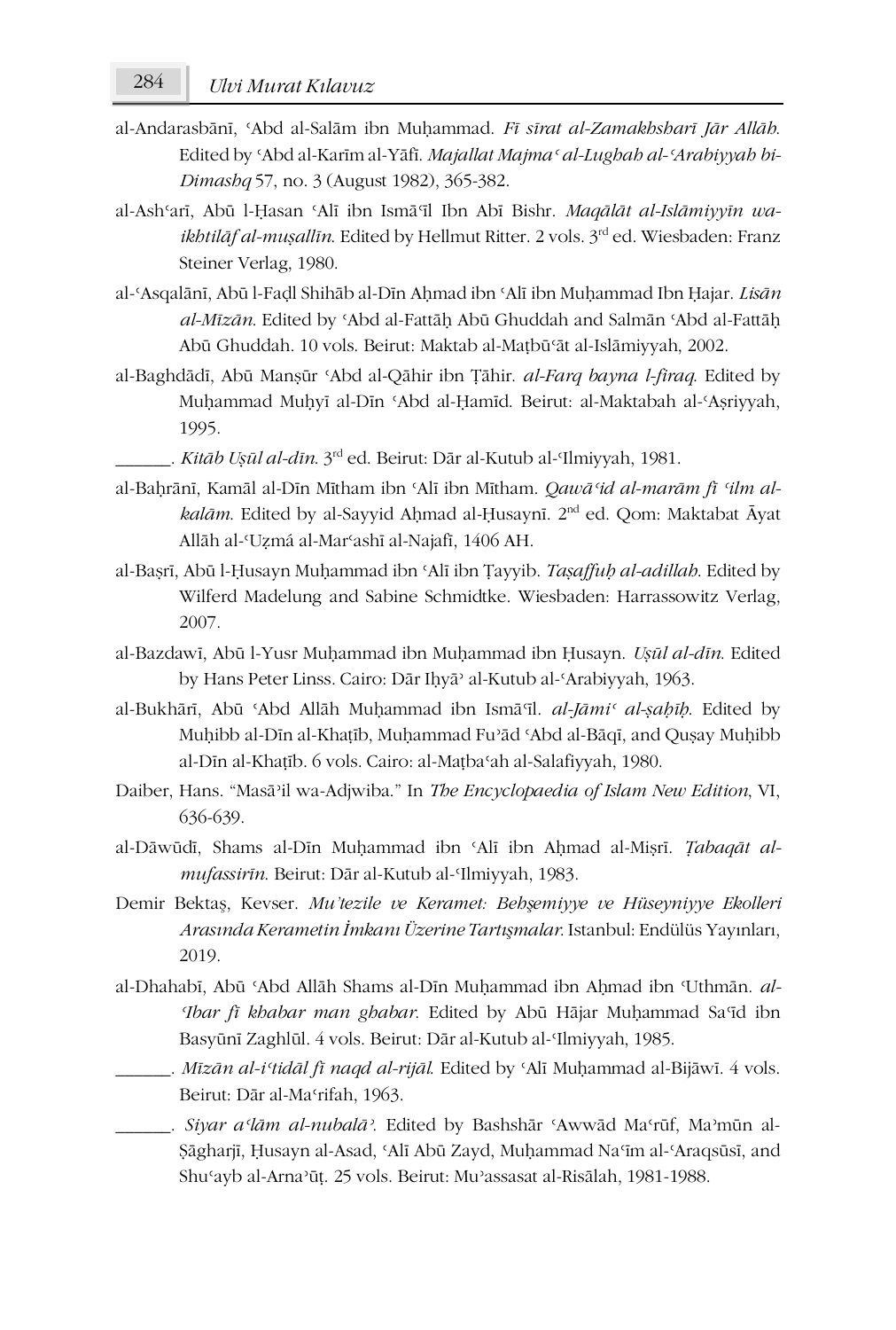- al-Fāḍil al-Yamanī, ʿImād al-Dīn Yaḥyá ibn al-Qāsim al-ʿAlawī. *Tuḥfat al-ashrāf fī kashf ghawāmiḍ al-Kashshāf*. Registered under the name of *Durar al-aṣdāf ʿan ḥall ʿuqad al-Kashshāf*. MS Istanbul: Koca Ragıp Paşa Library, 175.
- Fakhry, Majid. "The Classical Islamic Arguments for the Existence of God." *The Muslim World* 47, no.2 (April 1957), 133-145. https://doi.org/10.1111/j.1478- 1913.1957.tb02956.x.
- al-Fārisī, Sirāj al-Dīn ʿUmar ibn ʿAbd al-Raḥmān ibn ʿUmar al-Qazwīnī al-Bahbahānī. *al-Kashf ʿan mushkilāt al-Kashshsāf*. Edited by ʿAmmār Yūnus ʿAbd al-Raḥmān al-Ṭāʾī. In "Ḥāshiyat al-Kashf ʿan mushkilāt al-Kashshāf li-l-Imām ʿUmar ibn ʿAbd al-Raḥmān al-Qazwīnī al-mutawaffá 745 H min awwalihī ilá nihāyat al-āyah 23 min sūrat al-Baqarah -Dirāsah wa-taḥqīq-" (PhD diss.). Baghdad: Dīwān al-Waqf al-Sunnī Kulliyyat al-Imām al-Aʿẓam, 2010.
- al-Fāsī, Abū l-Tayyib Taqī al-Dīn Muhammad ibn Ahmad ibn 'Alī al-Hasanī. *al-'Iqd althamīn fī tārīkh al-balad al-amīn*. Edited by Fuʾād Sayyid. 8 vols. 2nd ed. Beirut: Muʾassasat al-Risālah, 1986.
- al-Fīrūzābādī, Abū l-Ṭāhir Majd al-Dīn Muḥammad ibn Yaʿqūb ibn Muḥammad. *Nughbat al-rashshāf min khuṭbat al-Kashshāf*. Edited by ʿUmar ʿUlwī ibn Shihāb. Shāriqah: Dār al-Thaqāfah al-ʿArabiyyah li-l-Nashr, 2001.
- Frank, Richard M. "al-Maʿdūm wal-mawjūd: The Non-existent, the Existent and the Possible, in the Teaching of Abū Hāshim and His Followers." *Mélanges de l'Institut dominicain d'études orientales du Caire* 14 (1980), 185-210.
- Gimaret, Daniel. "Muʿtazila." In *The Encyclopaedia of Islam New Edition*, VII, 783-793.
- Goldziher, Ignaz. "Aus der Theologie des Fachr al-dīn al-Rāzī." *Der Islam* 3 (1912), 213- 247. https://doi.org/10.1515/islm.1912.3.1.213.
- Günther, Sebastian. "Schmidtke, Sabine (ed. & tr.): A Muʿtazilite Creed of az-Zamahsarî (d. 538/1144) (*al-Minhâj fī uṣûl ad-dīn*). (Abhandlungen für die Kunde des Morgenlandes, Band LI, 4). Franz Steiner Verlag, Stuttgart, 1997." *Bibliotheca Orientalis* 56, no. 5-6 (September-December 1999), 778-781. 10.2143/BIOR.56.5.2015842.
- al-Ḥamawī, Abū ʿAbd Allāh Shihāb al-Dīn Yāqūt ibn ʿAbd Allāh. *Muʿjam al-udabāʾ* (*Irshād al-arīb ilá maʿrifat al-adīb*). Edited by Iḥsān ʿAbbās. 7 vols. Beirut: Dār al-Gharb al-Islāmī, 1993.
- al-Ḥillī, Abū l-Qāsim Najm al-Dīn Jaʿfar ibn al-Ḥasan ibn Abī Zakariyyā Yaḥyá al-Muḥaqqiq. *al-Maslak fī uṣūl al-dīn*. Edited by Riḍā al-Ustādī. Mashhad: Majma<sup>c</sup> al-Buhūth al-Islāmiyyah, 1414 AH.
- al-Ḥillī, Fakhr al-muḥaqqiqīn Muḥammad ibn al-Ḥasan ibn Yūsuf. *Miʿrāj al-yaqīn fī sharḥ Nahj al-mustarshidīn fī uṣūl al-dīn*. Edited by Ṭāhir al-Salāmī. Karbalāʾ: al-ʿAtabah al-ʿAbbāsiyyah al-Muqaddasah, 1436 AH.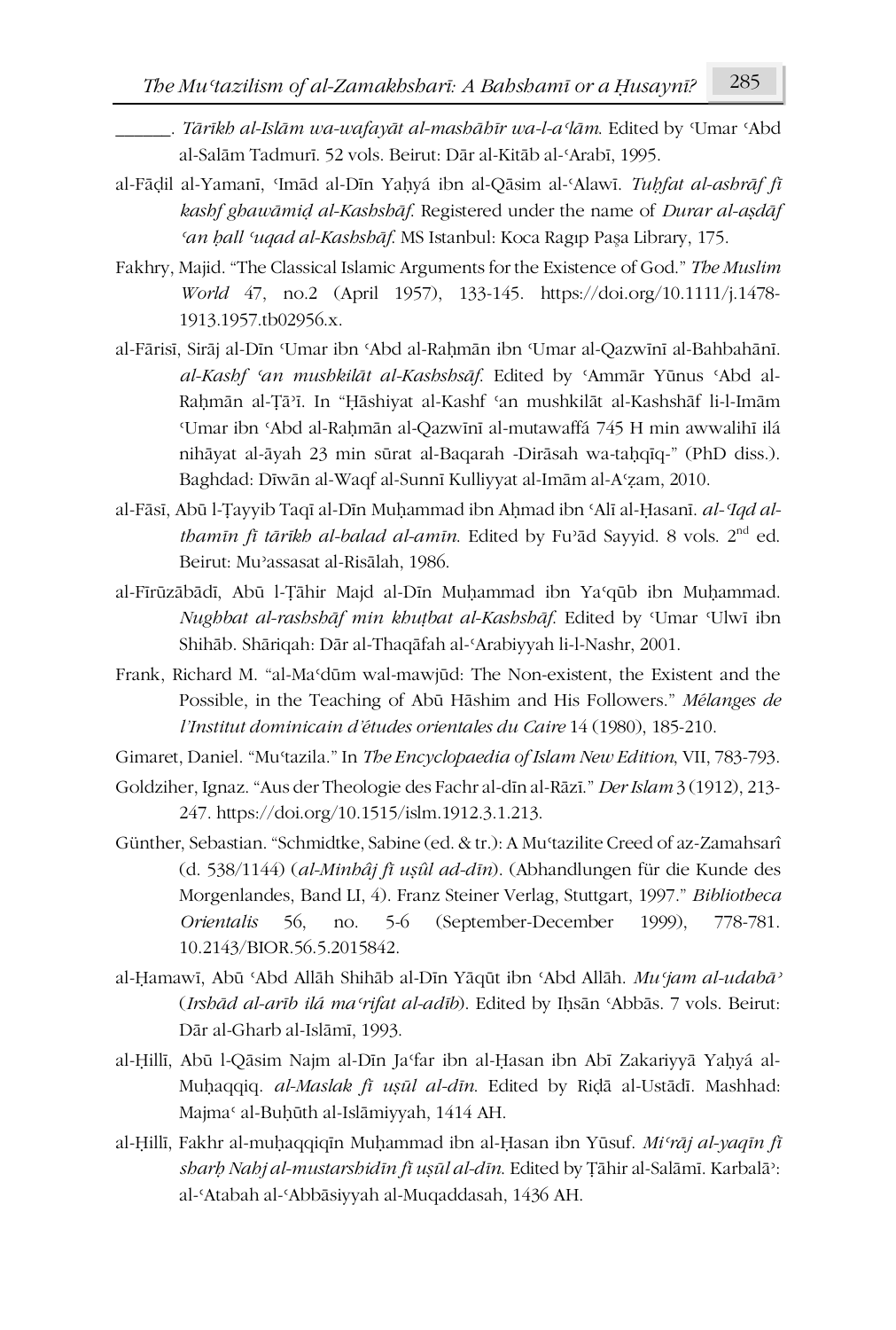- al-Ḥillī, Jamāl al-Dīn al-Ḥasan ibn Yūsuf ibn ʿAlī Ibn al-Muṭahhar. *Kashf al-murād fī sharḥ Tajrīd al-iʿtiqād*. Beirut: Muʾassasat al-Aʿlamī li-l-Maṭbūʿāt, 1988.
	- \_\_\_\_\_\_. *Manāhij al-yaqīn fī uṣūl al-dīn*. Edited by Yaʿqūb al-Jaʿfarī al-Marāghī. Qom: Dār al-Uswah li-l-Ṭibāʿah wa-l-Nashr, 1415 AH.
- al-Ḥımmaṣī, Sadīd al-Dīn Maḥmūd ibn ʿAlī ibn al-Ḥasan al-Rāzī. *al-Munqidh min altaqlīd*. 2 vols. Qom: Muʾassasat al-Nashr al-Islāmī, 1412-1414 AH.
- Ibn Baṭṭūṭah, Abū ʿAbd Allāh Shams al-Dīn Muḥammad ibn ʿAbd Allāh ibn Muḥammad al-Ṭanjī. *Riḥlat Ibn Baṭṭūṭah: Tuḥfat al-nuẓẓār fī gharāʾib al-amṣār wa-ʿajāʾib al-asfār*. Edited by Muḥammad ʿAbd al-Munʿim al-ʿAryān and Muṣṭafá al-Qaṣṣāṣ. 2 vols. in 1 volume. Beirut: Dār Iḥyāʾ al-ʿUlūm, 1987.
- Ibn Dāʿī, Sayyid Murtaḍá Ḥasanī. *Tabṣirat al-ʿawām fī maʿrifat maqālāt al-anām*. Edited by ʿAbbās Iqbāl Āshtiyānī. 2nd ed. Tehran: Sharikat-i Intishārāt-i Asāṭīr, 1364 HS.
- Ibn Hazm, Abū Muhammad 'Alī ibn Ahmad ibn Sa'īd al-Andalusī al-Zāhirī. *al-Fasl fī lmilal wa-l-ahwāʾ wa-l-niḥal*. Edited by Muḥammad Ibrāhīm Naṣr and ʿAbd al-Rahmān 'Umayrah. 5 vols. 2<sup>nd</sup> ed. Beirut: Dār al-Jīl, 1996.
	- \_\_\_\_\_\_. *al-Uṣūl wa-l-furūʿ*. Edited by ʿĀṭif Muḥammad al-ʿIrāqī, Suhayr Faḍl Allāh Abū Wāfiyah, and Ibrāhīm Ibrāhīm Hilāl. 2 vols. in 1 volume. Cairo: Dār al-Nahḍah al-ʿArabiyyah, 1978.
- Ibn al-Humām, Kamāl al-Dīn Muḥammad ibn ʿAbd al-Wāḥid ibn ʿAbd al-Ḥamīd al-Sīwāsī. *al-Musāyarah fī ʿilm al-kalām wa-l-ʿaqāʾid al-tawḥīdiyyah almunjiyah fī l-ākhirah*. Edited by Muḥammad Muḥyī al-Dīn ʿAbd al-Ḥamīd. Cairo: al-Maktabah al-Maḥmūdiyyah al-Tijāriyyah, n.d.
- Ibn al-ʿImād, Abū l-Falāḥ ʿAbd al-Ḥayy ibn Aḥmad ibn Muḥammad al-Ṣāliḥī al-Ḥanbalī. *Shadharāt al-dhahab fī akhbār man dhahab*. Edited by Maḥmūd al-Arnāʾūṭ and ʿAbd al-Qādir al-Arnāʾūṭ. 10 vols. Damascus & Beirut: Dār Ibn Kathīr, 1989.
- Ibn al-Jawzī, Abū l-Faraj Jamāl al-Dīn ʿAbd al-Raḥmān ibn ʿAlī ibn Muḥammad. *al-Muntaẓam fī tārīkh al-umam wa-l-mulūk*. Edited by Muḥammad ʿAbd al-Qādir ʿAṭā and Muṣṭafá ʿAbd al-Qādir ʿAṭā. 19 vols. Beirut: Dār al-Kutub al-ʿIlmiyyah, 1992.
- Ibn Khallikān, Abū l-ʿAbbās Shams al-Dīn Aḥmad ibn Muḥammad ibn Ibrāhīm ibn Abī Bakr.*Wafayāt al-aʿyān wa-anbāʾ abnāʾ al-zamān*. Edited by Iḥsān ʿAbbās. 8 vols. Beirut: Dār Ṣādir, 1977.
- Ibn Mājah, Abū ʿAbd Allāh Muḥammad ibn Yazīd al-Qazwīnī. *Sunan Ibn Mājah*. Edited by Muḥammad Fuʾād ʿAbd al-Bāqī. 2 vols. Cairo: Dār Iḥyāʾ al-Kutub al-ʿArabiyyah, 1952.
- Ibn al-Malāḥimī, Rukn al-Dīn Maḥmūd ibn Muḥammad al-Khwārazmī. *Kitāb al-Fāʾiq fī uṣūl al-dīn*. Edited by Wilferd Madelung and Martin McDermott. Tehran: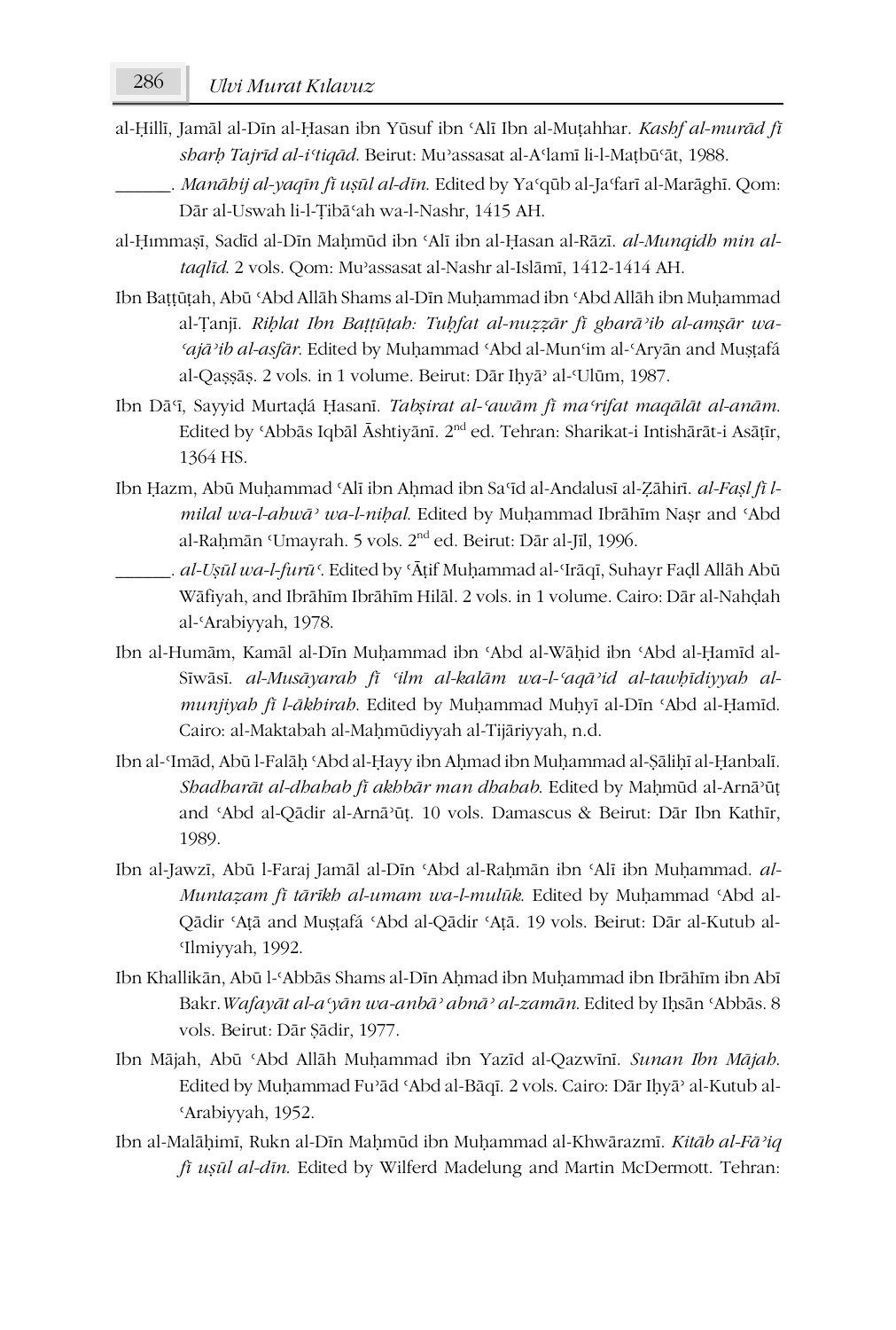Iranian Institute of Philosophy & Institute of Islamic Studies Free University of Berlin, 2007.

- \_\_\_\_\_\_. *Kitāb al-Muʿtamad fī uṣūl al-dīn*. Edited by Martin McDermott and Wilferd Madelung. London: Al-Hoda, 1991.
- \_\_\_\_\_\_. *Tuḥfat al-mutakallimīn fī l-radd ʿalá l-falāsifah*. Edited by Wilferd Madelung and Hassan Ansari. Tehran: Iranian Institute of Philosophy & Freie Universität Berlin, 2008.
- Ibn Mattawayh, Abū Muhammad al-Hasan ibn Ahmad al-Najrānī. *Kitāb al-Majmū* ' fī l-*Muḥīṭ bi-l-taklīf*.

vol. I: Edited by J. J. Houben. Attributed to al-Qāḍī ʿAbd al-Jabbār. Beirut: al-Maṭbaʿah al-Kāthūlīkiyyah, 1965.

vol. II: Edited by J. J. Houben. Beirut: Dār al-Mashriq, 1980.

vol. III: Edited by Jan Peters. Beirut: Dār al-Mashriq, 1999.

- Ibn al-Munayyir, Abū l-ʿAbbās Nāṣir al-Dīn Aḥmad ibn Muḥammad al-Judhāmī al-Jarawī. *al-Intiṣāf fī-mā taḍammanahū l-Kashshāf min al-iʿtizāl*. Edited by ʿĀdil Aḥmad ʿAbd al-Mawjūd and ʿAlī Muḥammad Muʿawwaḍ. Along with *al-Kashshāf*. 6 vols. Riyadh: Maktabat al-ʿUbaykān, 1998.
- Ibn al-Murtaḍá, al-Mahdī li-Dīn Allāh Aḥmad ibn Yaḥyá. *Kitāb Ṭabaqāt al-Muʿtazilah*. Edited by Susanna Diwald-Wilzer. Beirut: Manshūrāt Dār Maktabat al-Ḥayāh, 1961.
- Ibn al-Qifṭī, Abū l-Ḥasan Jamāl al-Dīn ʿAlī ibn Yūsuf ibn Ibrāhīm ibn ʿAbd al-Wāḥid al-Shaybānī. *Inbāh al-ruwāh ʿalá anbāh al-nuḥāh*. Edited by Muḥammad Abū l-Faḍl Ibrāhīm. 4 vols. Cairo: Dār al-Fikr al-ʿArabī & Beirut: Muʾassasat al-Kutub al-Thaqāfiyyah, 1986.
- Ibn Sīnā, Abū ʿAlī al-Ḥusayn ibn ʿAbd Allāh ibn ʿAlī. *al-Shifāʾ (al-Ilāhiyyāt)*. Edited by Georges C. Anawati and Saʿīd Zāyid. 2nd ed. Qom: Maktabat Āyat Allāh al-Uẓmá al-Marʿashī al-Najafī al-Kubrá, 2012.
- Ibn Taymiyyah, Abū l-ʿAbbās Taqī al-Dīn Aḥmad ibn ʿAbd al-Ḥalīm al-Ḥarrānī. *Majmūʿ fatāwá*. Edited by ʿAbd al-Raḥmān ibn Muḥammad ibn Qāsim. 37 vols. Medina: Mujammaʿ al-Malik Fahd li-Ṭibāʿat al-Muṣḥaf al-Sharīf, 2004.
- \_\_\_\_\_\_. *Muqaddimah fī uṣūl al-tafsīr*. Edited by ʿAdnān Zarzūr. 2nd ed. Kuwait: Dār al-Qurʾān al-Karīm & Beirut: Muʾassasat al-Risālah, 1972.
- Ibrahim, Lutpi. "az-Zamakhsharī: His Life and Works." *Islamic Studies* 19, no. 2 (Summer 1980), 95-110.
- Ibrāhīm ibn al-Qāsim ibn al-Imām al-Muʾayyad bi-llāh. *Ṭabaqāt al-Zaydiyyah alkubrá* (*Bulūgh al-murād ilá maʿrifat al-isnād*). Edited by ʿAbd al-Salām ibn ʿAbbās al-Wajīh. 3 vols. Amman: Muʾassasat al-Imām Zayd ibn ʿAlī al-Thaqāfiyyah, 2001.

Jansen, J. J. G. *The Interpretation of the Koran in Modern Egypt*. Leiden: E. J. Brill, 1980.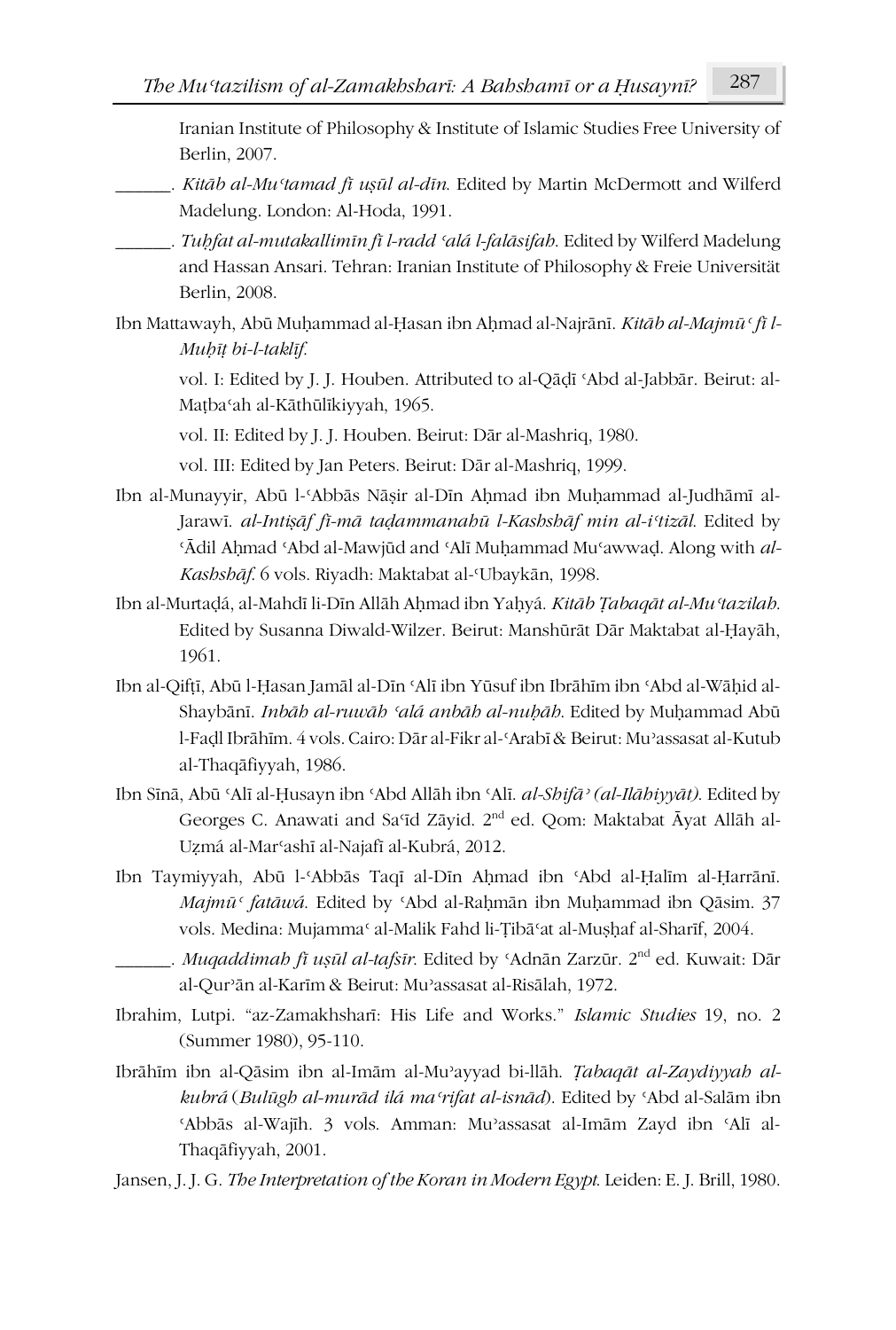al-Jurjānī, Abū l-Ḥasan al-Sayyid al-Sharīf ʿAlī ibn Muḥammad ibn ʿAlī. *al-Ḥāshiyah ʿalá Kitāb al-Kashshāf*. Cairo: Sharikat Maktabat wa-Maṭbaʿat Muṣṭafá al-Bābī al-Ḥalabī wa-Awlādihī, 1966.

\_\_\_\_\_\_. *Sharḥ al-Mawāqif*. Edited by Maḥmūd ʿUmar al-Dimyāṭī. 8 vols. Beirut: Dār al-Kutub al-ʿIlmiyyah, 1998.

- al-Jushamī, Abū Saʿd al-Muḥassin ibn Muḥammad ibn Karrāmah al-Ḥākim. *al-Ṭabaqatān al-ḥādiyah ʿasharah wa-l-thāniyah ʿasharah min Sharḥ ʿUyūn al-masāʾil*. In *Faḍl al-iʿtizāl wa-ṭabaqāt al-Muʿtazilah*. Edited by Fuʾād Sayyid and Ayman Fuʾād Sayyid. Beirut: Orient-Institut Beirut, 2017.
- al-Juwaynī, Imām al-Ḥaramayn Abū l-Maʿālī Rukn al-Dīn ʿAbd al-Malik ibn ʿAbd Allāh. *al-ʿAqīdah al-Niẓāmiyyah fī l-arkān al-Islāmiyyah*. Edited by Muḥammad Zāhid al-Kawtharī. Cairo: Maṭbaʿat al-Anwār, 1948.
- \_\_\_\_\_\_. *Kitāb al-Irshād ilá qawāṭiʿ al-adillah fī uṣūl al-iʿtiqād*. Edited by Asʿad Tamīm. 3rd ed., Beirut: Muʾassasat al-Kutub al-Thaqāfiyyah, 1996.
- \_\_\_\_\_\_. *Lumaʿ al-adillah fī qawāʿid ʿaqāʾid Ahl al-sunnah wa-l-jamāʿah*. Edited by Fawqiyyah Ḥusayn Maḥmūd. Cairo: al-Muʾassasah al-Miṣriyyah al-ʿĀmmah lil-Taʾlīf wa-l-Anbāʾ wa-l-Nashr, 1965.
- \_\_\_\_\_\_. *al-Shāmil fī uṣūl al-dīn*. Edited by ʿAlī Sāmī al-Nashshār, Fayṣal Budayr ʿAwn, and Suhayr Muḥammad Mukḥtār. Alexandria: Munshaʾāt al-Maʿārif, 1969.
- al-Kaʿbī, Abū l-Qāsim ʿAbd Allāh ibn Aḥmad ibn Maḥmūd al-Balkhī. *Kitāb al-Maqālāt wa-maʿahū ʿUyūn al-masāʾil wa-l-jawābāt*. Edited by Rājiḥ ʿAbd al-Ḥamīd Saʿīd Kurdī, Hüseyin Hansu, and ʿAbd al-Ḥamīd Rājiḥ ʿAbd al-Ḥamīd Kurdī. Istanbul: İstanbul 29 Mayıs Üniversitesi Kur'an Araştırmaları Merkezi [KURAMER] & Amman: Dār al-Fatḥ, 2018.
	- \_\_\_\_\_\_. *ʿUyūn al-masāʾil wa-l-jawābāt li-Abī l-Qāsim al-Balkhī al-Kaʿbī (273-319 H)*. ed. Rājiḥ ʿAbd al-Ḥamīd Saʿīd Kurdī, Hüseyin Hansu, and ʿAbd al-Ḥamīd Rājiḥ ʿAbd al-Ḥamīd Kurdī. Amman: Dār al-Ḥāmid, 2014.
- Kaya, Mesut. "*el-Keşşāf'*ta Gizli *İʿtizāl*: ez-Zemaḫşerī'nin Tefsir Mukaddimesi Üzerinden *Ḫalḳu'l-Ḳurʾān* Tartışmaları." *Ankara Üniversitesi İlahiyat Fakültesi Dergisi* 56, no. 1 (June 2015), 107-135. https://doi.org/10.1501/Ilhfak\_0000001427.
- al-Khwānsārī, Muḥammad Bāqir ibn Zayn al-ʿābidīn ibn Jaʿfar al-Mūsawī. *Rawḍāt aljannāt fī aḥwāl al-ʿulamāʾ wa-l-sādāt*. Edited by Asad Allāh Ismāʿīliyyān. 8 vols. Qom: Maktabat Ismāʿīliyyān, 1390-1392 AH.
- Koloğlu, Orhan Ş. *Mutezile'nin Felsefe Eleştirisi: Harezmli Mutezilî İbnü'l-Melâhimî'nin Felsefeye Reddiyesi*. Bursa: Emin Yayınları, 2010.
	- \_\_\_\_\_\_. *Cübbâîler'in Kelâm Sistemi*. 2nd ed. Istanbul: İSAM Yayınları, 2017.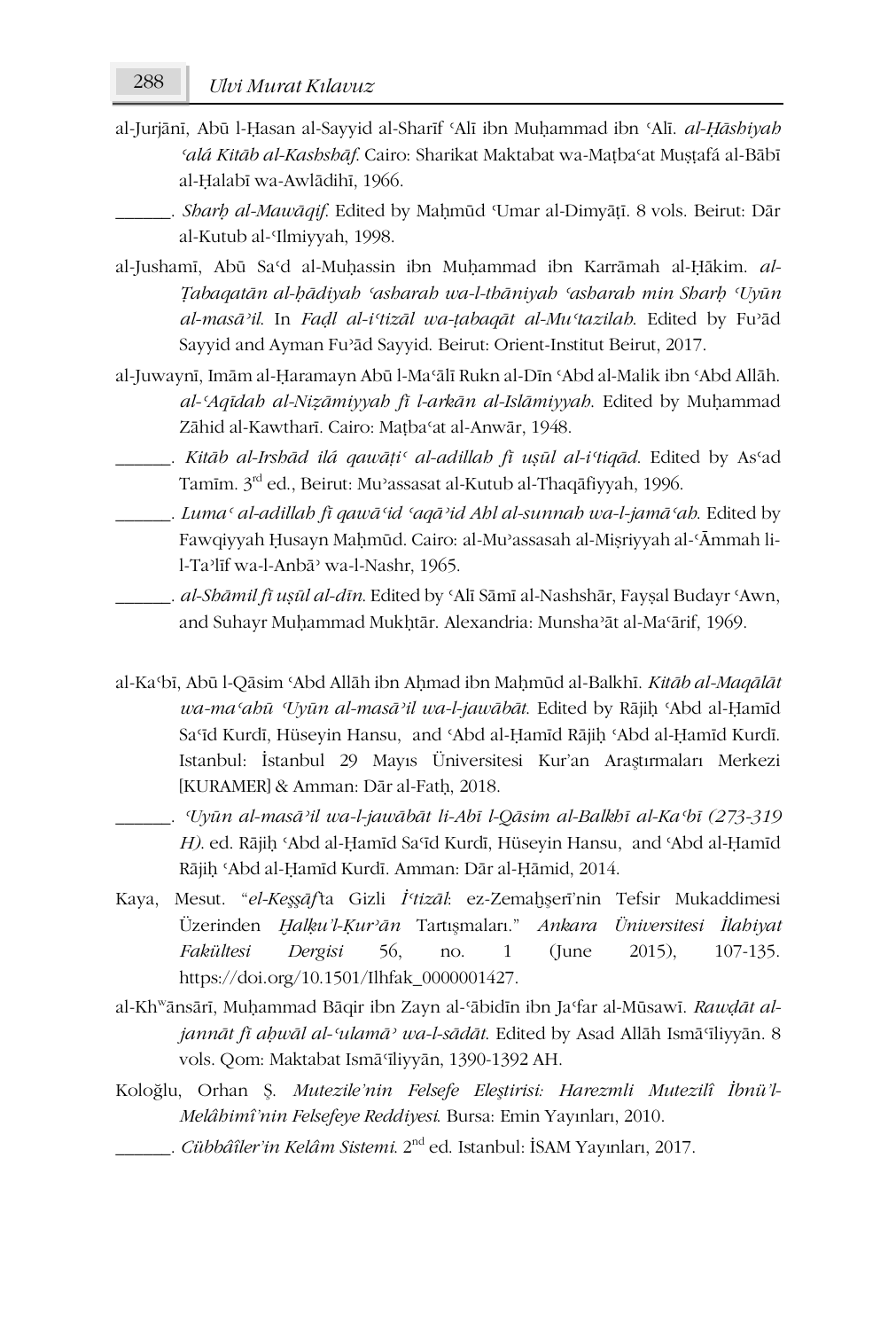- \_\_\_\_\_\_. "Behşemiyye-İhşîdiyye Çekişmesi: Kısa Bir Tarihsel İnceleme." *Uludağ Üniversitesi İlâhiyat Fakültesi Dergisi* 18, no. 2 (June 2009), 285-298.
- \_\_\_\_\_\_. "Fenâ: Son Dönem Mutezilesinde Teklîfin Sonlandırılması Üzerine Tartışmalar." *Uludağ Üniversitesi İlâhiyat Fakültesi Dergisi* 18, no. 1 (January 2009), 425-471.
- \_\_\_\_\_\_. "Mutezile Kelamında Yeniden Yaratma (İ'âde)." *Usûl: İslâm Araştırmaları* 9 (June 2008), 7-40.
- \_\_\_\_\_\_. "Mu'tezile'nin Hüseyniyye Ekolünün Dünyevî Aslah Konusuna Yaklaşımı." *İslâm Araştırmaları Dergisi* 39 (March 2018), 7-27. https://doi.org/10.26570/isad.409839.
- \_\_\_\_\_\_. "Mu'tezile'nin Temel Öğretileri," *İslâmî İlimler Dergisi* 12, no. 2 (December 2017), 43-80.
	- \_\_\_\_\_\_. "İbnü'l-Melâhimî." In *Türkiye Diyanet Vakfı İslâm Ansiklopedisi* (*DİA*), EK I, 616-619.
- Lane, Andrew J. *A Traditional Muʿtazilite Qurʾān Commentary: The* Kashshāf *of Jār Allāh al-Zamakhsharī (d. 538/1144)*. Leiden & Boston: Brill, 2006.
- \_\_\_\_\_\_. "You Can't Tell a Book by Its Author: A Study of Muʿtazilite Theology in al-Zamakhsharī's (d. 548/1144) *Kashshāf*." *Bulletin of the School of Oriental and African Studies* 75, no. 1 (2012), 47-86. https://doi.org/10.1017/S0041977X11000358.
- Leaman, Oliver. "Sabine Schmidtke (ed. and tr.): *A Muʿtazilite Creed of az-Zamaḫšarī (d. 538/1144) (al-Minhāj fī uṣûl ad-dīn)*. (Abhandlungen für die Kunde des Morgenlandes, Bd. LI, 4), 83 pp. Stuttgart: Deutsche Morgenländische Gesellschaft, Kommissionsverlag Franz Steiner, 1997. DM 42." *Bulletin of the School of Oriental and African Studies* 61, no. 3 (October 1998), 537. https://doi.org/10.1017/S0041977X00019376.
- Madelung, Wilferd. "Abū l-Ḥusayn al-Baṣrī's Proof for the Existence of God." In *Arabic Theology, Arabic Philosophy: From the Many to the One, Essays in Celebration of Richard M. Frank*, edited by James E. Montgomery, 273-280. Leuven, Paris & Dudley (Mass.): Uitgeverij Peeters en Department Oosterse Studies, 2006.
- \_\_\_\_\_\_. "The Theology of al-Zamakhsharī." In *Actas del XII Congreso de la U.E.A.I. (Malaga, 1984)*, 485-495. Madrid: Union Européenne d'Arabisants et d'Islamisants, 1986.
	- \_\_\_\_\_\_. "Abu 'l-Ḥusayn al-Baṣrī." In *The Encyclopaedia of Islam New Edition*, XII (Supplement), 25-26.
	- \_\_\_\_\_\_. "al-Zamakhsharī, Abu 'l-Ḳāsim Maḥmūd b. ʿUmar." In *The Encyclopaedia of Islam New Edition*, XII (Supplement), 840-841.
- Mānakdīm Shashdīw, Abū l-Ḥusayn Qiwām al-Dīn Aḥmad ibn Abī Hāshim Muḥammad al-Ḥusaynī. *Taʿlīq ʿalá Sharḥ al-Uṣūl al-khamsah*. Edited by ʿAbd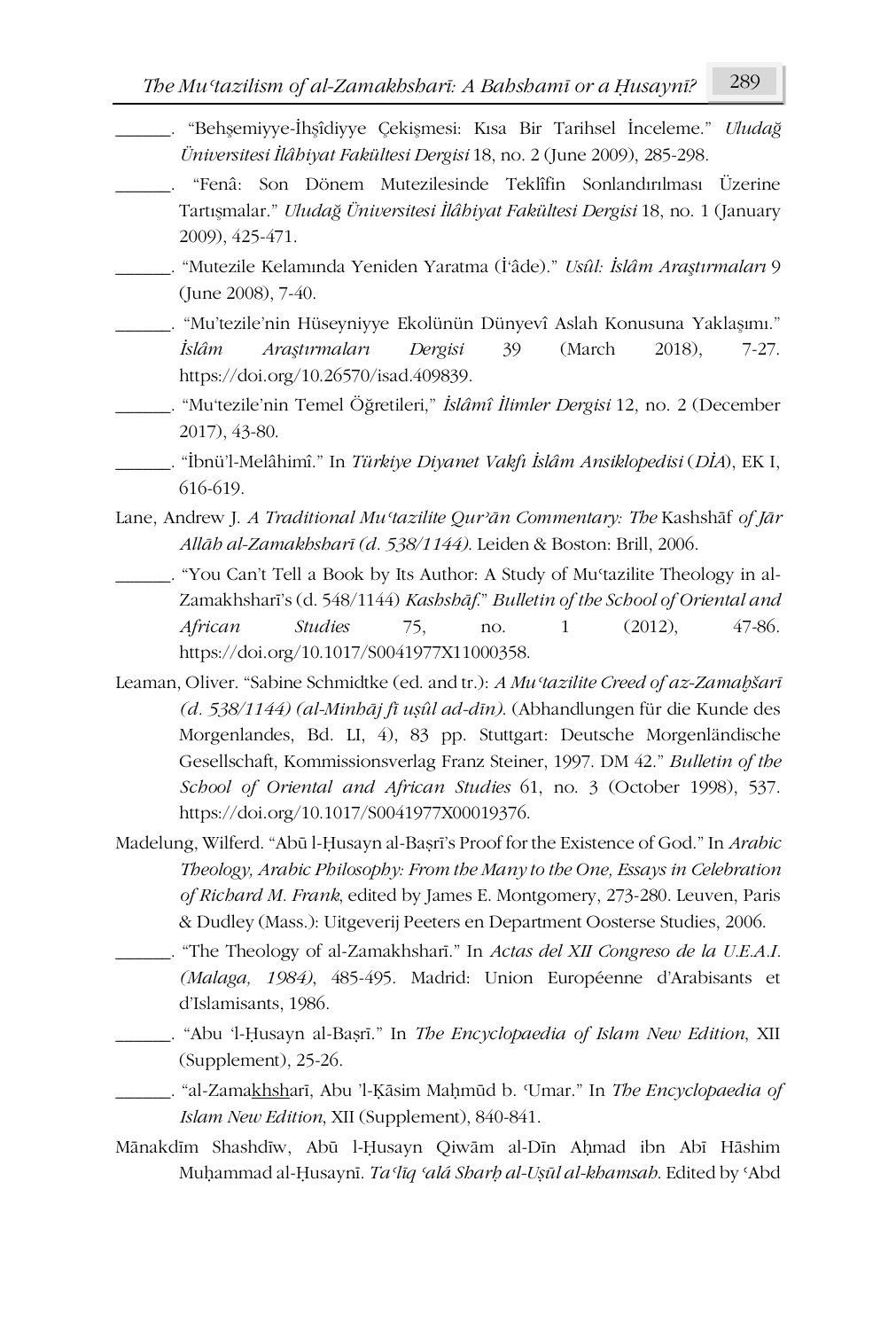al-Karīm ʿUthmān. With the name *Sharḥ al-Uṣūl al-khamsah*, wrongly attributed to al-Qāḍī ʿAbd al-Jabbār. Cairo: Maktabat Wahbah, 1965.

- al-Maqqarī, Abū l-ʿAbbās Shihāb al-Dīn Aḥmad ibn Muḥammad ibn Aḥmad al-Qurashī. *Azhār al-riyāḍ fī akhbār ʿIyāḍ*. Edited by Muṣṭafá al-Saqqā, Ibrāhīm al-Abyārī, and ʿAbd al-Ḥafīẓ Shalabī. 5 vols. Cairo: Maṭbaʿat Lajnat al-Taʾlīf wa-l-Tarjamah wa-l-Nashr, 1942.
- McDermott, Martin and Wilferd Madelung. Introduction to *Kitāb al-Muʿtamad fī uṣūl al-dīn* by Rukn al-Dīn Maḥmūd ibn Muḥammad Ibn al-Malāḥimī al-Khwārazmī, c-k. Edited by Martin McDermott and Wilferd Madelung. London: Al-Hoda, 1991.
- Muslim, Abū l-Ḥusayn Muslim ibn al-Ḥajjāj al-Qushayrī al-Nīsābūrī. *Ṣaḥīḥ Muslim*. Edited by Muḥammad Fuʾād ʿAbd al-Bāqī. 5 vols. Cairo: Dār Iḥyāʾ al-Kutub al-ʿArabiyyah, 1955-1956.
- al-Najrānī, Taqī al-Dīn Mukhtār ibn Maḥmūd al-ʿUjālī. *al-Kāmil fī l-istiqṣāʾ fī-mā balaghanā min kalām al-qudamāʾ*. Edited by al-Sayyid Muḥammad al-Shāhid. Cairo: Wizārat al-Awqāf al-Majlis al-Aʿlá li-l-Shuʾūn al-Islāmiyyah, 1999.
- al-Nasafī, Abū l-Barakāt Ḥāfiẓ al-Dīn ʿAbd Allāh ibn Aḥmad. *Sharḥ al-ʿUmdah fī ʿaqīdat Ahl al-sunnah wa-l-jamāʿah al-musammá bi-l-Iʿtimād fī l-iʿtiqād*. Edited by ʿAbd Allāh Muḥammad ʿAbd Allāh Ismāʿīl. Cairo: al-Maktabah al-Azhariyyah li-l-Turāth & al-Jazīrah li-l-Nashr wa-l-Tawzīʿ, 2011.
- al-Nasafī, Abū l-Muʿīn Maymūn ibn Muḥammad ibn Muḥammad. *Tabṣirat al-adillah fī uṣūl al-dīn*. Edited by Claude Salame. 2 vols. Damascus: Institut Francais de Damas, 1990, 1993.
- al-Nīsābūrī, Abū Rashīd Saʿīd ibn Muḥammad ibn al-Ḥasan. *Ziyādāt al-Sharḥ*. Edited by Richard C. Martin. In "A Mutazilite Treatise on Prophethood and Miracles: Being Probably the Bab ala l-nubuwwah from the Ziyadat al-sharh by Abu Rashid al-Nisaburi" (PhD diss). New York: New York University, 1975.
- Özerol, Mehmet Fatih. *Mutezile'de Tevhid: Son Büyük Mutezilî İbnü'l-Melâhimî'nin Düşünce Sisteminde Tevhid*. Bursa: Emin Yayınları, 2019.
	- \_\_\_\_\_\_. "Hüseyniyye ve Behşemiyye'ye Göre Maʿdûm'un Şeyiyyeti." *Uludağ Üniversitesi İlâhiyat Fakültesi Dergisi* 29, no. 1 (June 2020), 167-187.
- Öztürk, Mustafa and Mehmet Suat Mertoğlu. "Zemahşerî." In *Türkiye Diyanet Vakfı İslâm Ansiklopedisi* (*DİA*), XLIV, 235-238.
- Pines, Shlomo. *Madhhab al-dharrah ʿinda l-Muslimīn wa-ʿalāqatuhū bi-madhāhib al-Yūnān wa-l-Hunūd*. Translated into Arabic by Muḥammad ʿAbd al-Hādī Abū Rīdah. Cairo: Maktabat al-Nahḍah al-Miṣriyyah, 1946.
- Polat, Fethi Ahmet. *İslâm Tefsir Geleneğinde Akılcı Söyleme Yöneltilen Eleştiriler: Mu'tezilî Zemahşerî'ye Eş'arî İbnü'l-Müneyyir'in Eleştirileri*. Istanbul: İz Yayıncılık, 2007.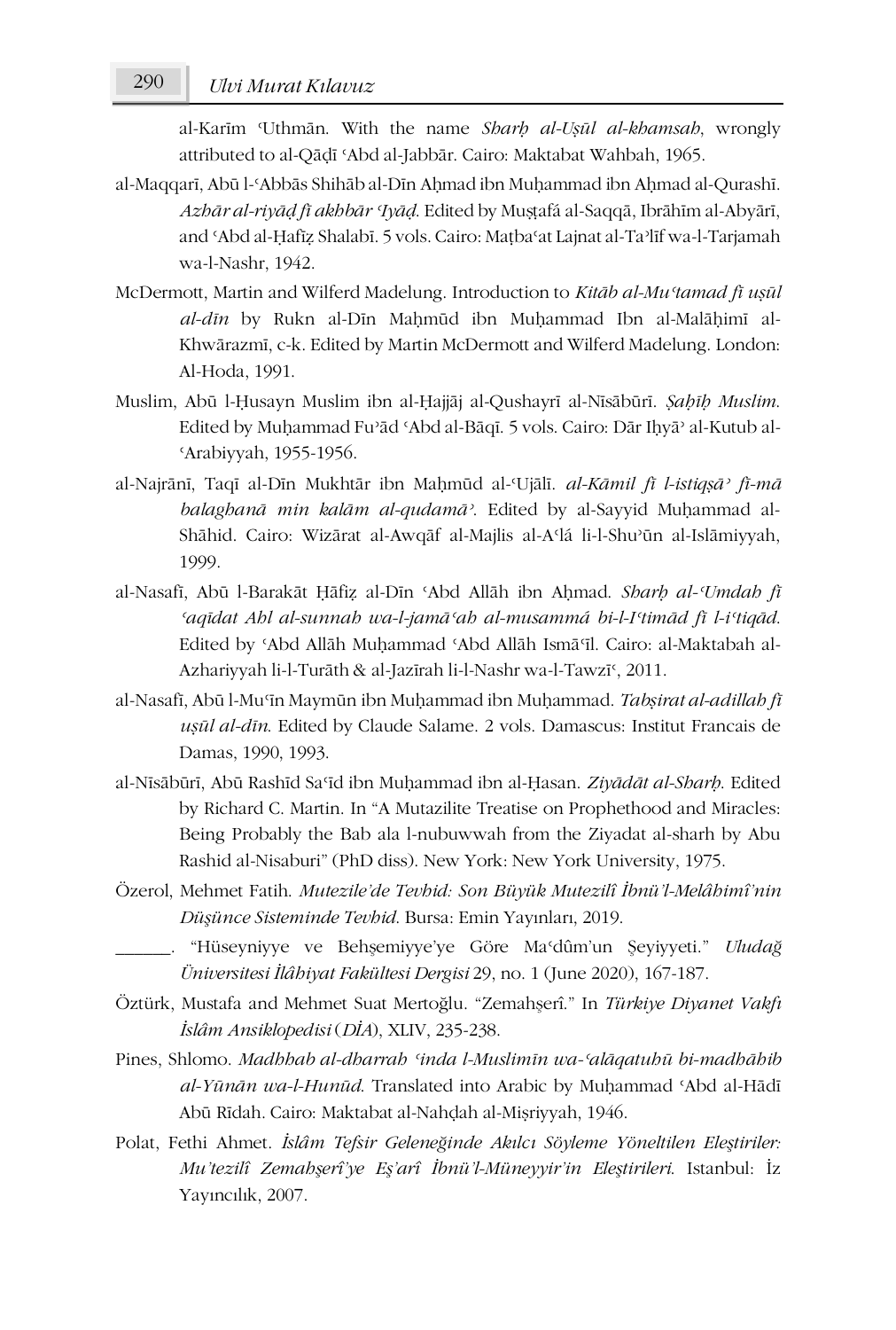- al-Qāḍī ʿAbd al-Jabbār, Abū l-Ḥasan Qāḍī l-quḍāt ʿAbd al-Jabbār ibn Aḥmad ibn ʿAbd al-Jabbār al-Hamadānī. *Faḍl al-iʿtizāl wa-ṭabaqāt al-Muʿtazilah wamubāyanatuhum li-sāʾir al-mukhālifīn*. In *Faḍl al-iʿtizāl wa-ṭabaqāt al-Muʿtazilah*. Edited by Fuʾād Sayyid and Ayman Fuʾād Sayyid. Beirut: Orient-Institut Beirut, 2017.
	- \_\_\_\_\_\_. *al-Mughnī fī abwāb al-tawḥīd wa-l-ʿadl*.

vol. V (*al-Firaq ghayr al-Islāmiyyah*): Edited by Maḥmūd Muḥammad al-Khuḍayrī. Cairo: al-Dār al-Miṣriyyah li-l-Taʾlīf wa-l-Tarjamah, n.d.

vol. VI/1 (*al-Taʿdīl wa-l-tajwīr*): Edited by Aḥmad Fuʾād al-Ahwānī. Cairo: al-Muʾassasah al-Miṣriyyah al-ʿĀmmah li-l-Taʾlīf wa-l-Tarjamah wa-l-Ṭibāʿah wal-Nashr, 1962.

VI/2 (*al-Irādah*): Edited by George C. Anawati. Cairo: al-Muʾassasah al-Miṣriyyah al-ʿĀmmah li-l-Taʾlīf wa-l-Tarjamah wa-l-Ṭibāʿah wa-l-Nashr, 1962.

vol. VIII (*al-Makhlūq*): Edited by Tawfīq al-Ṭawīl and Saʿīd Zāyid. Cairo: al-Muʾassasah al-Miṣriyyah al-ʿĀmmah li-l-Taʾlīf wa-l-Tarjamah wa-l-Ṭibāʿah wal-Nashr, n.d.

vol. XIII (*al-Luṭf*): Edited by Abū l-ʿAlāʾ ʿAfīfī. Cairo: Maṭbaʿat Dār al-Kutub al-Miṣriyyah, 1962.

vol. XIV (*al-Aṣlaḥ - Istiḥqāq al-dhamm - al-Tawbah*): Edited by Muṣṭafá al-Saqqā. Cairo: al-Dār al-Miṣriyyah li-l-Taʾlīf wa-l-Tarjamah, 1965.

vol. XV (*al-Tanabbuʾāt wa-l-muʿjizāt*): Edited by Maḥmūd al-Khuḍayrī and Maḥmūd Muḥammad Qāsim. Cairo: al-Dār al-Miṣriyyah li-l-Taʾlīf wa-l-Tarjamah, 1965.

- al-Qāsim ibn Muḥammad, al-Manṣūr bi-llāh Ibn al-Rashīd al-Qāsim ibn Muḥammad ibn ʿAlī al-Zaydī. *Kitāb al-Asās li-ʿaqāʾid al-akyās fī maʿrifat Rabb al-ʿālamīn wa-ʿadlihī fī l-makhlūqīn wa-mā yattaṣil bi-dhālik min uṣūl al-dīn*. Edited by Albert Naṣrī Nādir. Beirut: Dār al-Ṭalīʿah, 1980.
- al-Qazwīnī, Abū Yaḥyá Jamāl al-Dīn Zakariyyā ibn Muḥammad ibn Maḥmūd. *Āthār albilād wa-akhbār al-ʿibād*. Beirut: Dār Ṣādir, n.d.
- al-Raṣṣāṣ, Abū Muḥammad Ḥusām al-Dīn al-Ḥasan ibn Muḥammad ibn al-Ḥasan. *al-Barāhīn al-ẓāhirah al-jaliyyah ʿalá anna l-wujūd zāʾid ʿalá l-māhiyyah*. Edited by Hassan Ansari. In *A Common Rationality: Mutazilism in Islam and Judaism*, edited by Camilla Adang, Sabine Schmidtke, and David Sklare, 341- 348. Würzburg: Ergon Verlag, 2007.
- al-Rāzī, Abū ʿAbd Allāh Fakhr al-Dīn Muḥammad ibn ʿUmar ibn Ḥusayn. *Iʿtiqādāt firaq al-Muslimīn wa-l-mushrikīn*. Edited by Muḥammad al-Muʿtaṣim bi-llāh al-Baghdādī. Beirut: Dār al-Kitāb al-ʿArabī, 1986.
- \_\_\_\_\_\_. *Kitāb al-Arbaʿīn fī uṣūl al-dīn*. Edited by Aḥmad Ḥijāzī al-Saqqā. 2 vols. Beirut: Dār al-Jīl, 2004.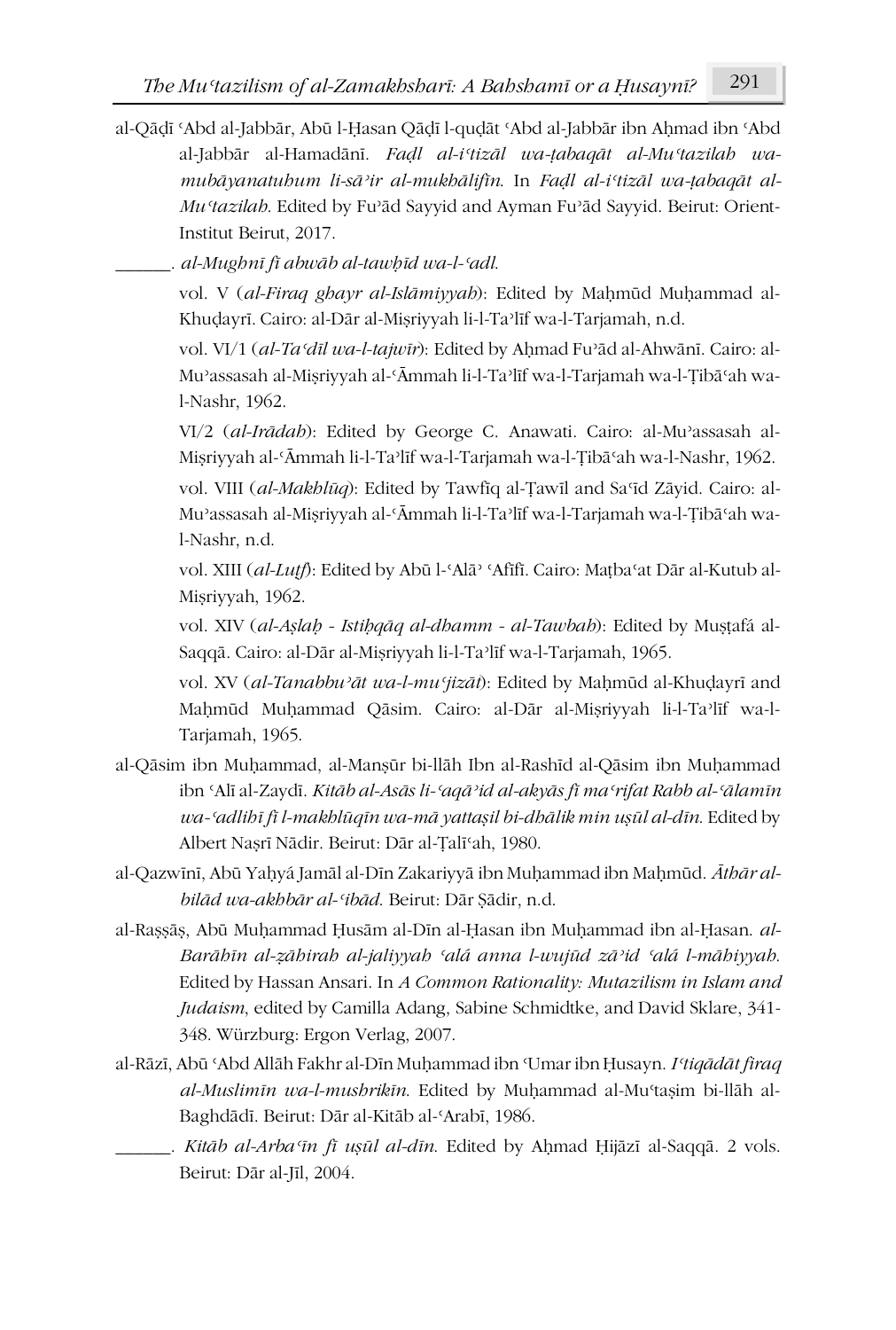## 292 *Ulvi Murat Kılavuz*

- \_\_\_\_\_\_. *al-Maṭālib al-ʿāliyah min al-ʿilm al-ilāhī*. Edited by Aḥmad Ḥijāzī al-Saqqā. 9 vols. Beirut: Dār al-Kitāb al-ʿArabī, 1987.
- \_\_\_\_\_\_. *Muḥaṣṣal afkār al-mutaqaddimīn wa-l-mutaʾakhkhirīn min al-ʿulamāʾ wal-ḥukamāʾ wa-l-mutakallimīn*. Edited by Ṭāhā ʿAbd al-Raʾūf Saʿd. Cairo: Maktabat al-Kulliyyāt al-Azhariyyah, n.d.
- \_\_\_\_\_\_. *al-Riyāḍ al-mūniqah fī ārāʾ ahl al-ʿilm*. Edited by Asʿad Jumʿah. Kairouan: Kulliyyat al-Ādāb wa-l-Ulūm al-Insāniyyah bi-l-Qayrawān & Markaz al-Nashr al-Jāmiʿī, 2004.
- al-Ṣābūnī, Nūr al-Dīn Aḥmad ibn Maḥmūd. *al-Kifāyah fī l-hidāyah*. Edited by Muḥammad Ārūchī. Beirut: Dār Ibn Ḥazm, 2014.
- Saleh, Walid A. *The Formation of the Classical Tafsīr Tradition: The Qurʾān Commentary of al-Thaʿlabī (d. 427/1035)*. Leiden: Brill, 2004.
- al-Samarqandī, Shams al-Dīn Muḥammad ibn Ashraf al-Ḥusaynī. *al-Ṣaḥāʾif alilāhiyyah*. Edited by Aḥmad ʿAbd al-Raḥmān al-Sharīf. Kuwait: Maktabat al-Falāḥ, 1985.
- Schmidtke, Sabine. *The Theology of al-ʿAllāma al-Ḥillī*. Berlin: Klaus Schwarz Verlag, 1991.
- \_\_\_\_\_\_. Introduction to *A Muʿtazilite Creed of az-Zamaḫšarî (d. 538/1144) (al-Minhâğ fî uṣûl ad-dîn)* by Abū l-Qāsim Maḥmūd ibn ʿUmar ibn Muḥammad al-Khwārazmī al-Zamakhsharī, 7-11. Edited and translated by Sabine Schmidtke. Stuttgart: F. Steiner, 1997.
- al-Shahrastānī, Abū l-Fath Tāj al-Dīn Muḥammad ibn 'Abd al-Karīm. *al-Milal wa-lniḥal*. Edited by Muḥammad Sayyid Kīlānī. 2 vols. 2nd ed. Beirut: Dār al-Maʿrifah, 1975.
- al-Shaykh al-Mufīd, Abū ʿAbd Allāh Muḥammad ibn Muḥammad ibn al-Nuʿmān al-Ḥārithī al-ʿUkbarī. *Awāʾil al-maqālāt fī l-madhāhib wa-l-mukhtārāt*. Beirut: Dār al-Kitāb al-Islāmī, 1983.
- al-Suyūrī, Abū ʿAbd Allāh Jamāl al-Dīn Miqdād ibn ʿAbd Allāh. *Irshād al-ṭālibīn ilá Nahj al-mustarshidīn*. Edited by Mahdī al-Rajāʾī. Qom: Maktabat Āyat Allāh al-Marʿashī al-ʿĀmmah, 1405 AH.
- al-Suyūṭī, Abū l-Faḍl Jalāl al-Dīn ʿAbd al-Raḥmān ibn Abī Bakr ibn Muḥammad. *Bughyat al-wuʿāh fī ṭabaqāt al-lughawiyyīn wa-l-nuḥāh*. Edited by Muhammad Abū l-Fadl Ibrāhīm. 2 vols. 2<sup>nd</sup> ed. Beirut: Dār al-Fikr, 1979.
	- \_\_\_\_\_\_. *Ṭabaqāt al-mufassirīn*. Edited by ʿAlī Muḥammad ʿUmar. Cairo: Maktabat Wahbah, 1976.
- al-Taftāzānī, Saʿd al-Dīn Masʿūd ibn ʿUmar ibn ʿAbd Allāh. *Ḥāshiyah ʿalá l-Kashshāf*. Edited by ʿAbd al-Fattāḥ ʿĪsá al-Barbarī. In "Taḥqīq al-juzʾ al-awwal min Ḥāshiyat al-ʿAllāmah Saʿd al-Taftāzānī ʿalá l-Kashshāf li-l-Zamakhsharī" (PhD diss.). Cairo: Jāmiʿat al-Azhar, 1978.